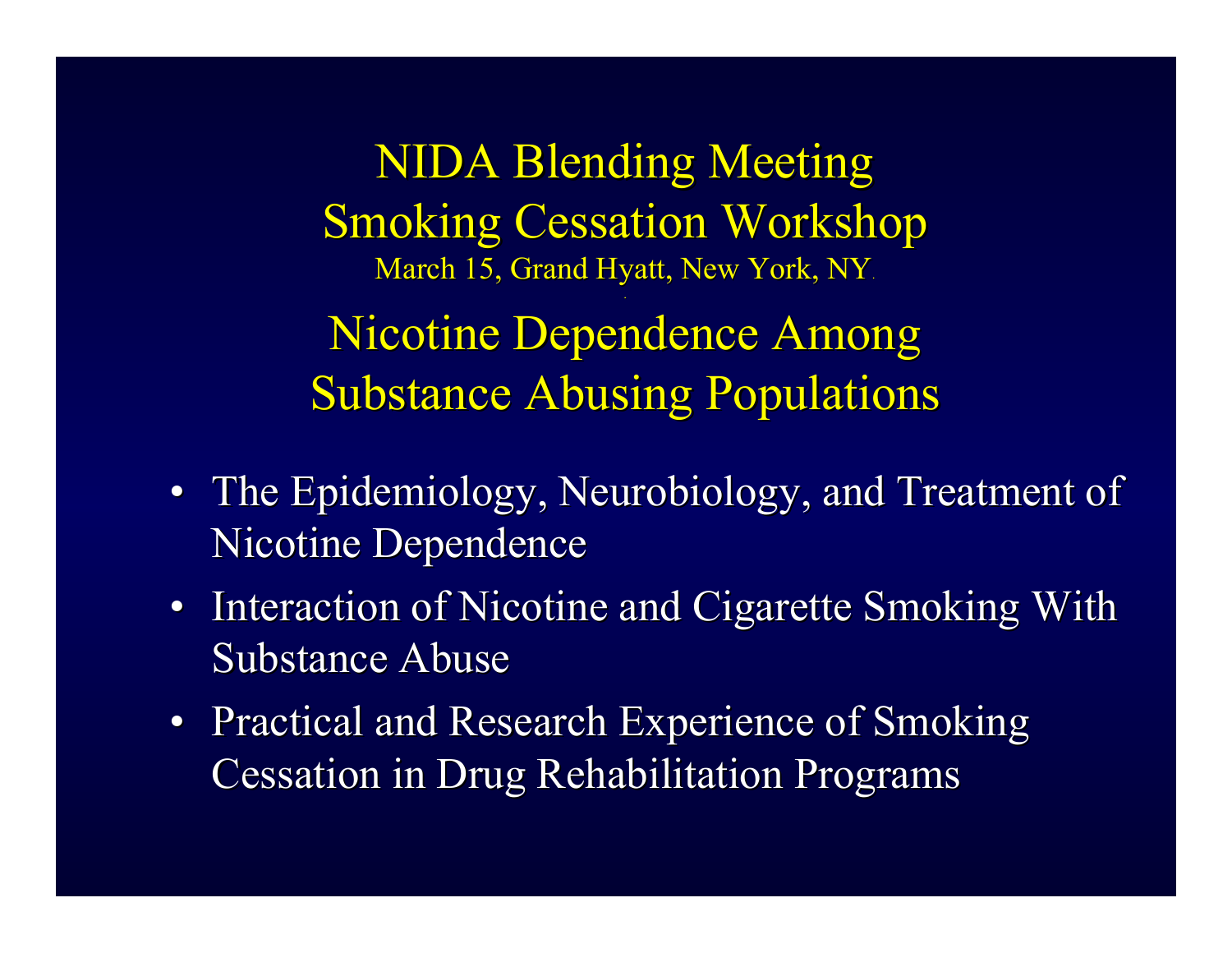**Steven Shoptaw, Ph.D. Friends Research Institute Friends Research InstituteIntegrated Substance Abuse Programs Integrated Substance Abuse Programs University of California, Los Angeles University of California, Los Angeles**

**Malcolm S. Reid, Ph.D. Department of Psychiatry Department of Psychiatry New York University School of Medicine** 

**Steven Schwartz, Director Stutzman Addiction Treatment Center Buffalo, New Buffalo, New York**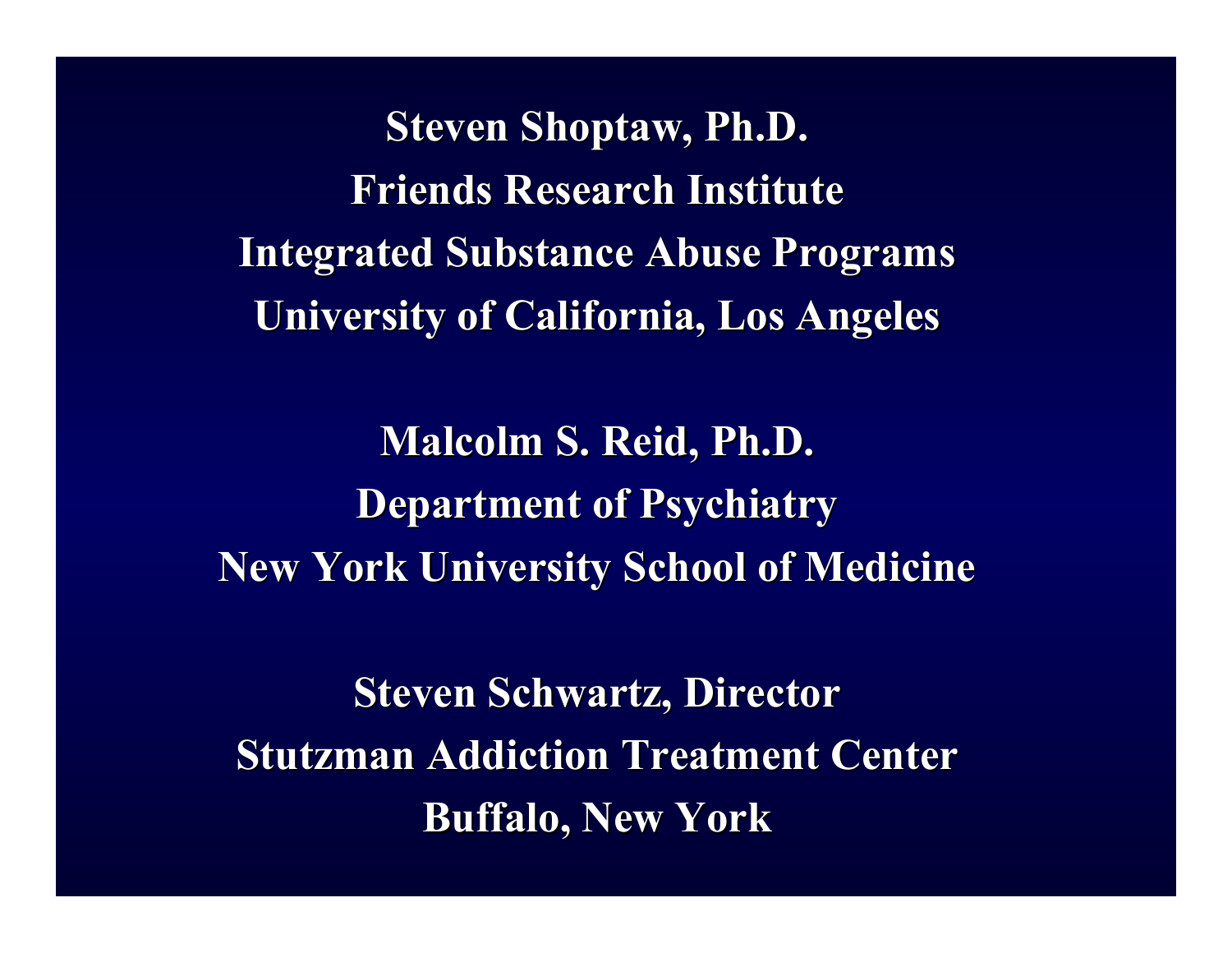#### General Classes of Drugs

- Sedative/barbs  $-$ – alcohol, benzodiazepines, GHB?
- Stimulants – cocaine, speed, nicotine
- •• Opiates  $\mathcal{L}_{\mathcal{A}}$ – heroin, percodan, dilaudid, vicodin
- Hallucinogens  $-\, {\rm LSD},\, {\rm mescaline},\, {\rm peyote}$
- Tranquilizers  $\cdot$ – ketam ine, P C P
- $\bullet$ • Cannabinoids  $-$  pot, hash
- $\bullet$ • Inhalants - poppers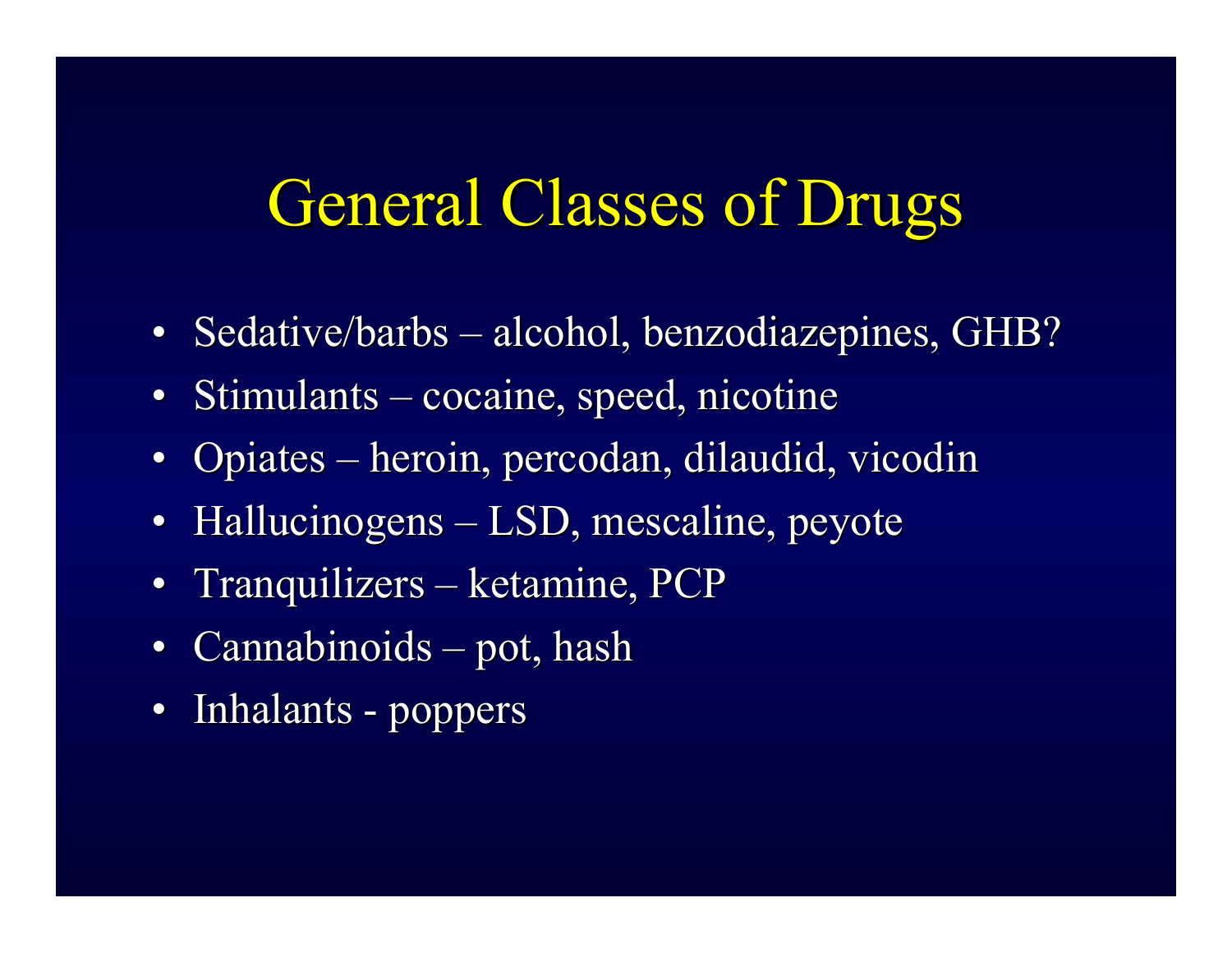## Substance Use Past Month: **NHSDA, 2000**

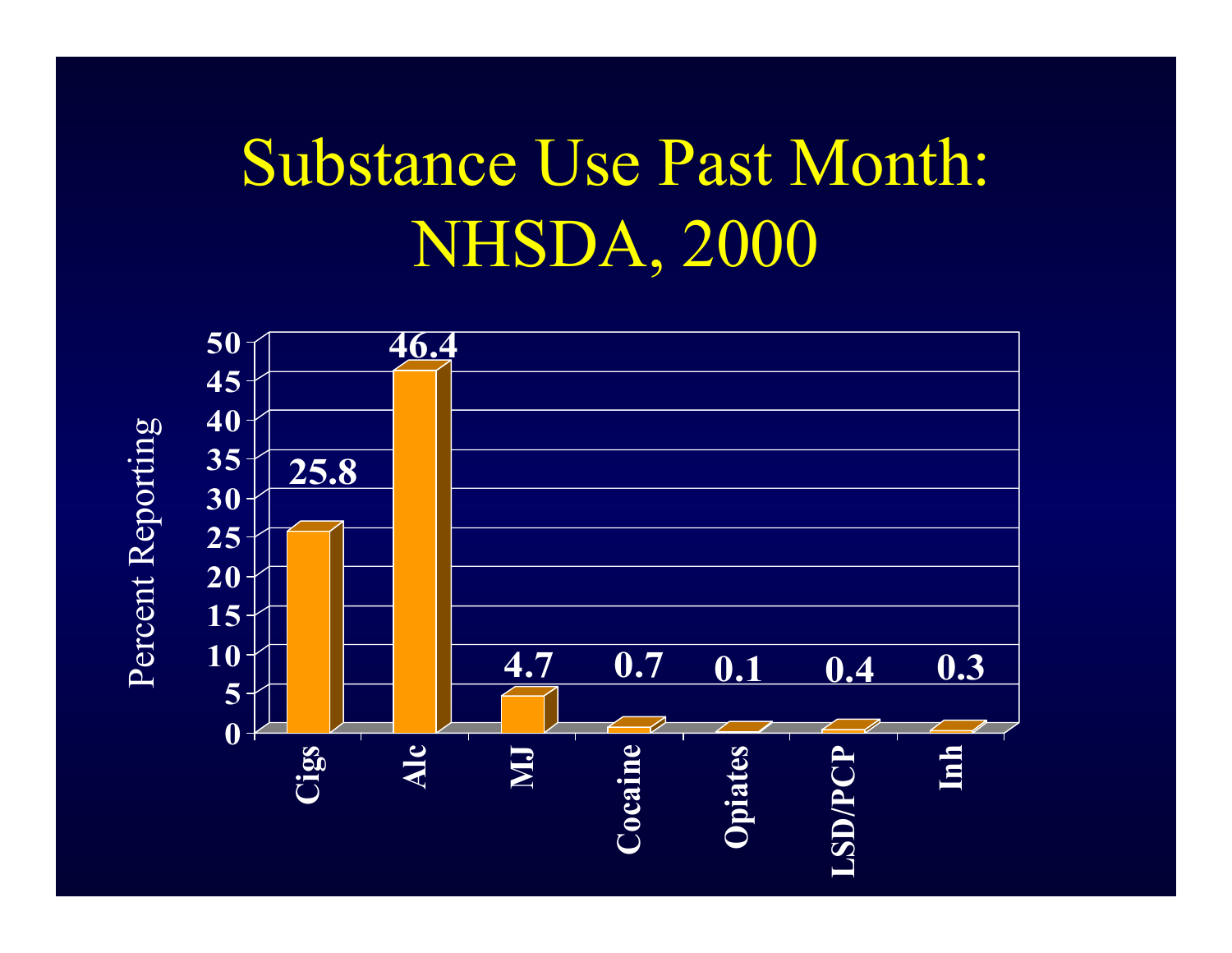#### Mortality and its Causes: 2000



CDC, 2000: http://www.cdc.gov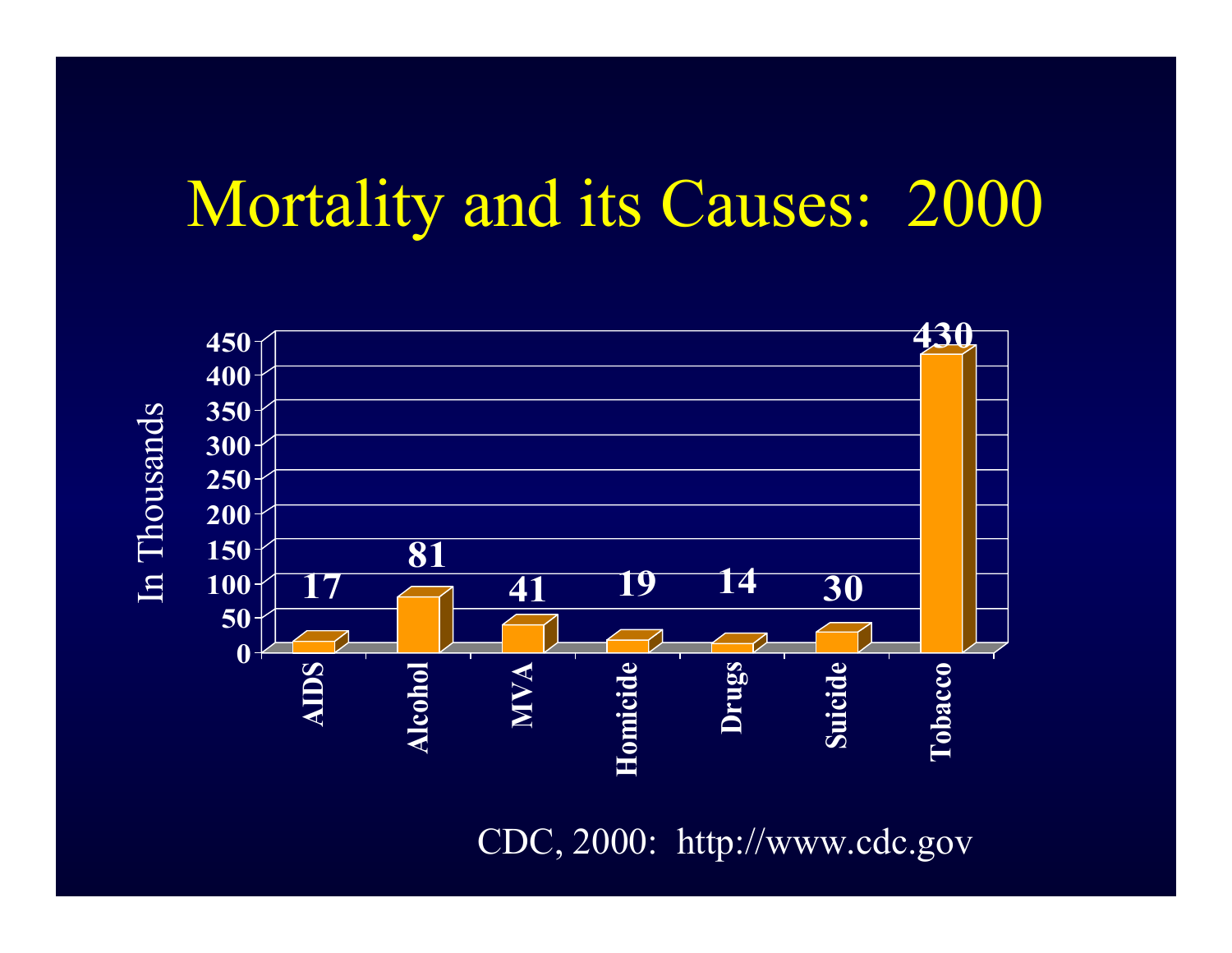# Important Tobacco and Drug **Related Concepts**

• Addiction Potential – – correlated with speed drug gets to reward centers in the brain

– Route of Administration

- Gateway Hypothesis Gateway Hypothesis – most heroin users smoke cigarettes, but few cigarette smokers use heroin
- Drug dependence is a chronic, relapsing condition. Multiple treatments usually needed before abstinence is achieved
- Motivation should not be used as titer for treatment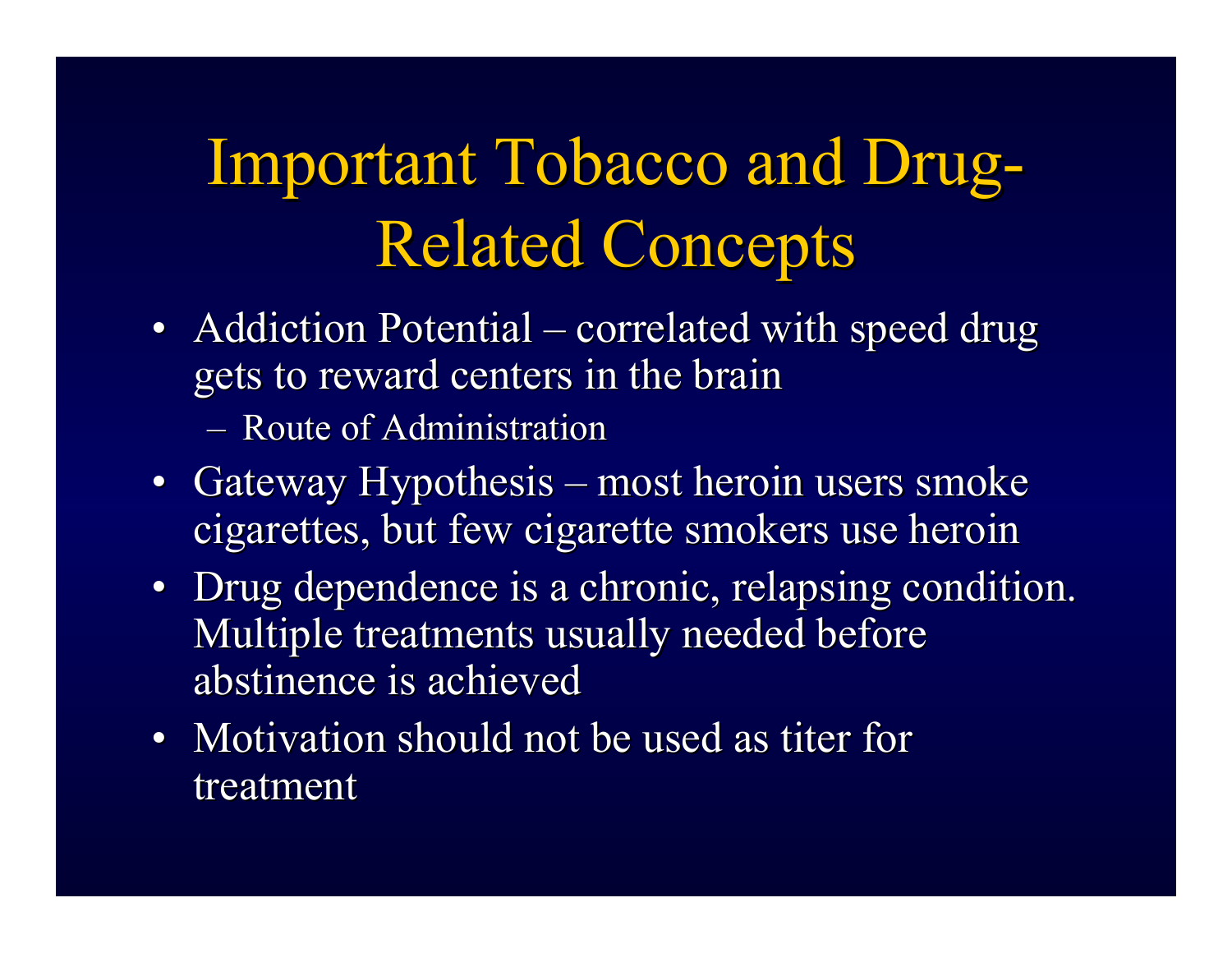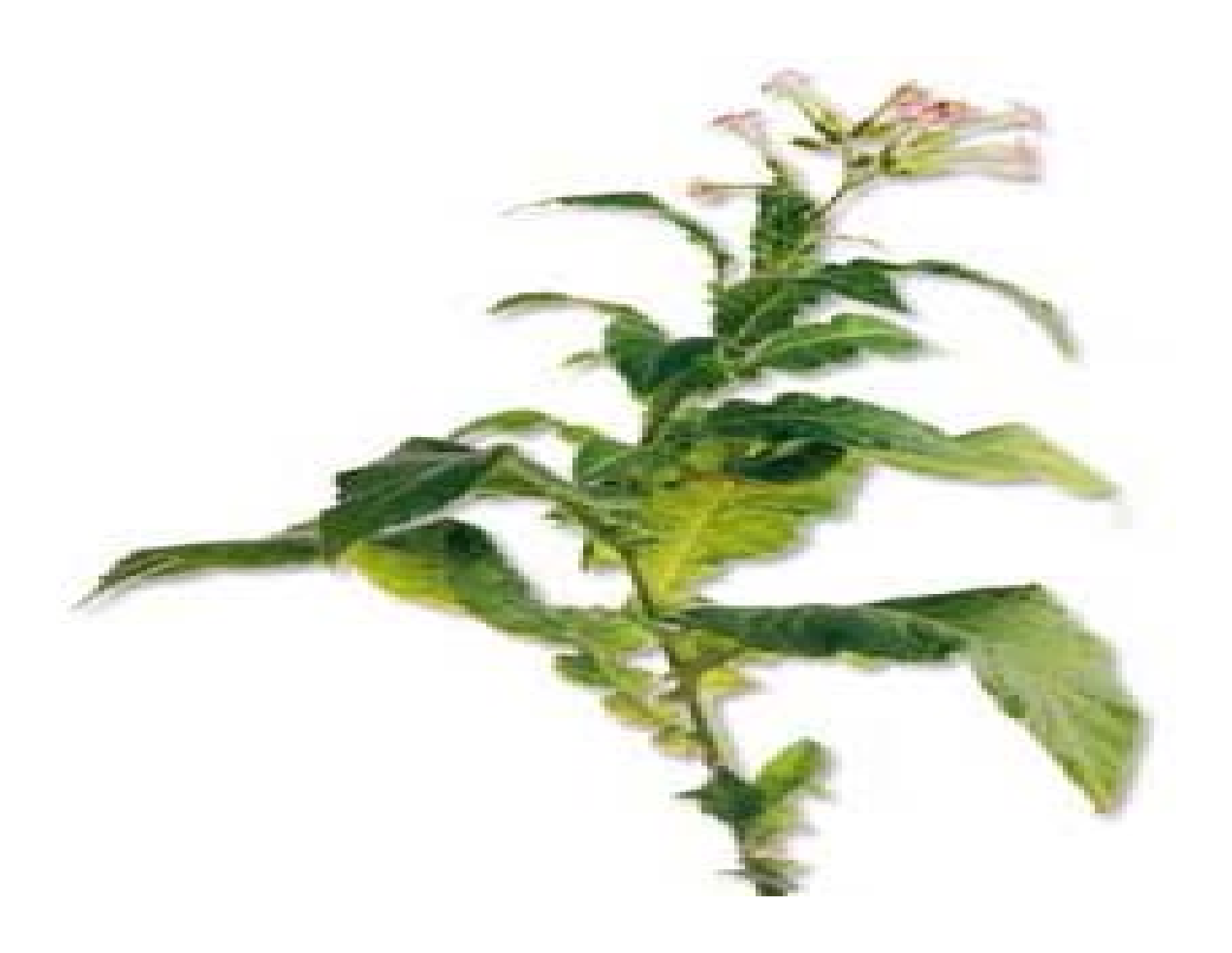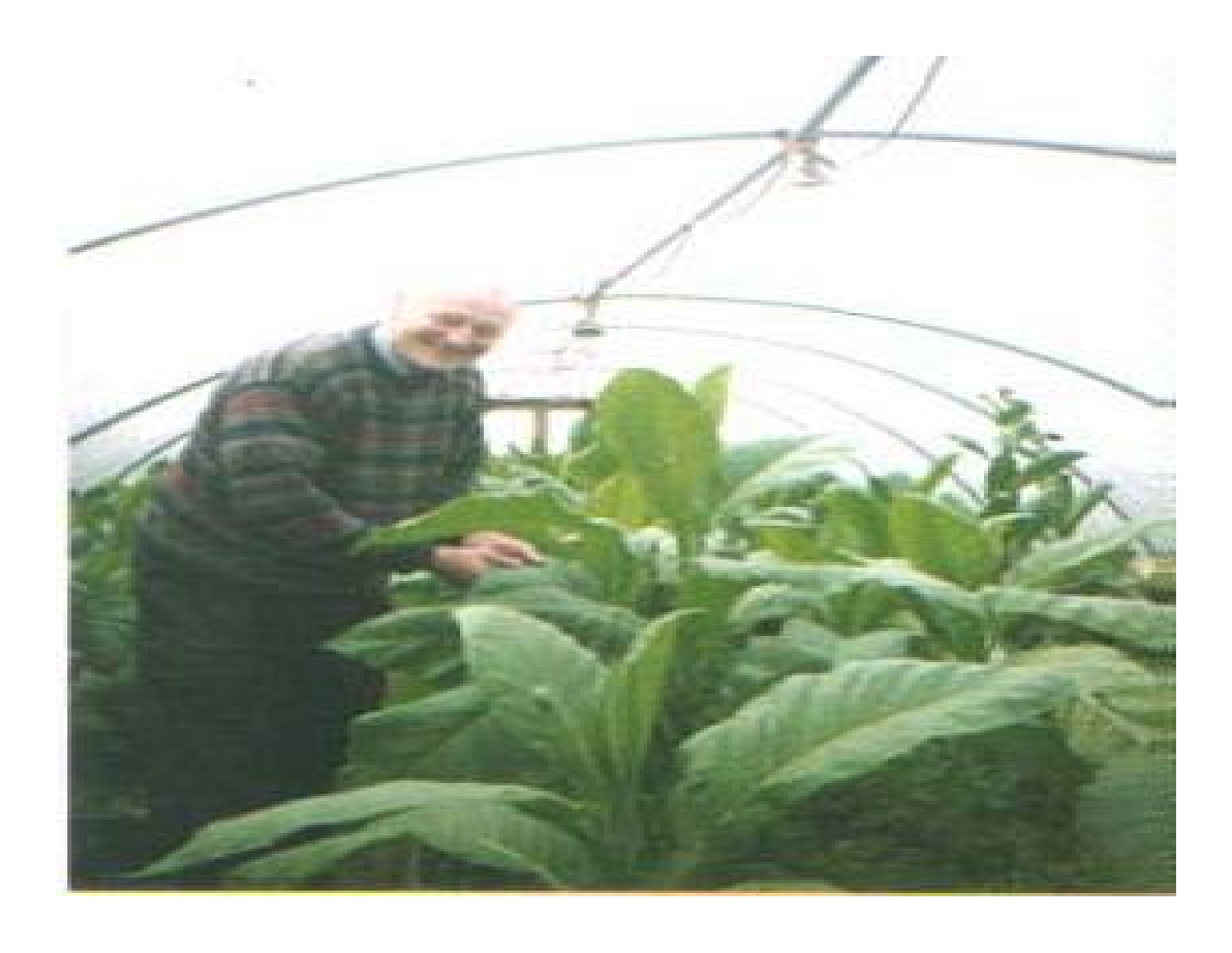# Important Neurobiology **Concepts**

- •• Billions of nerve cells in brain that communicate using neurotransmitters
- •• Neurons have receptors that accept uniquely shaped molecules t <sup>o</sup>"transmit" a message
- •• Nicotine is shaped much like the neurotransmitter acetylcholine (ACH)
- •• Substances also act at neurotransmitter sites
- •• Nicotine and other substances cause psychoactive effects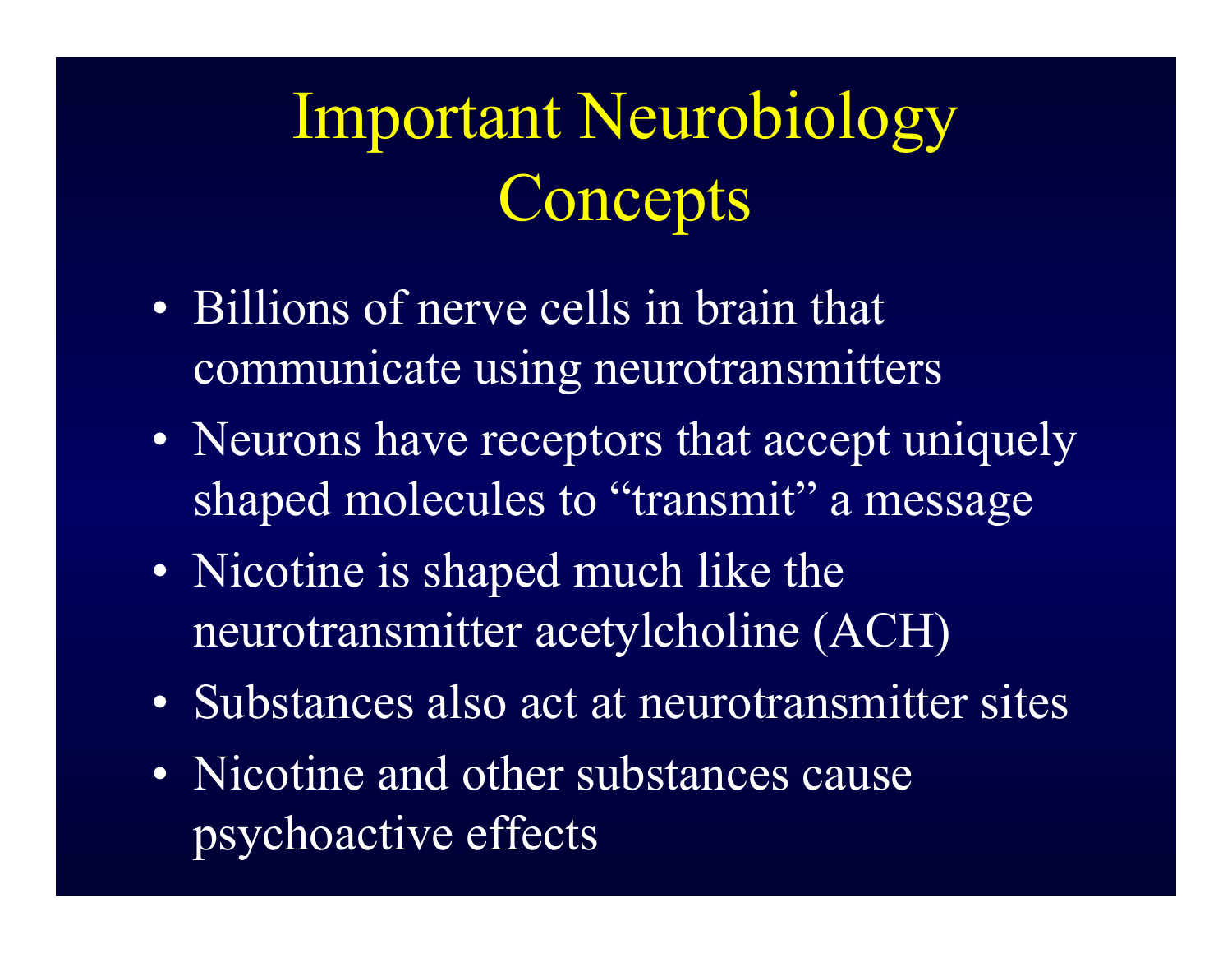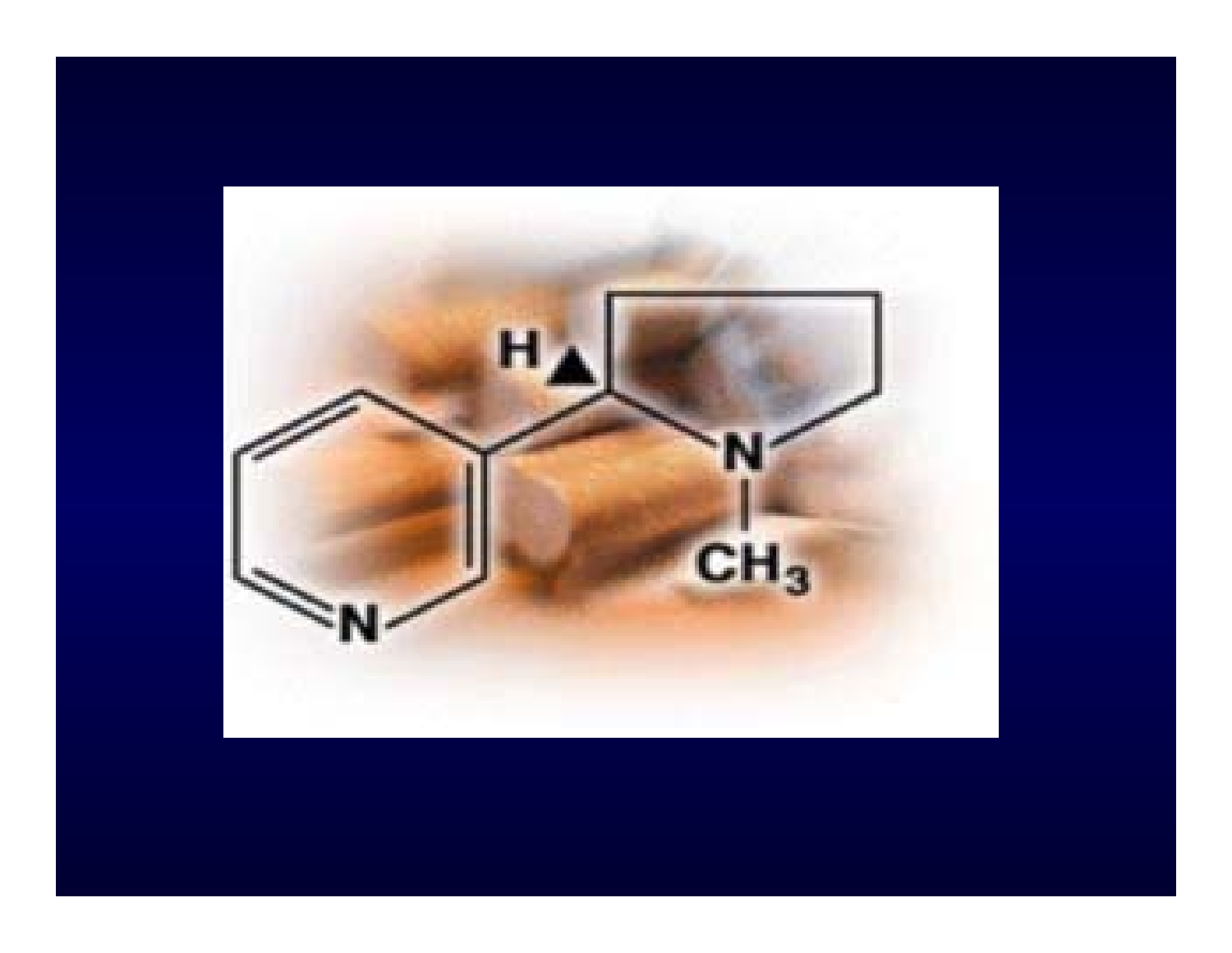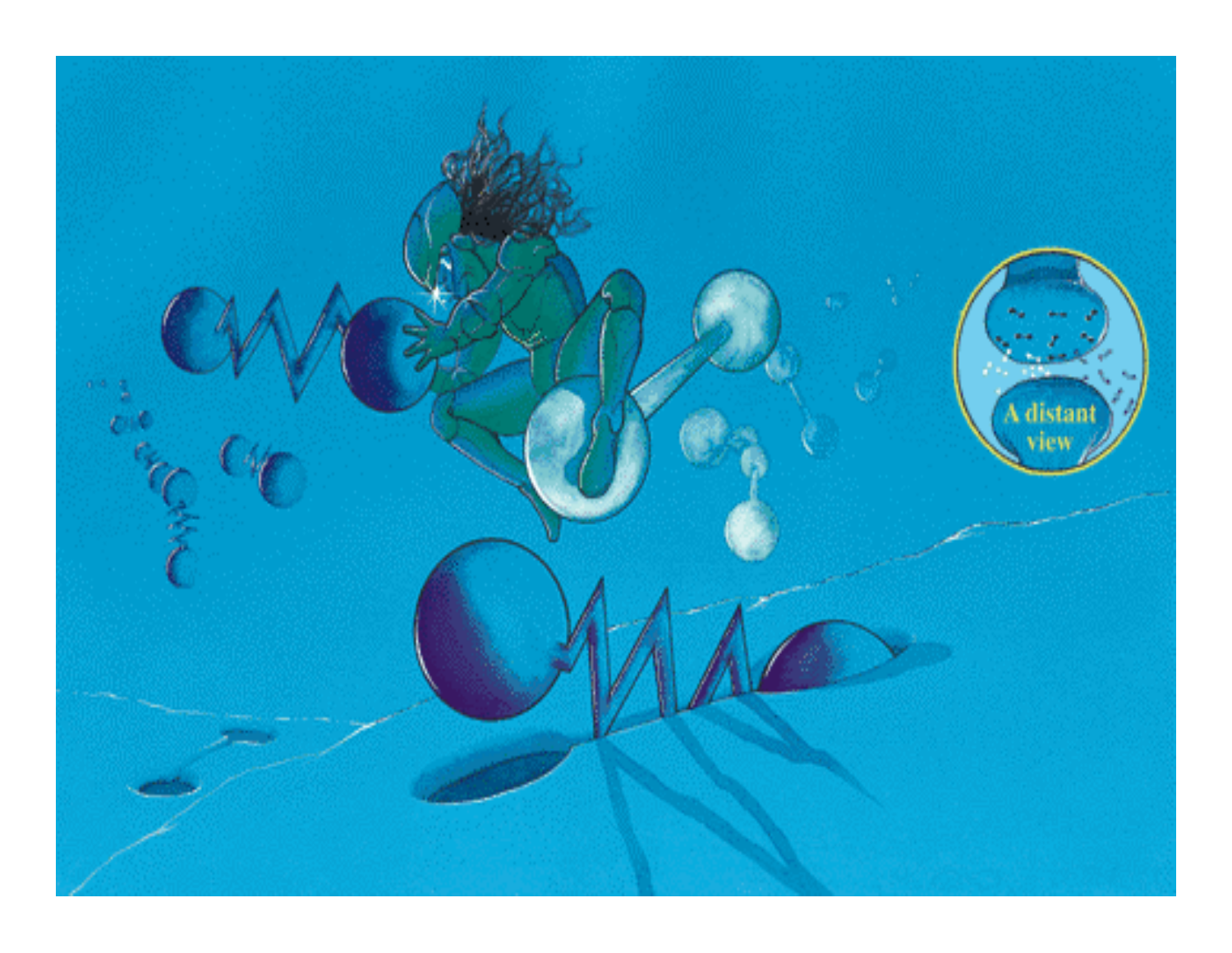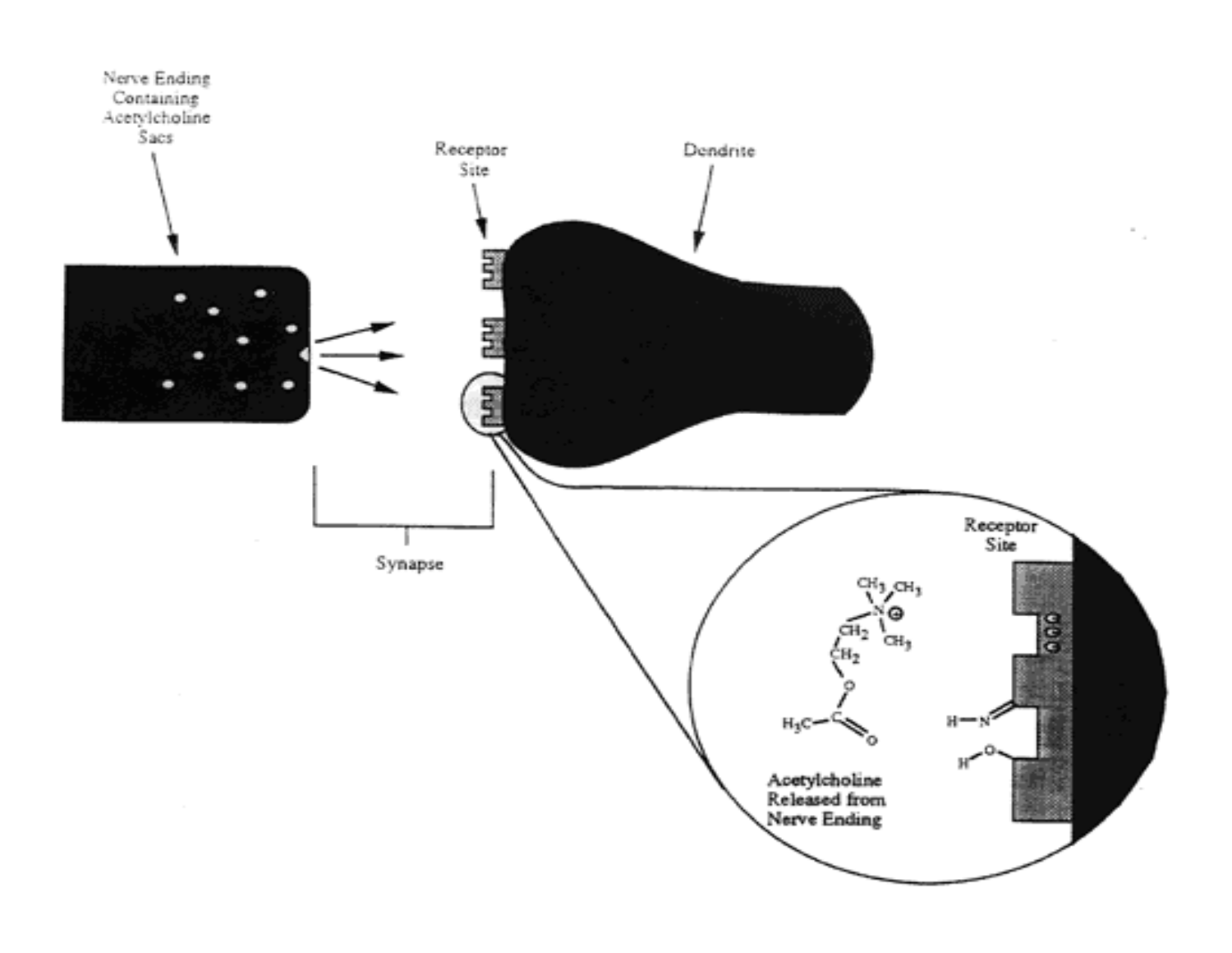#### Nicotine Effects on Brain

- •• Activity is mediated through responsiveness at nicotinic ACH receptors throughout brain (Plowchalk and deBethizy, 1992)
- $\bullet$ • Causes desynchronization of EEG (arousal) (Armitage et al., 1968; Remond et al., 1979)
- •• Serves as a positive reinforcer (Dursun and Kutcher, 1999)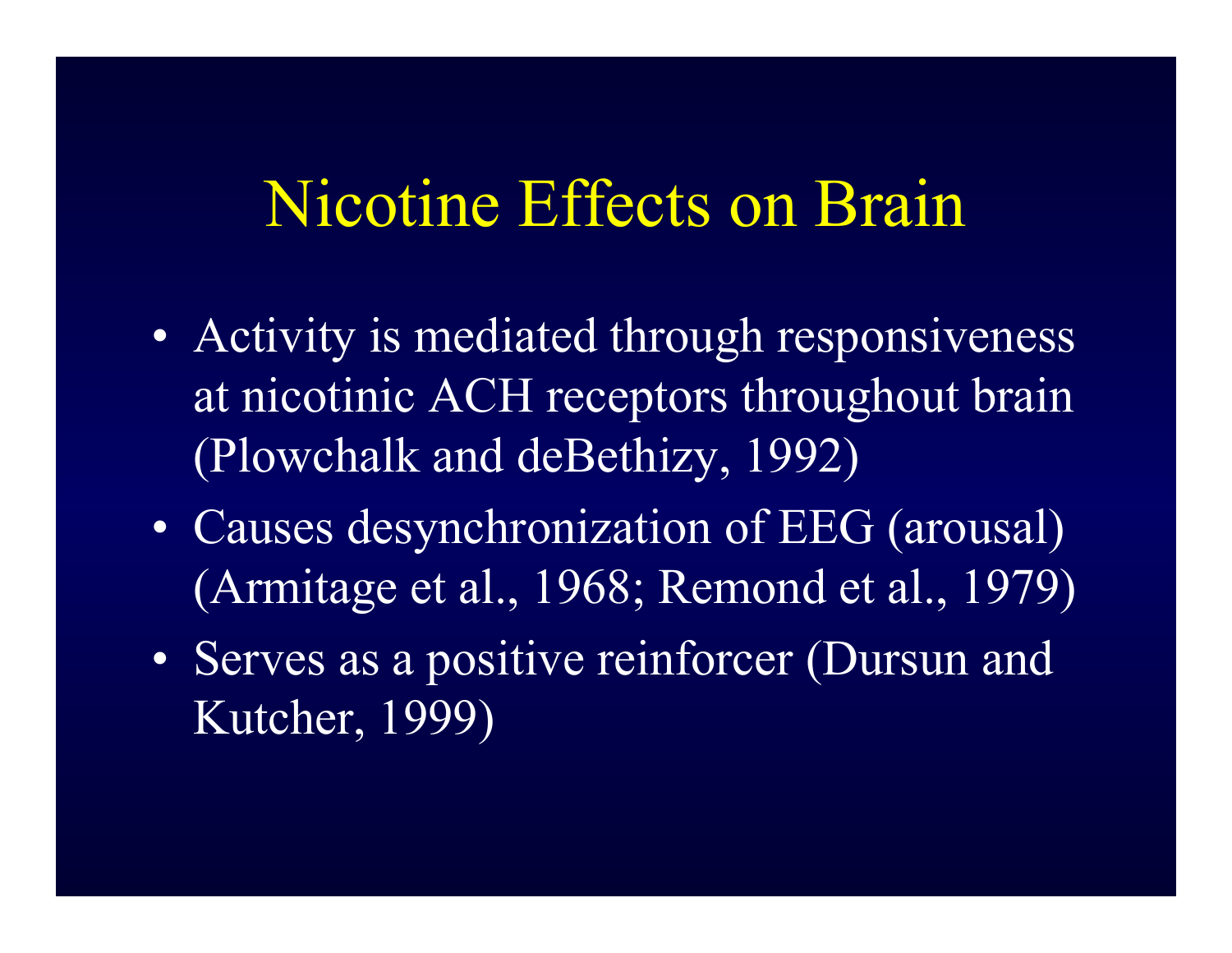### Rewarding Effects of Nicotine

- •• Rewarding effects mediated via activation of mesolimbic dopamine system (Sing et al., 1982), a common neural substrate for all addictions
- $\bullet$ • Rewarding (Goldberg et al., 1981) and stimulatory effects ( Reid et al., 1998) s trongly i nfluenced by envir onmental factors
- $\bullet$ • Also serves as potent aversive stimulant at high doses and with non-habituated individuals.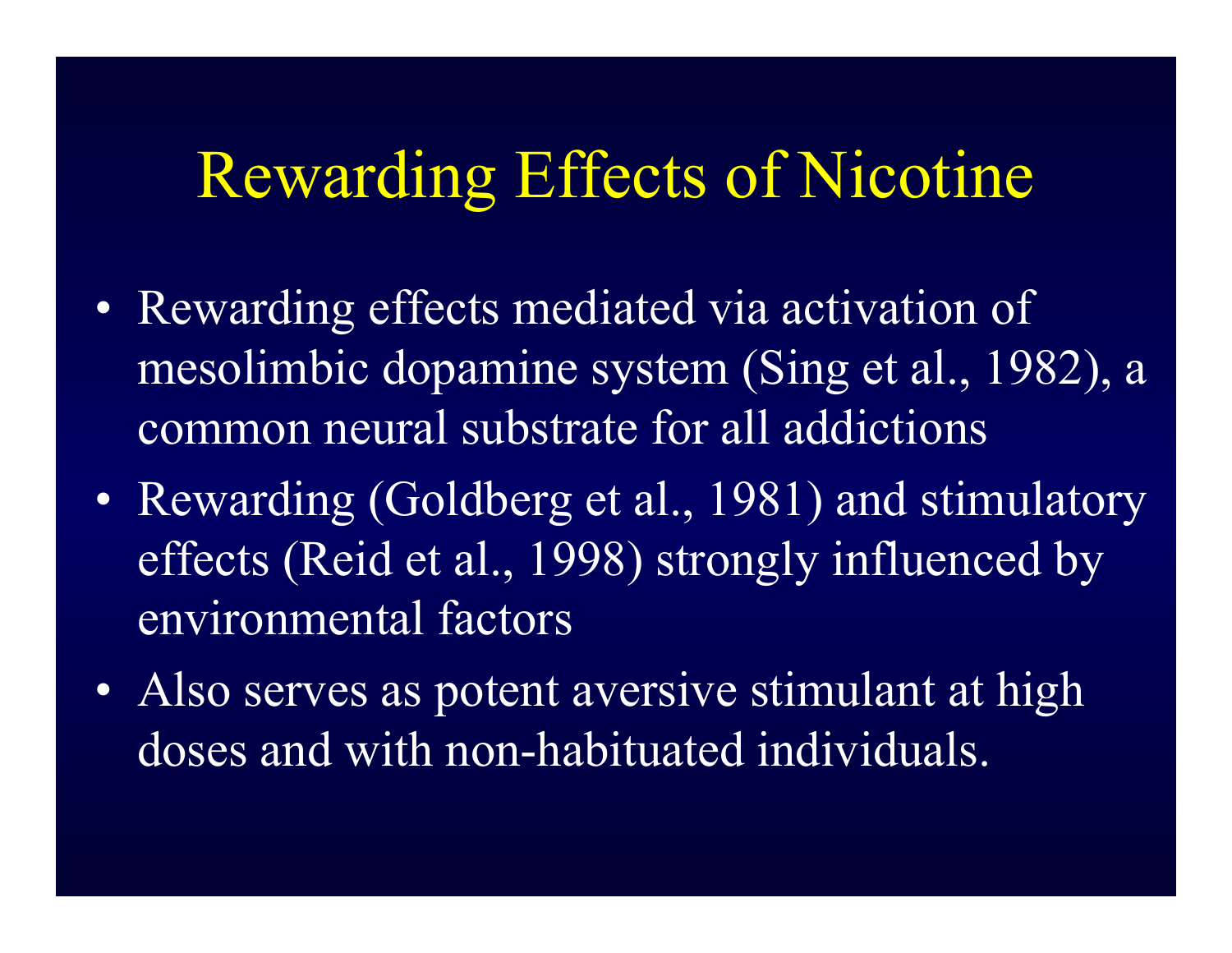#### Smoking Cessation Treatments

•• Pharmacotherapy

•• Behavioral Therapies

• Self-Help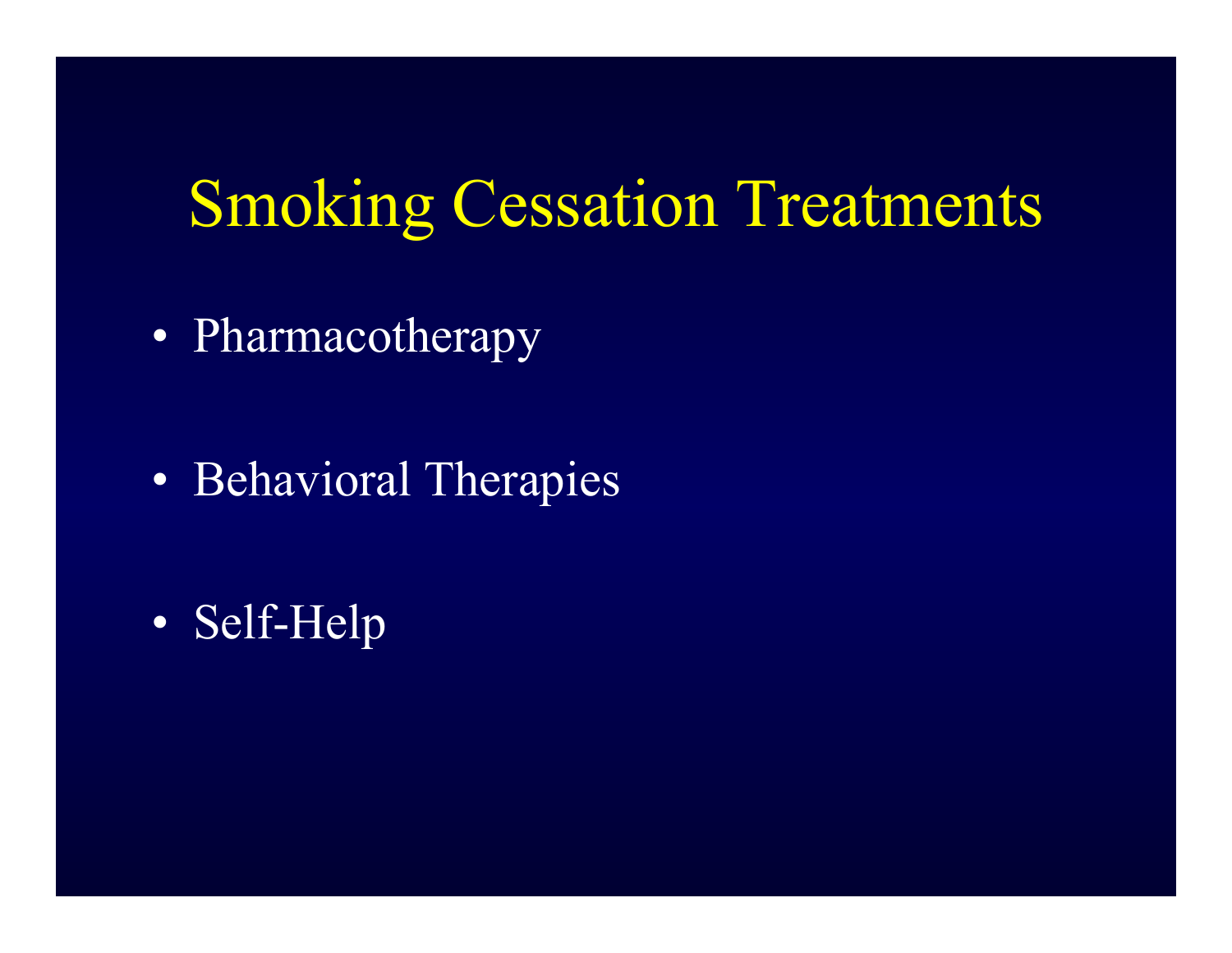#### **Pharmacotherapy Effectiveness Pharmacotherapy Effectiveness**

•• Nicotine Gum: 16.0% (Viswesvaran & Schmidt, **1992; Tonnesen et al., 1988)** 

•**Nicotine Patch: 22.0%** (Fiore et al., 1994)

•**•** Zyban: 18.4% (Jorenby et al., 1999)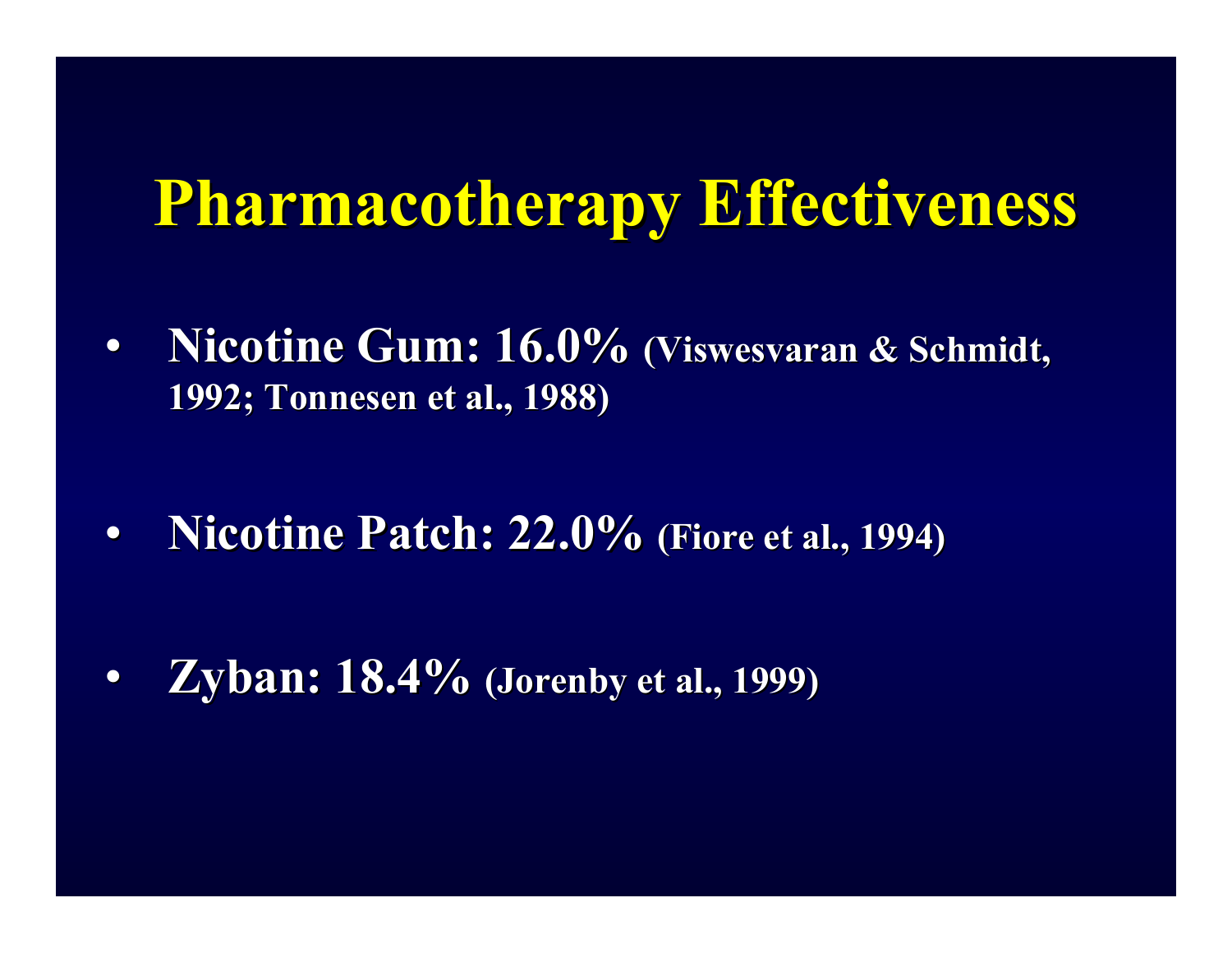





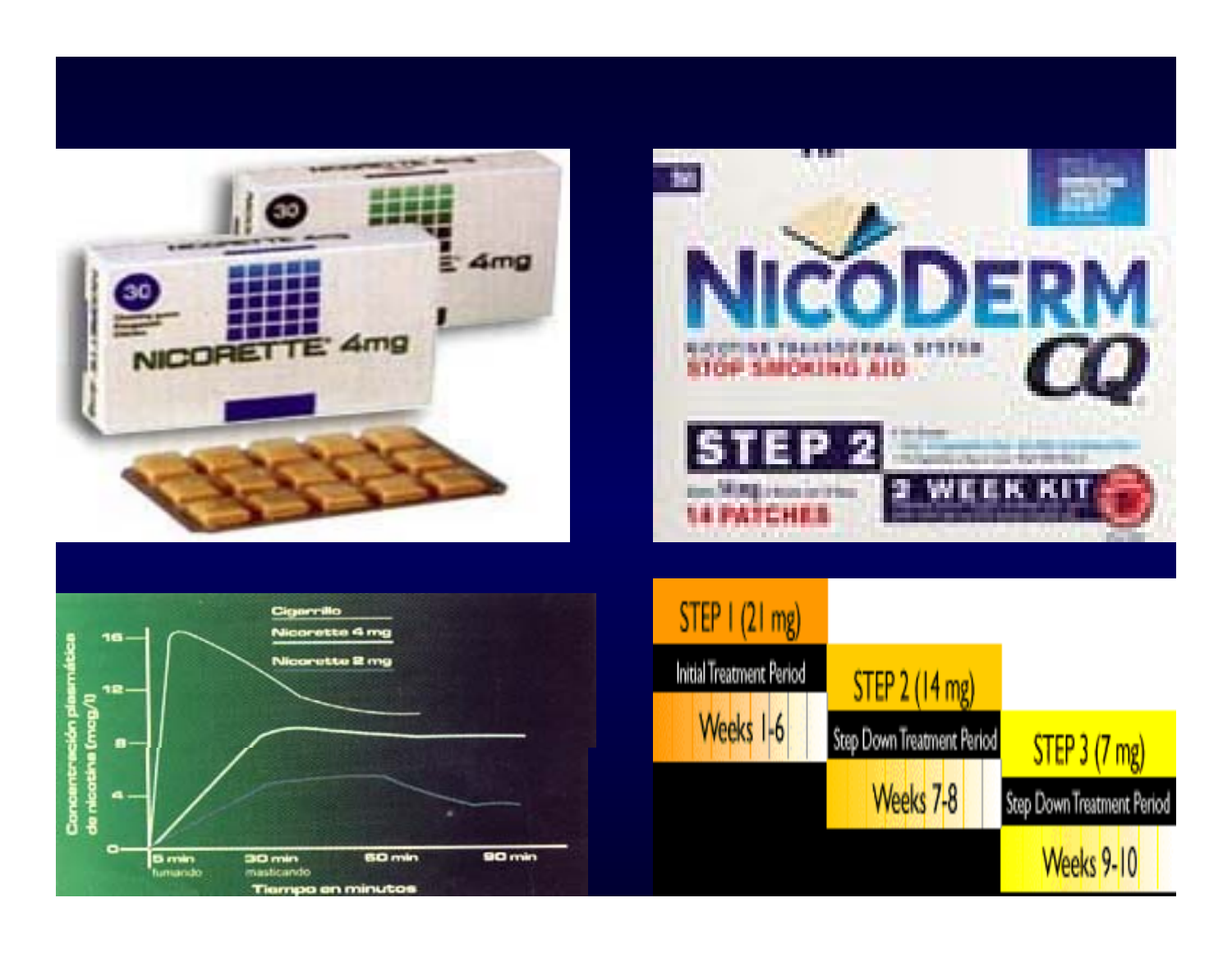



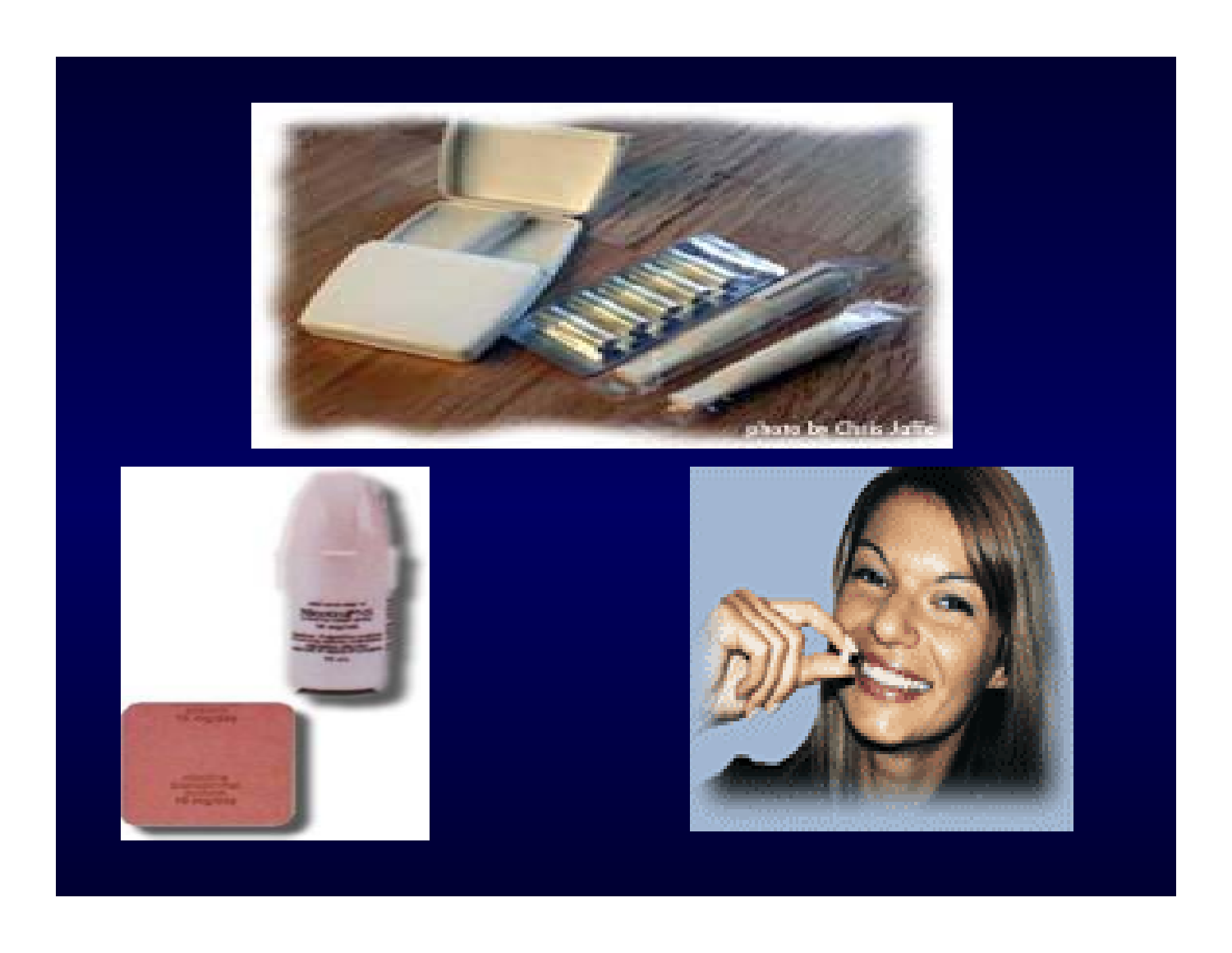# $ZYBAN$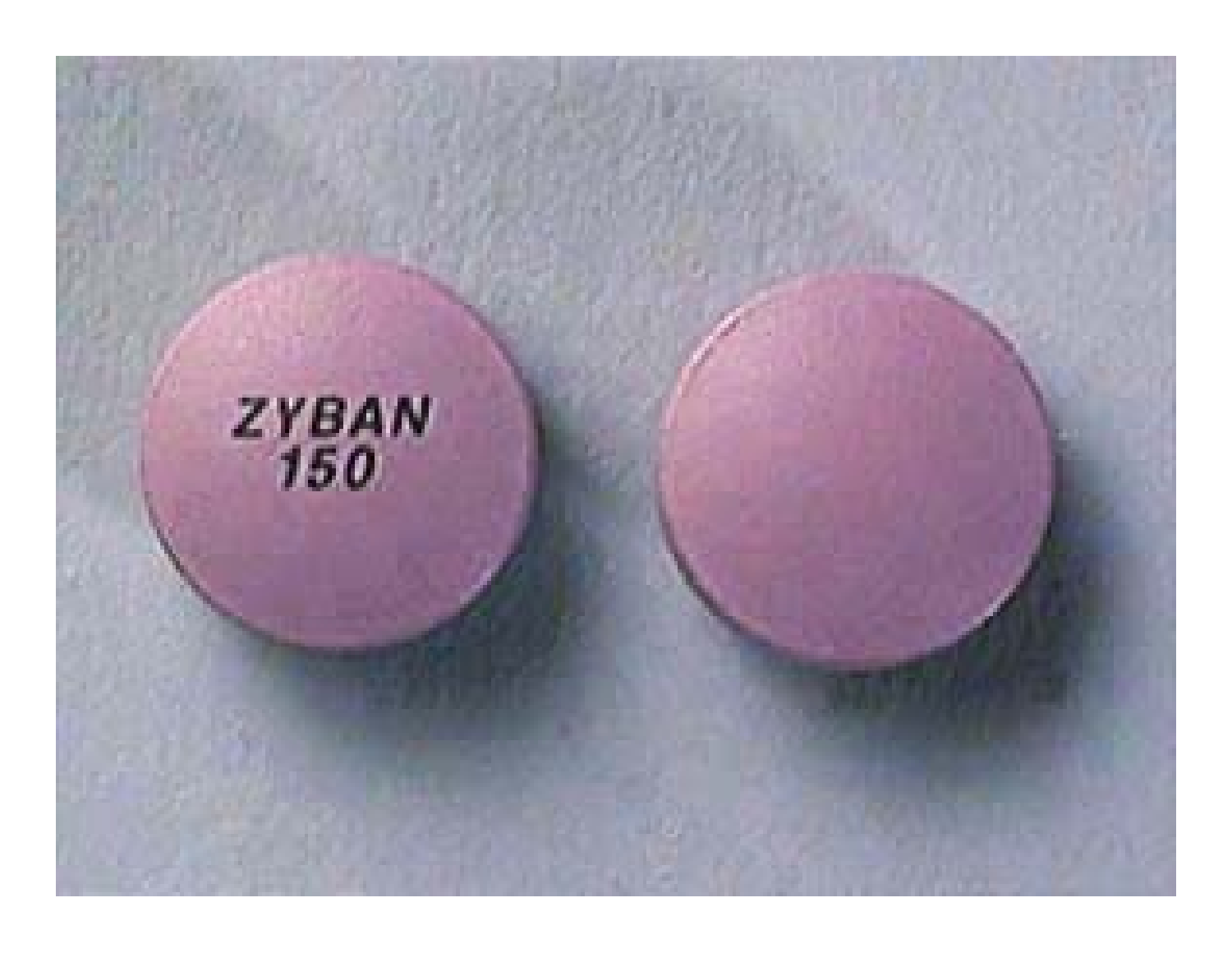### Pharmacotherapy Guidelines

- •Clinician familiarity with medications
- •• Contraindications for the patient
- •Patient preference
- •• Previous experience (pos or neg)
- •• Patient characteristics (concerns about weight gain; depression history)

Fiore et al., 2000; Clinical Practice Guidelines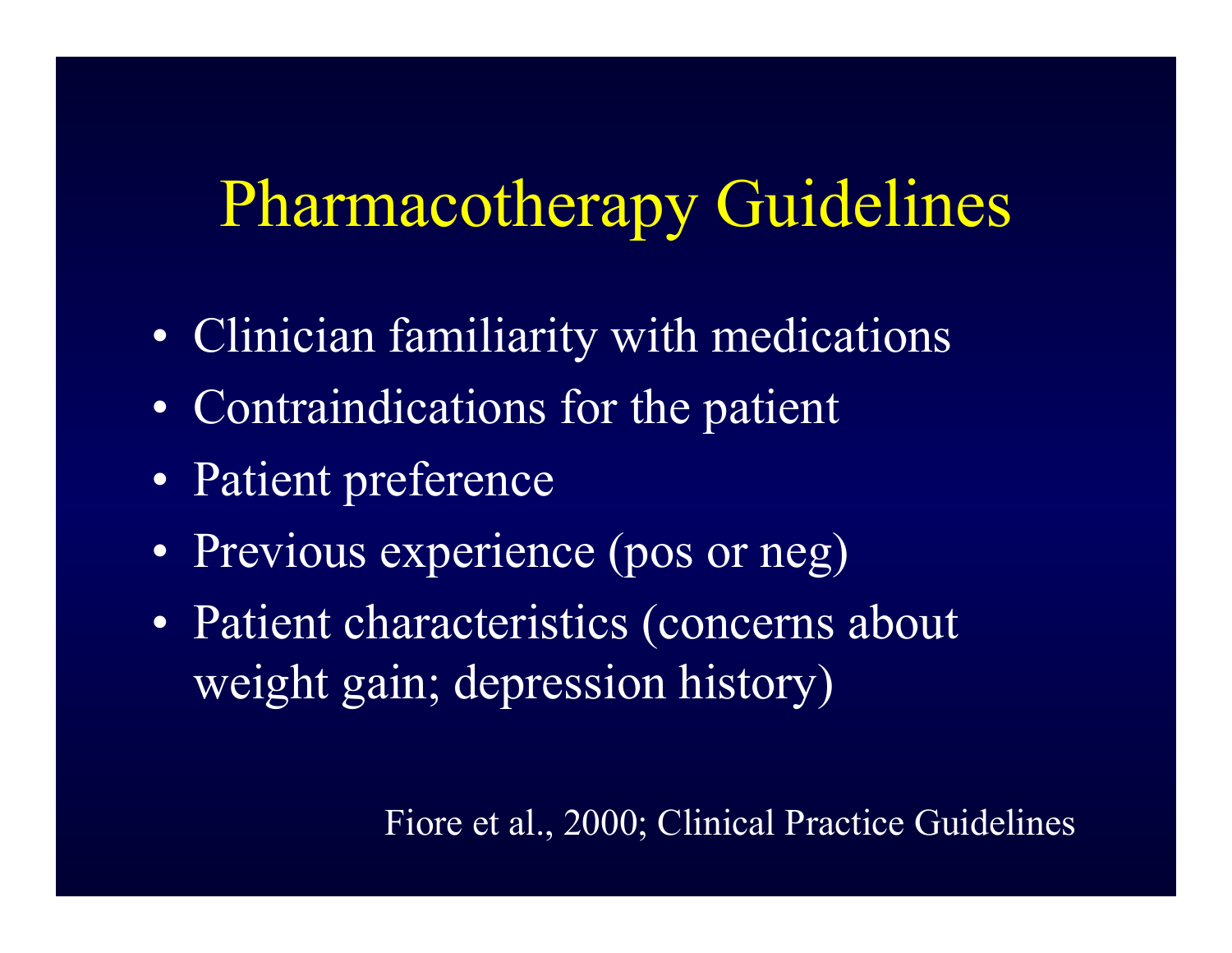#### Brief Interventions – Five "A"s

- •*A*sk about tobacco use
- •• *A*dvise to quit
- •• **Assess willingness to quit**
- •*A*ssist with the quit attempt
- •*A*rrange for follow-up

Fiore et al., 2000; Clinical Practice Guidelines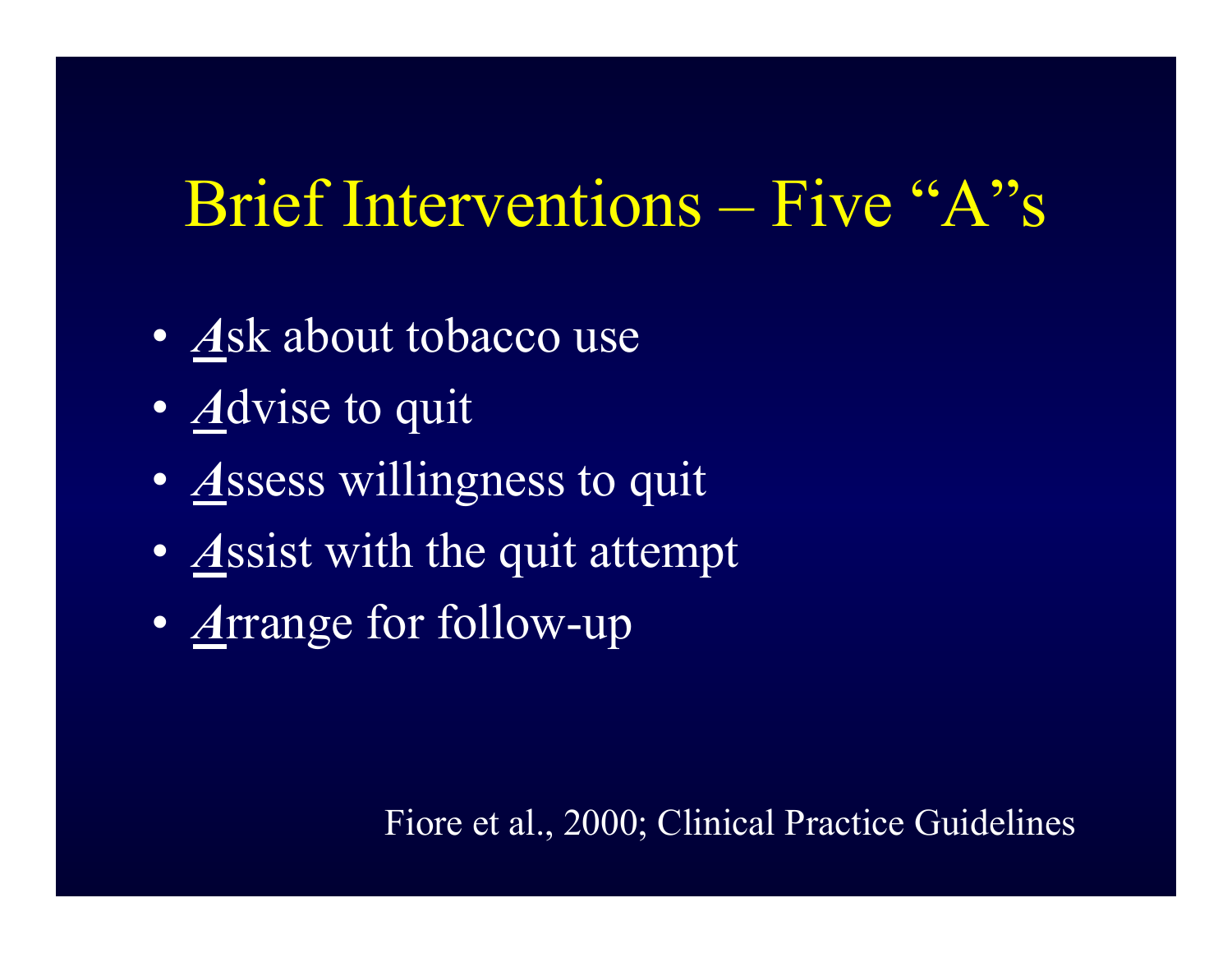#### Behavioral Interventions

- •• Freedom from Smoking: Psychoeducation, positive r einforcement, anxiety r educti o n
- •• Fresh Start: Psychoeducation, positive reinforcement, anxiety reduction
- •• Mood Management (Hall et al., 1997): Psychoeducati on, cognitive behavioral strategies, positive reinforcement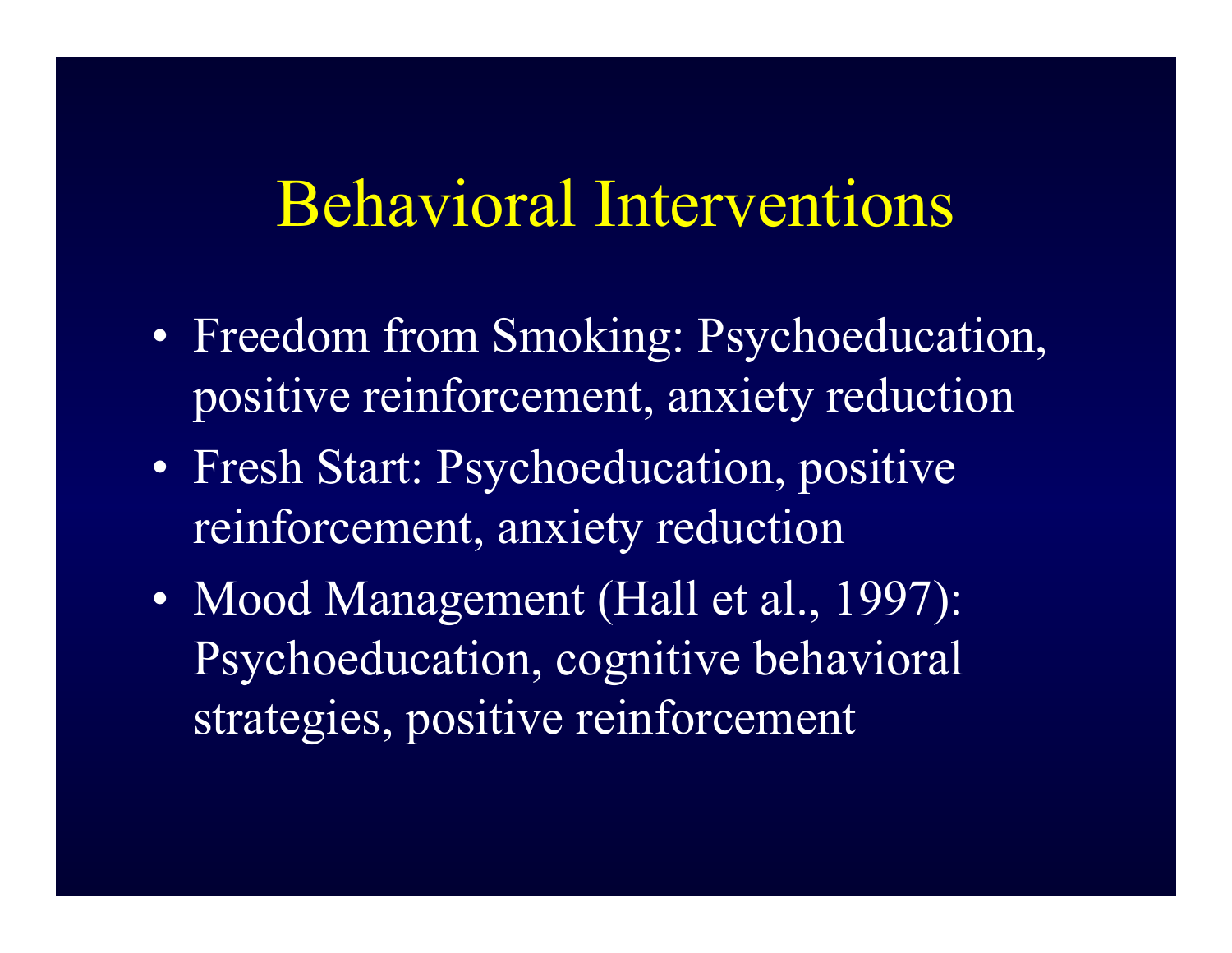Phenomenology: Smokers Dependent on other Substances

- Smoke a lot; many want to quit
- Social contexts reinforce smoking
- $\bullet$ Have many negative health consequences
- •Gain from consistent treatment messages
- Reinforcing to quit smoking

Sus man, 2000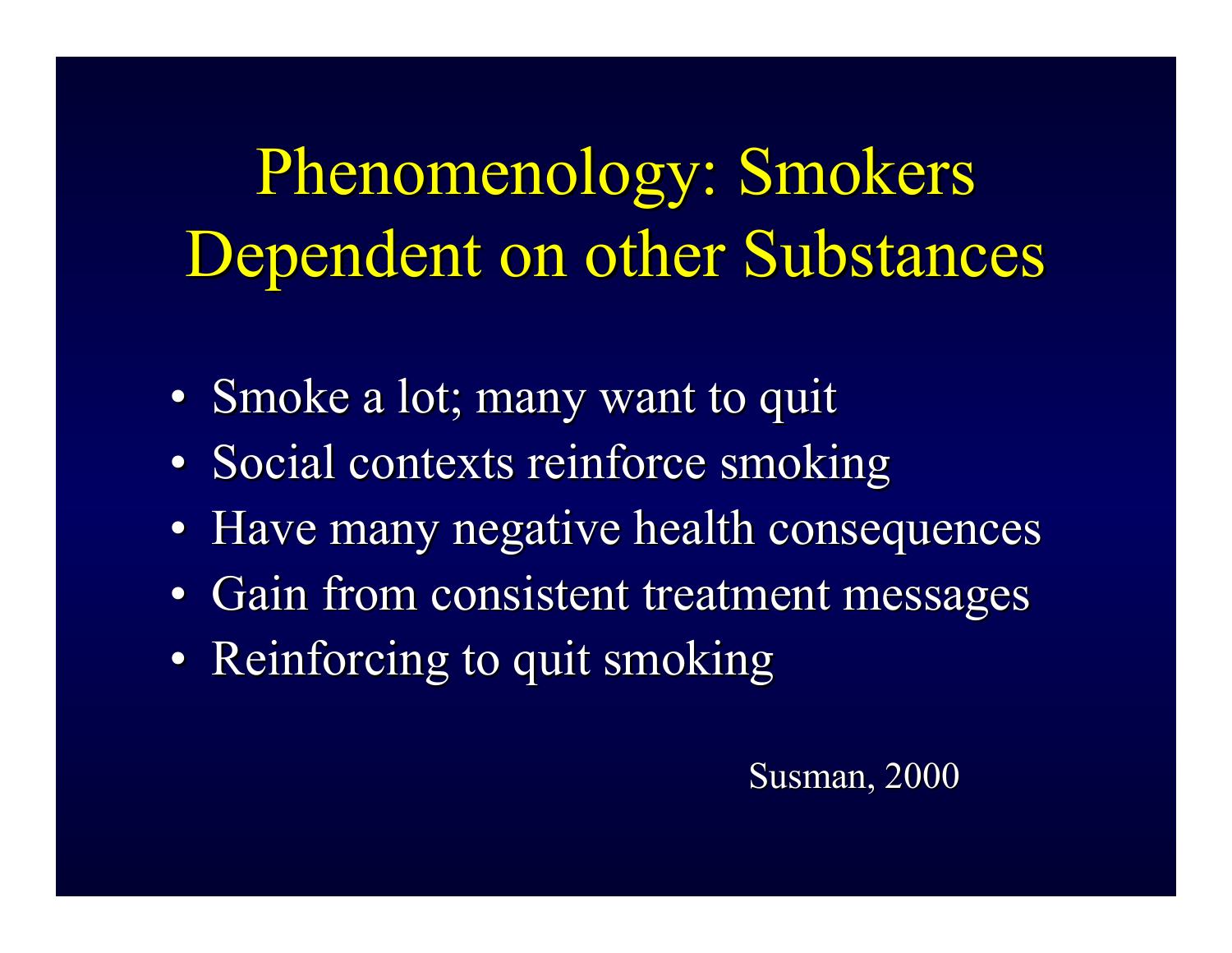#### Dual-Treatment Drawbacks

- Low success rate (Hurt et al., 1993)
- Quitting smoking interferes with outcomes for other substances  $(?)$
- Few negative immediate consequences to smoking (Kalman, 1998)
- Psychological factors support smoking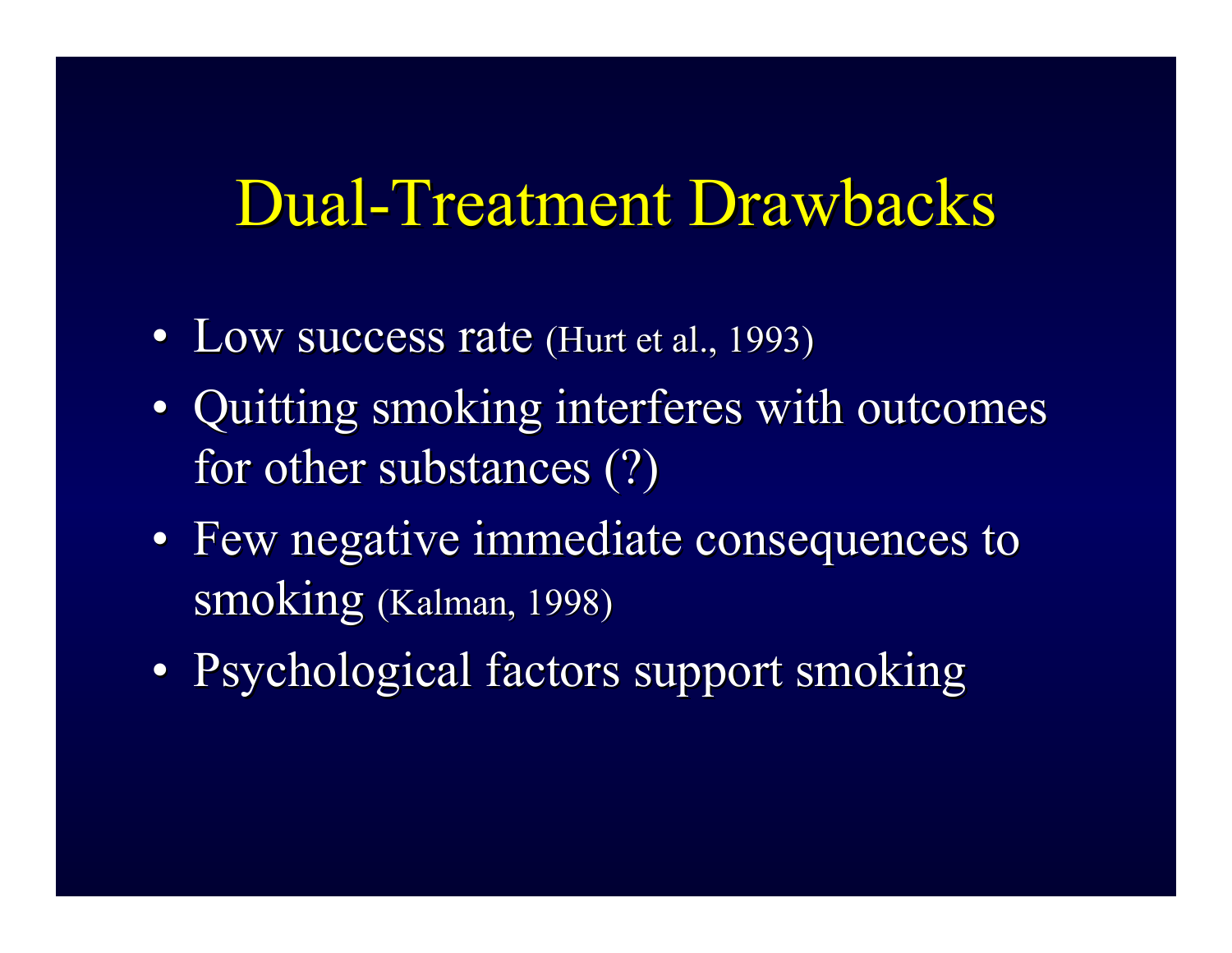#### Substance Abusers who Smoke:

- Began smoking at earlier age (Orleans et al., 1993)
- More addicted to nicotine
- Have more cognitive deficits and psychological problems (Burling et al., 1997)
- Have more medical problems (Susman, in press)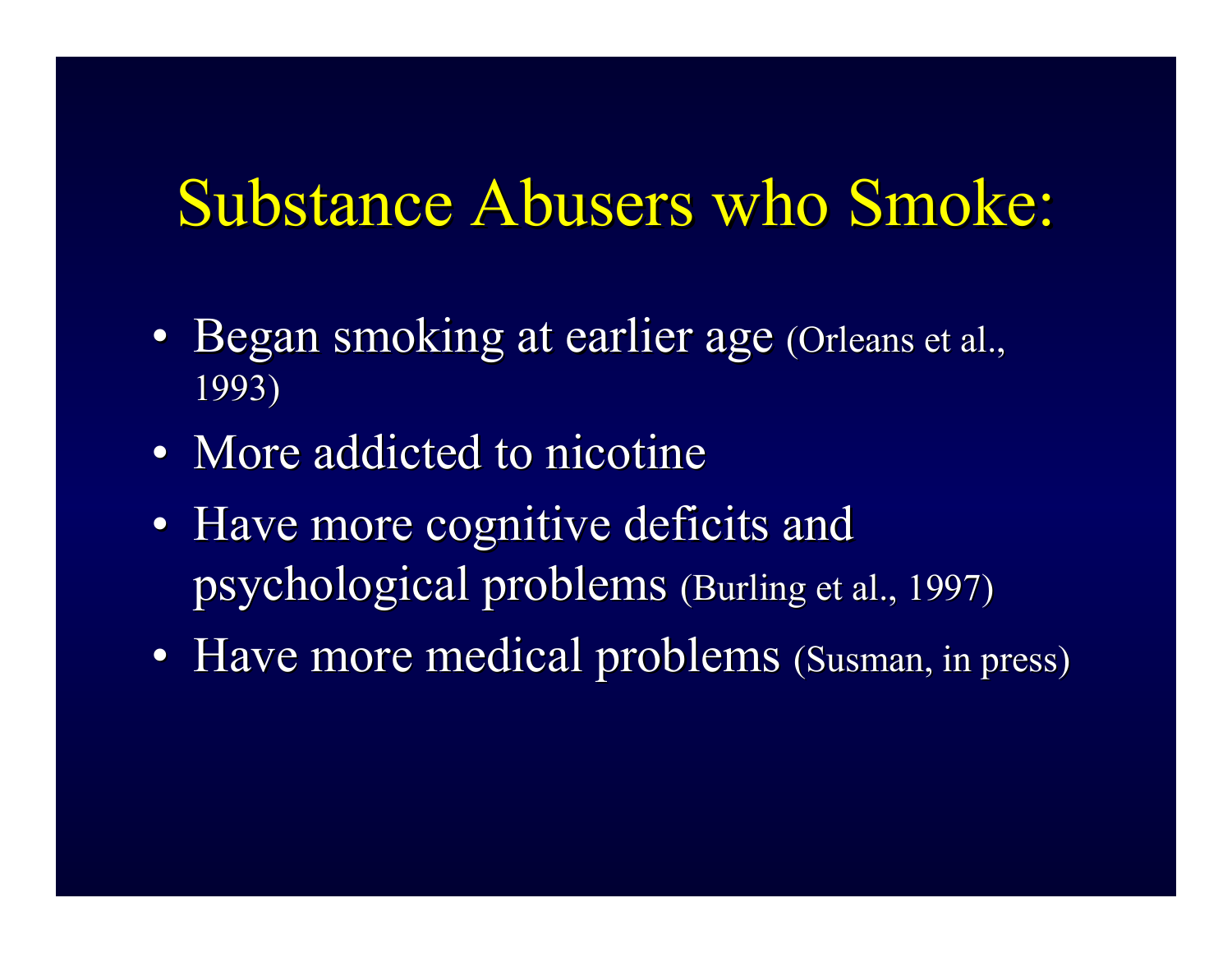# Associations Between Nicotine and Abused Substances

- Cocaine and nicotine high: synergism and substitute for each other reported in cocaine users (Sees, 1993)
- Crack cocaine and tobacco smokers exposed to cocaine cue: enhanced cocaine craving
	- Nicotine patch enhanced cocaine craving
	- Nicotine blocker, mecamylami ne, reduced cocaine craving (Reid et al., 1998, 1999)
- In animals: Mecamylamine inhibited alcohol drinking (Ericson et al, 1998), Nicotine enhanced cocaine self-administ ration (Horger et al., 1992).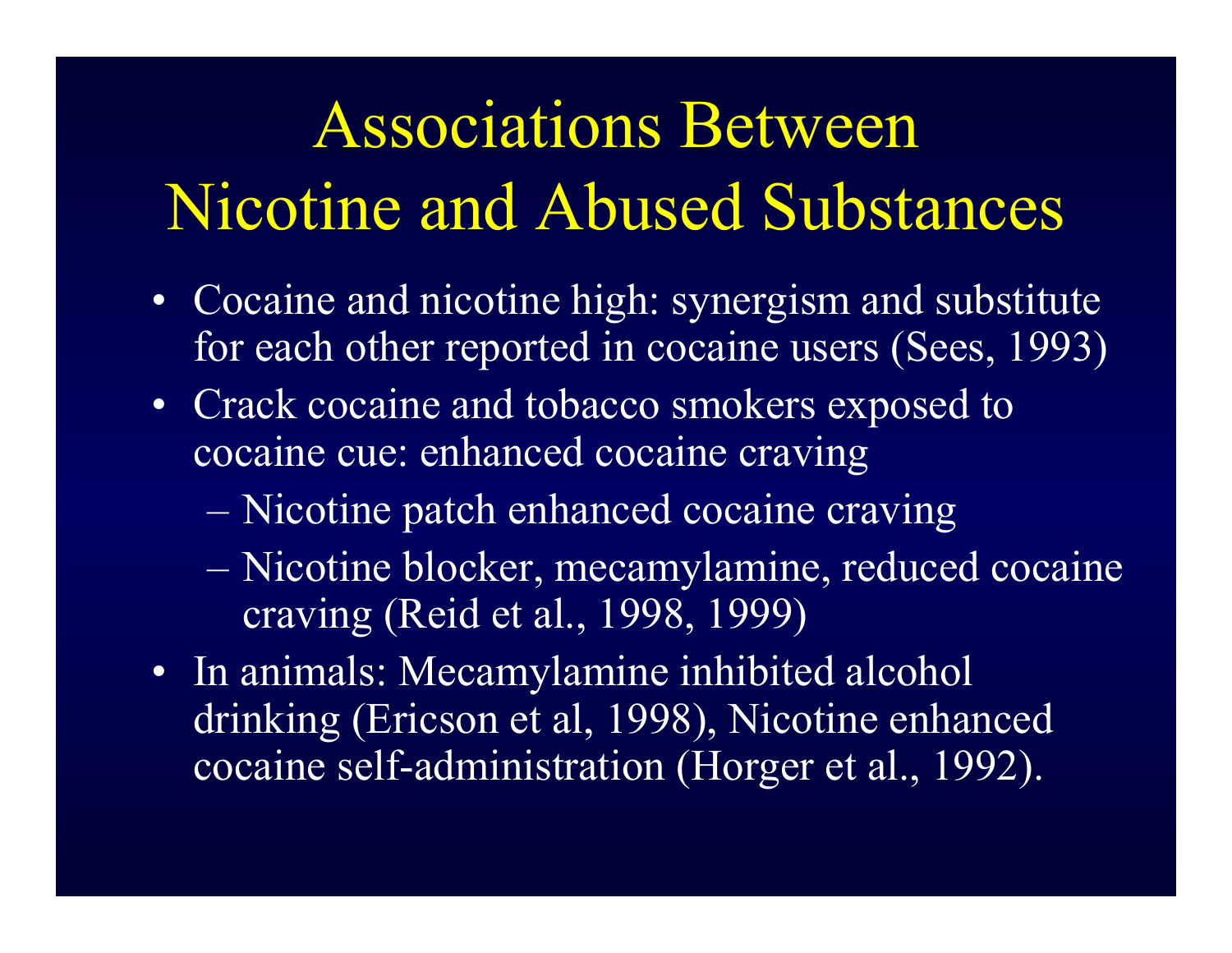#### Smoking and Stimulants

- •• Among healthy smokers, rate of cigarette smoking increased following an injection of cocaine ( Nemeth-Coslett e t al., 1986) or amphetamine ( Low et al, 1984)
- • Among cocaine dependent smokers, uri ne cotinine was higher on days when urine samples also i ndicated r ecent cocai ne use (Roll et al., 1997)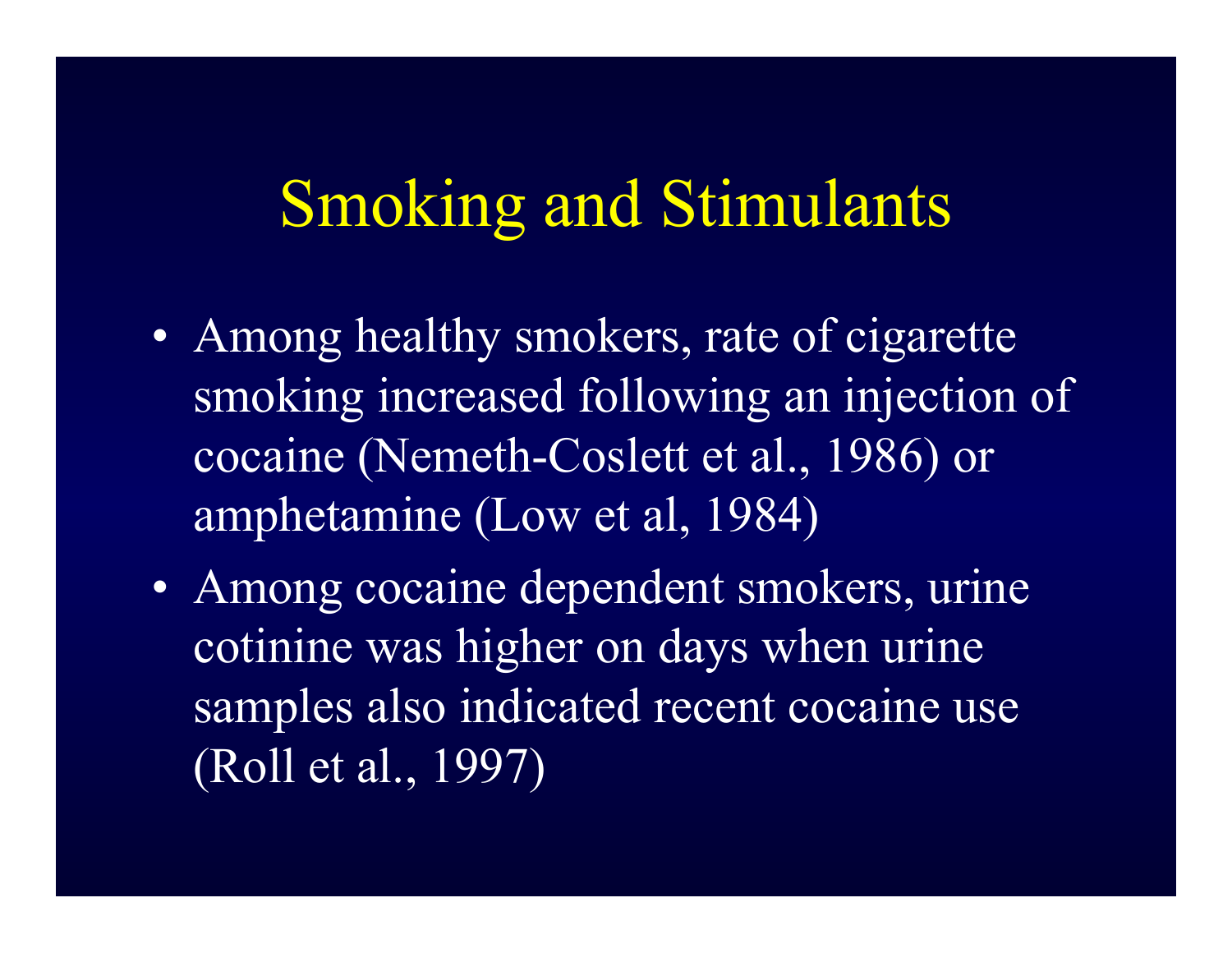### Smoking and Alcohol

• Strong associati on bet ween alcohol use and smoking in general population

(Craig & Van Natta, 1977)

- •• Strong predictor of relapse in self-quitters is alcohol use (Ockene, 2000)
- •• Among alcoholics in treatment, about half are i nterested i n s moki ng cessation

(Joseph, 1993)

•• No data that smoking cessation degrades outcomes for subst ance treatment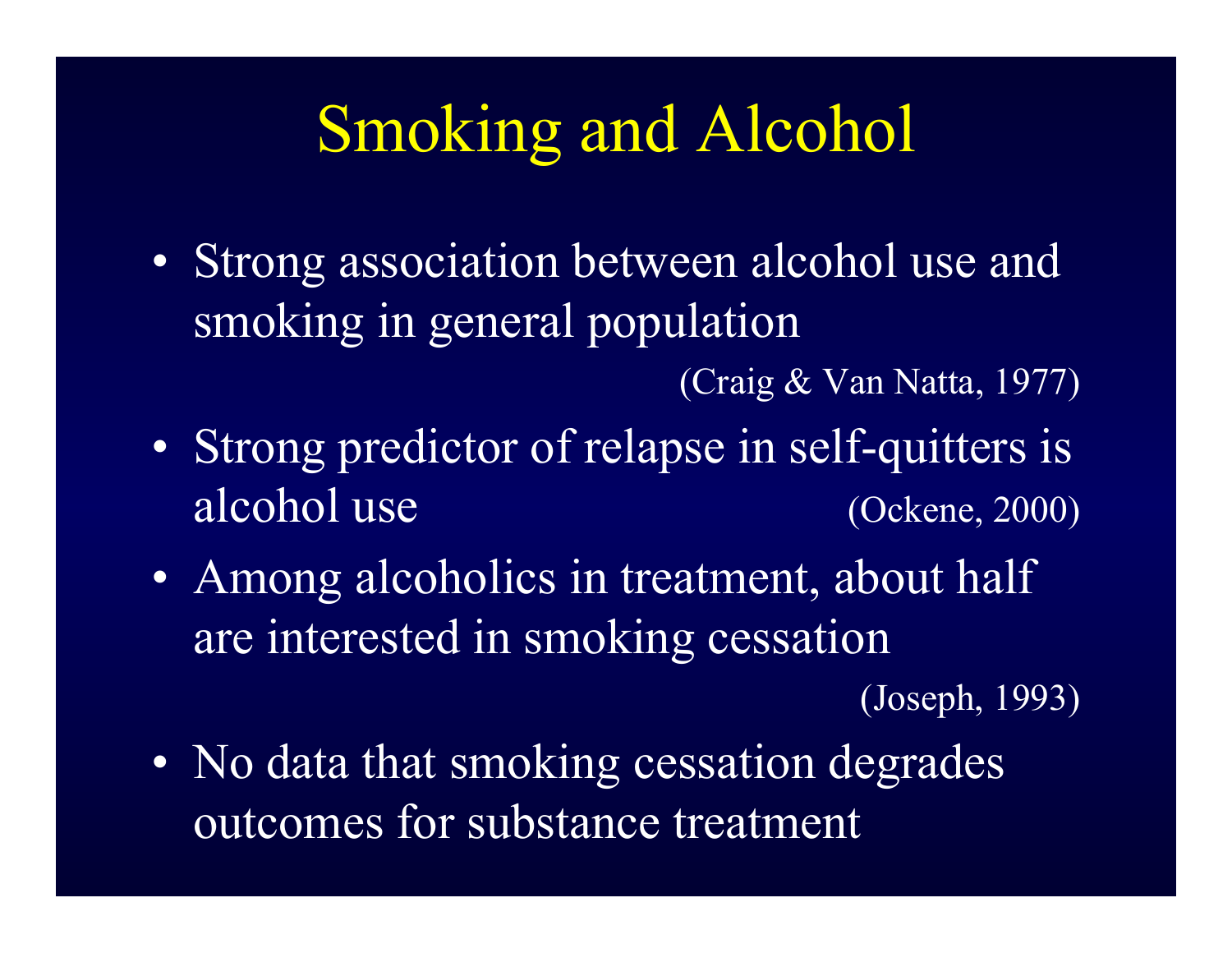#### Smoking and Methadone

- •• Methadone dose increases associated with increased smoking; Methadone dose decreases associated with decreased smoking (Schmitz et al., 1994)
- •• Methadone self-administration (up to 10 ml) highest for nicotine 4mg gum, moderate for 2mg gum, lowest for placebo ( Spiga et al., 1998)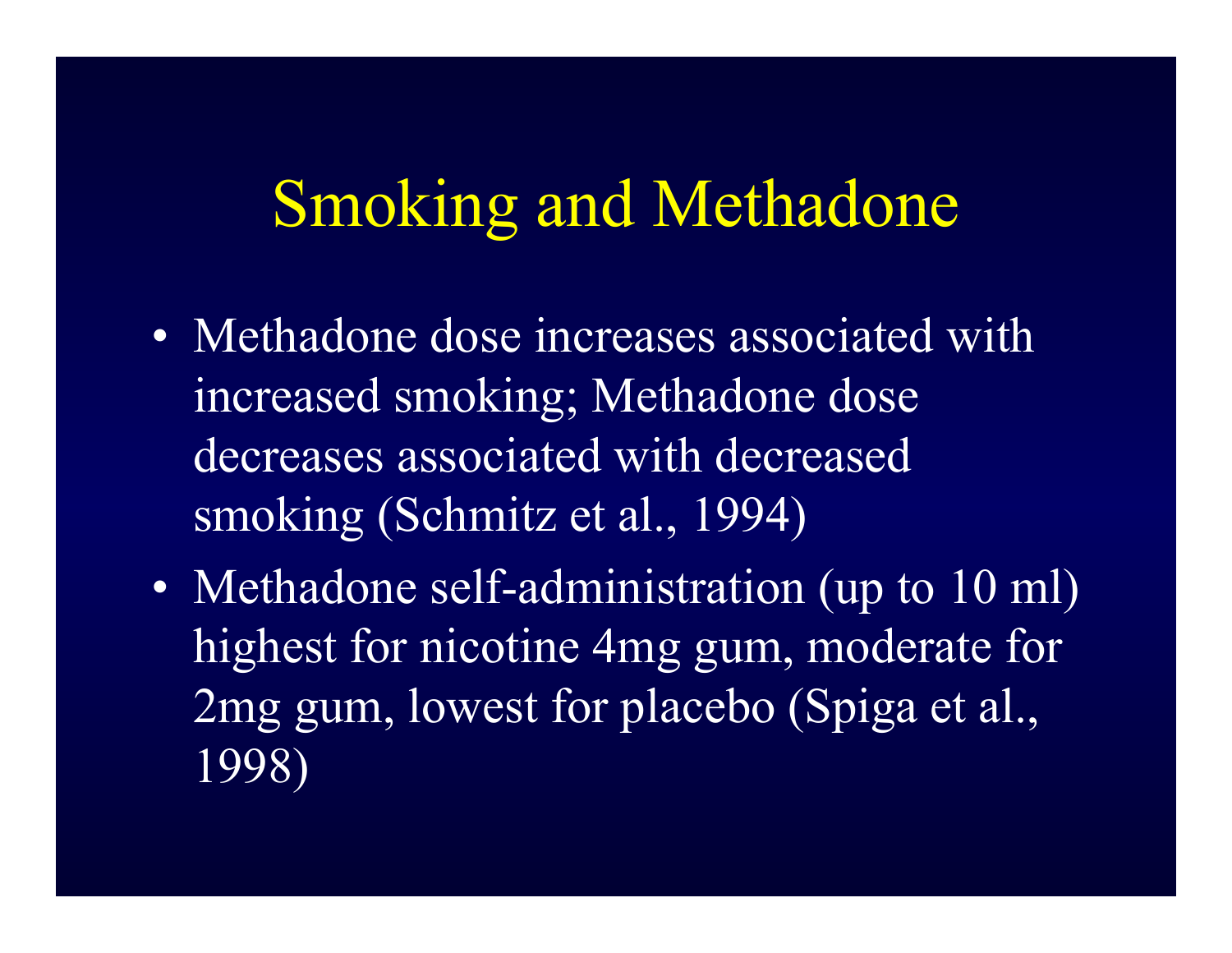**Smoking Cessation in** Methadone Maintenance

- Prevalence of smoking in methadone maintained between 85%-98%
- Clinical trial of relapse prevention, contingency management (alone and in combination) for optimizing outcomes using nicotine replacement therapy

Acknowledgements: NIDA 1 R01 DA 09992 and GlaxoSmithKline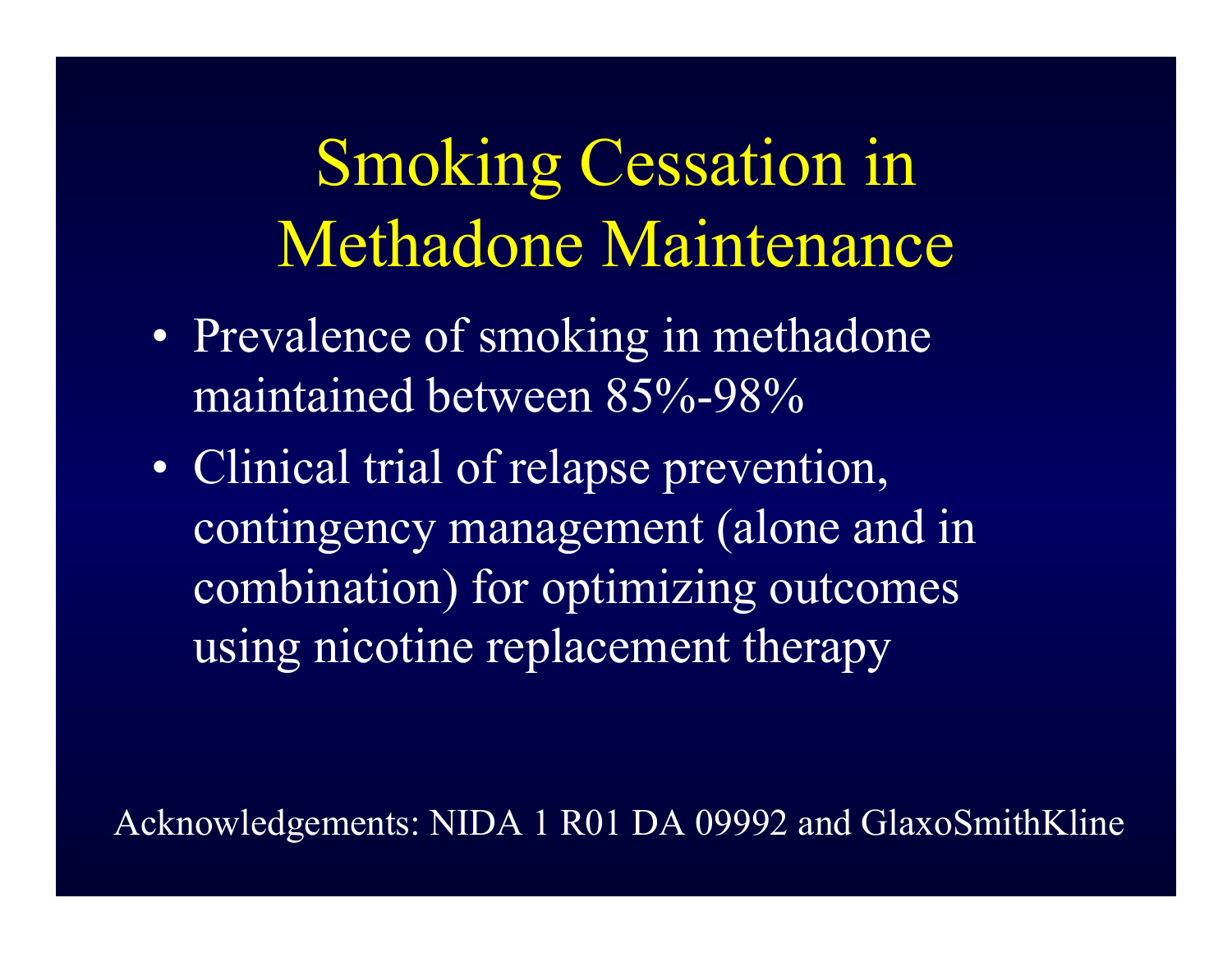### Method

- 175 Subjects received NRT and randomly assigned to 1 of 4 conditions for 12 weeks
	- 8 weeks at 21 mg
	- 2 weeks at 14 mg
	- 2 weeks at 7 mg
- Relapse prevention weekly group
- $\bullet$ Contingency management - \$447 max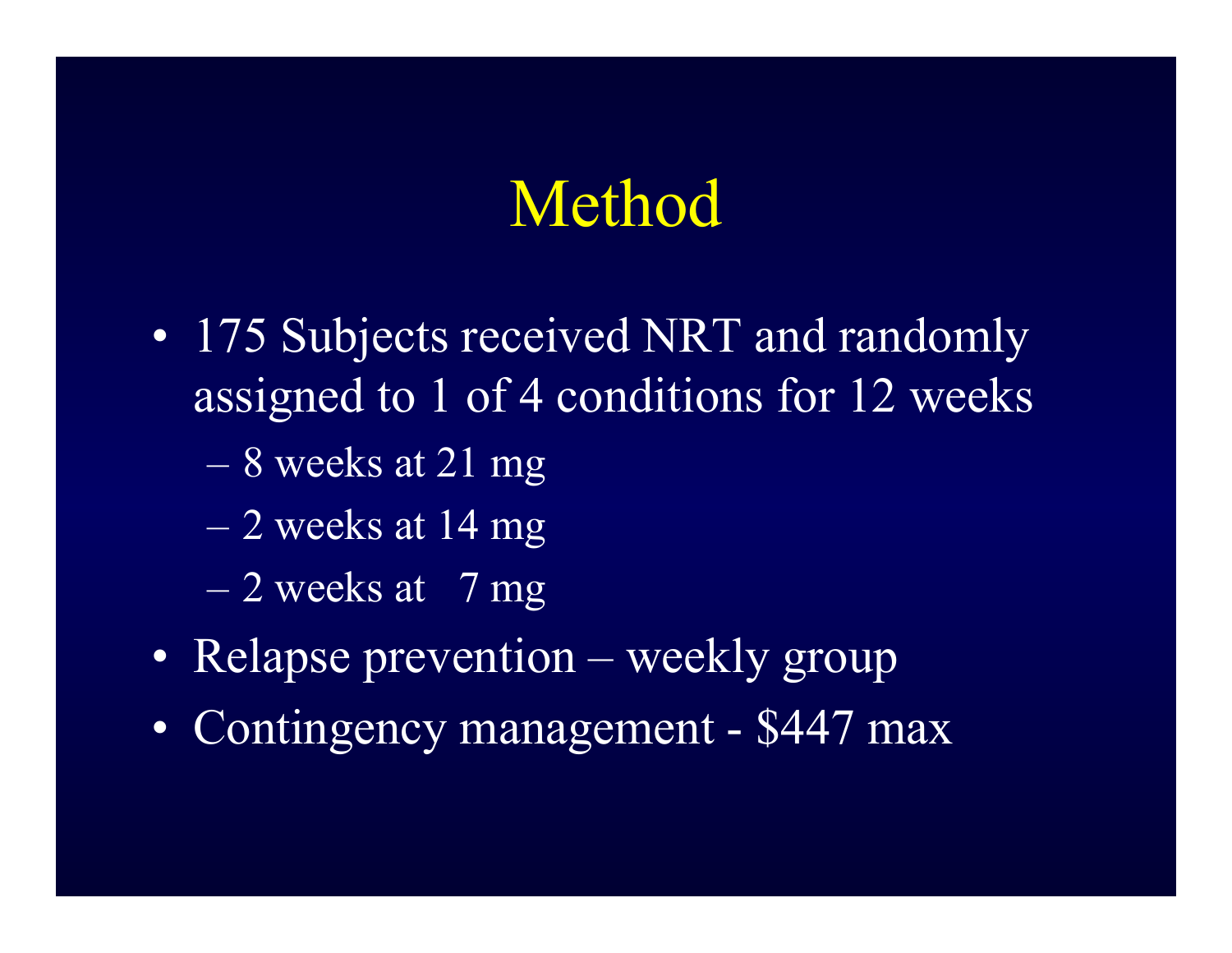### Method (Cont'd)

- •• Urine and breath collection on Mondays, Wednesdays, Fri days; F ollow-up assessments at 6- and 12-months
- $\bullet$ • Carbon monoxide criteria indicating smoking abstinence was 8 ppm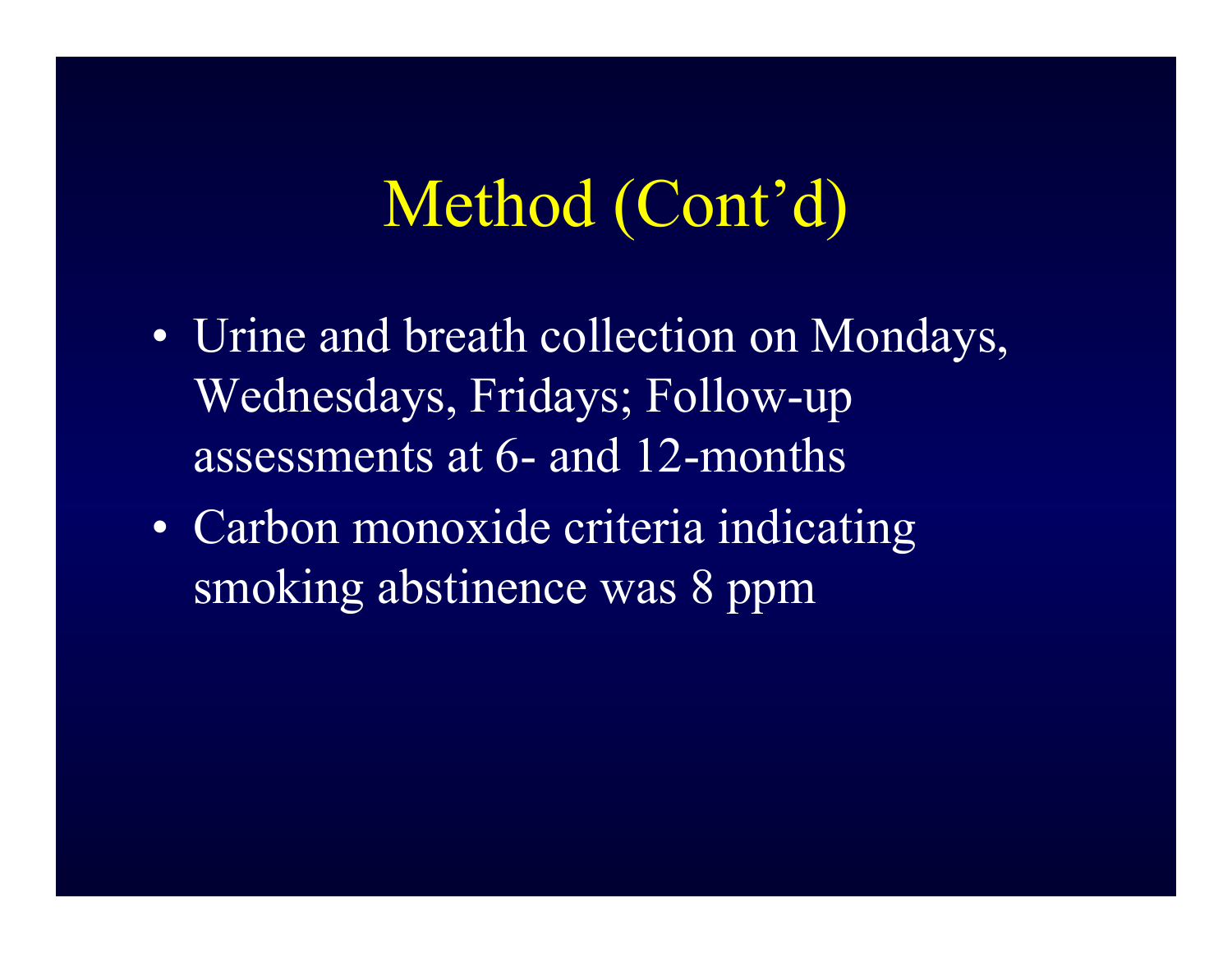#### **Results**

- 73.1% completed 12 weeks of treatment
- Subjects receiving CM showed higher rates of smoking abstinence during the trial than those not assigned to  $CM$  (p=.0003); no similar effect for RP
- No significant differences in smoking abstinence at 6- and 12-month follow-ups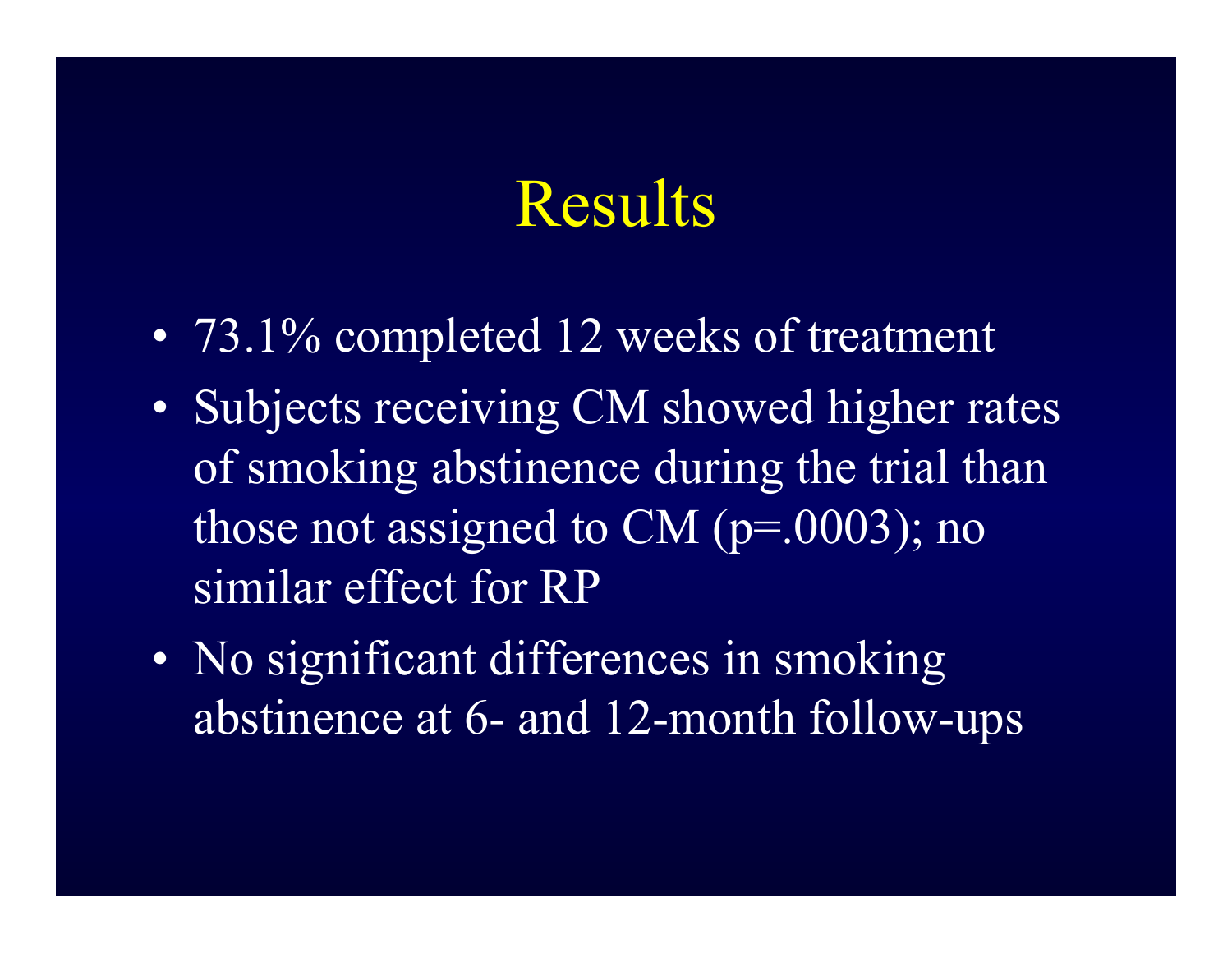#### **Percentage of Smokers vs. Non-Smokers after 12 Weeks of Treatment**

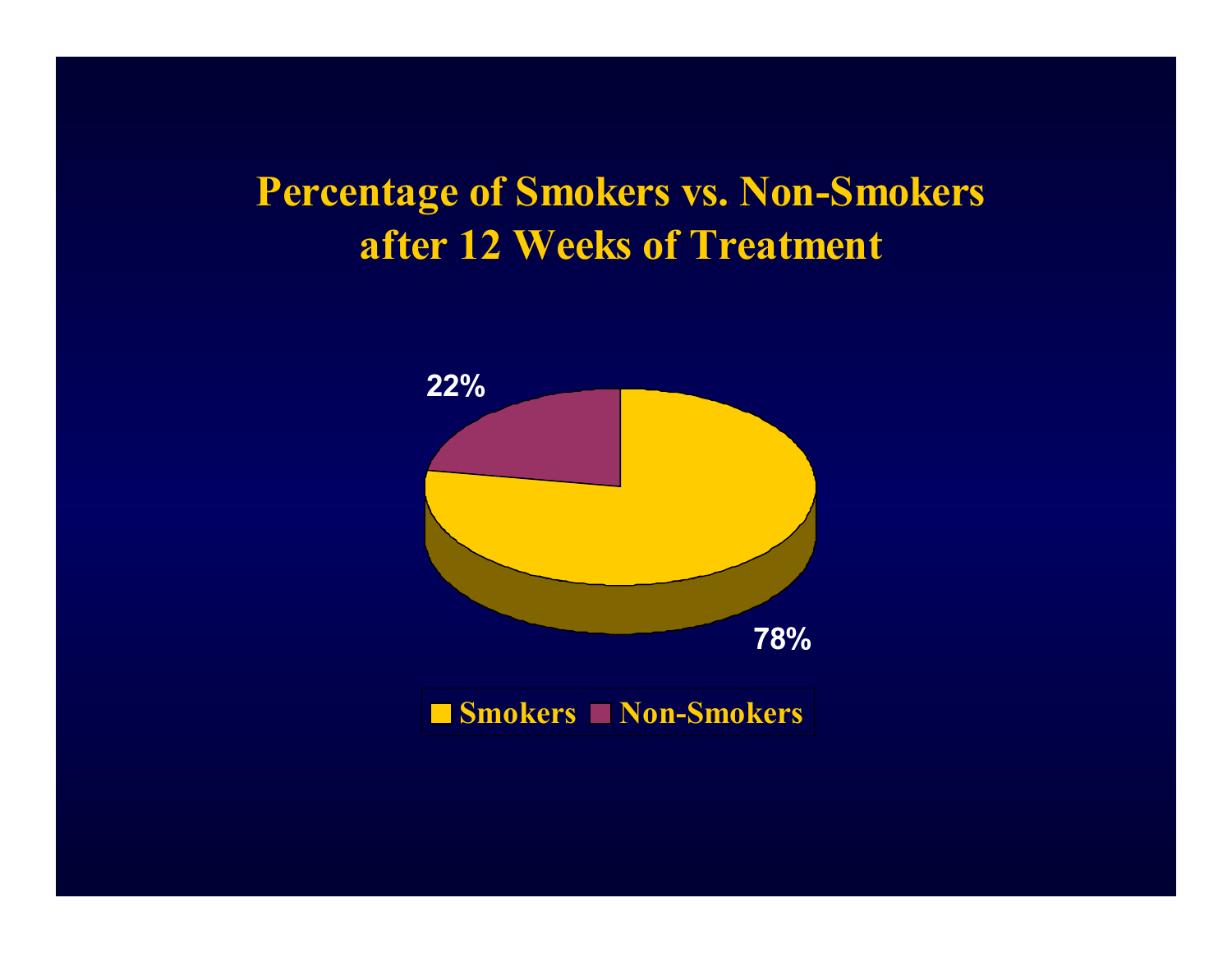#### **Effect of Contingency Management on CO During Treatment**

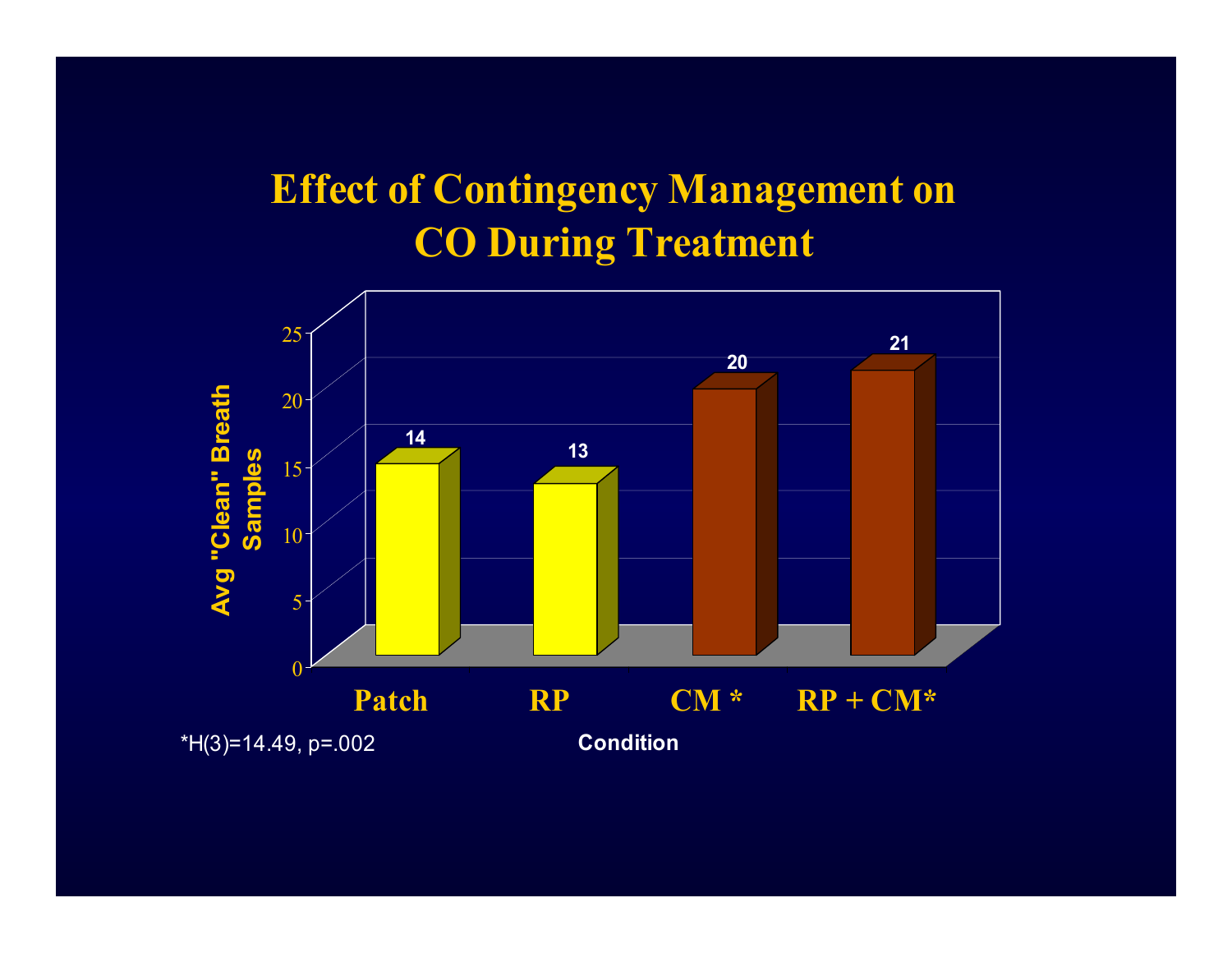#### **Confirmed Non-Smokers by Condition**

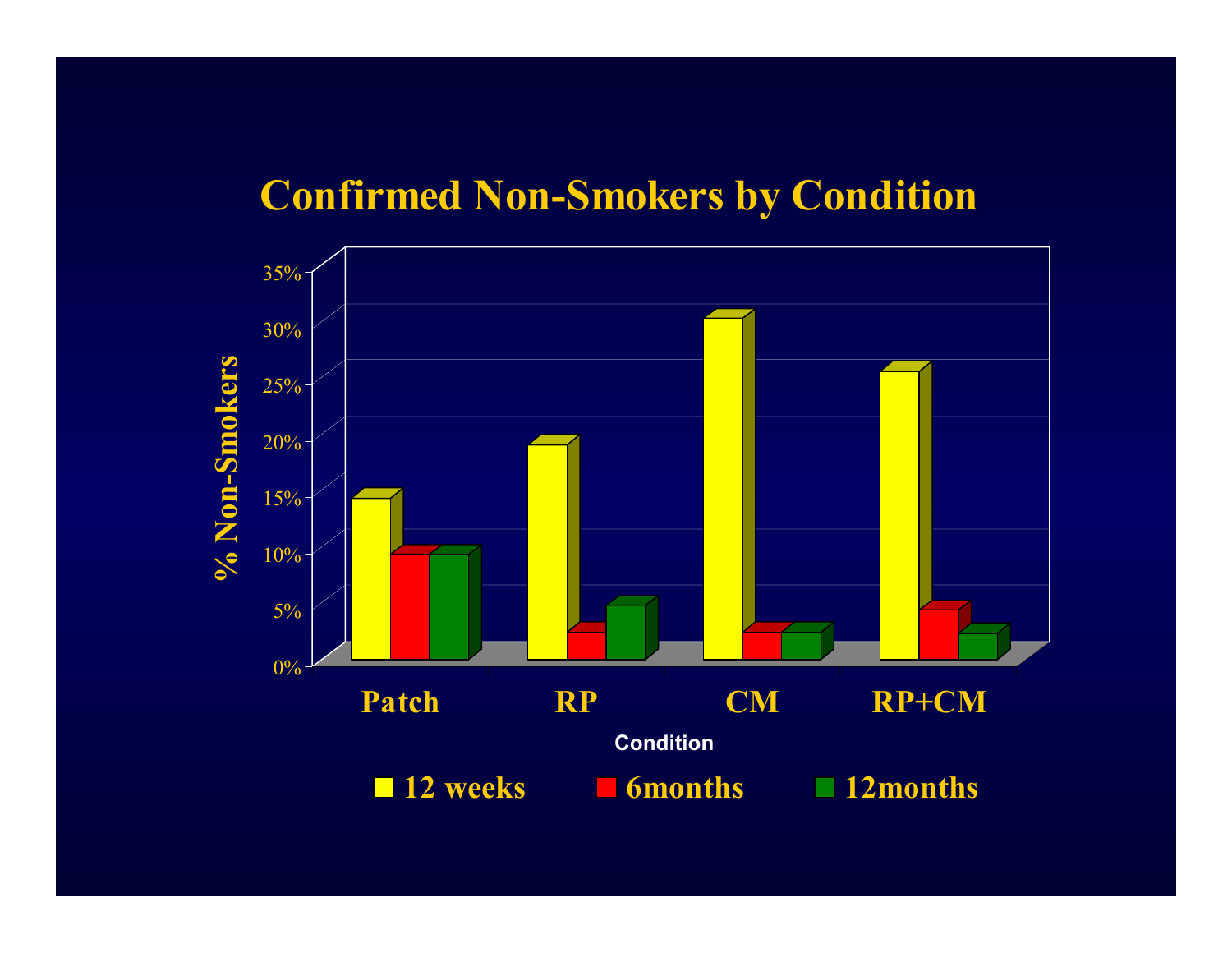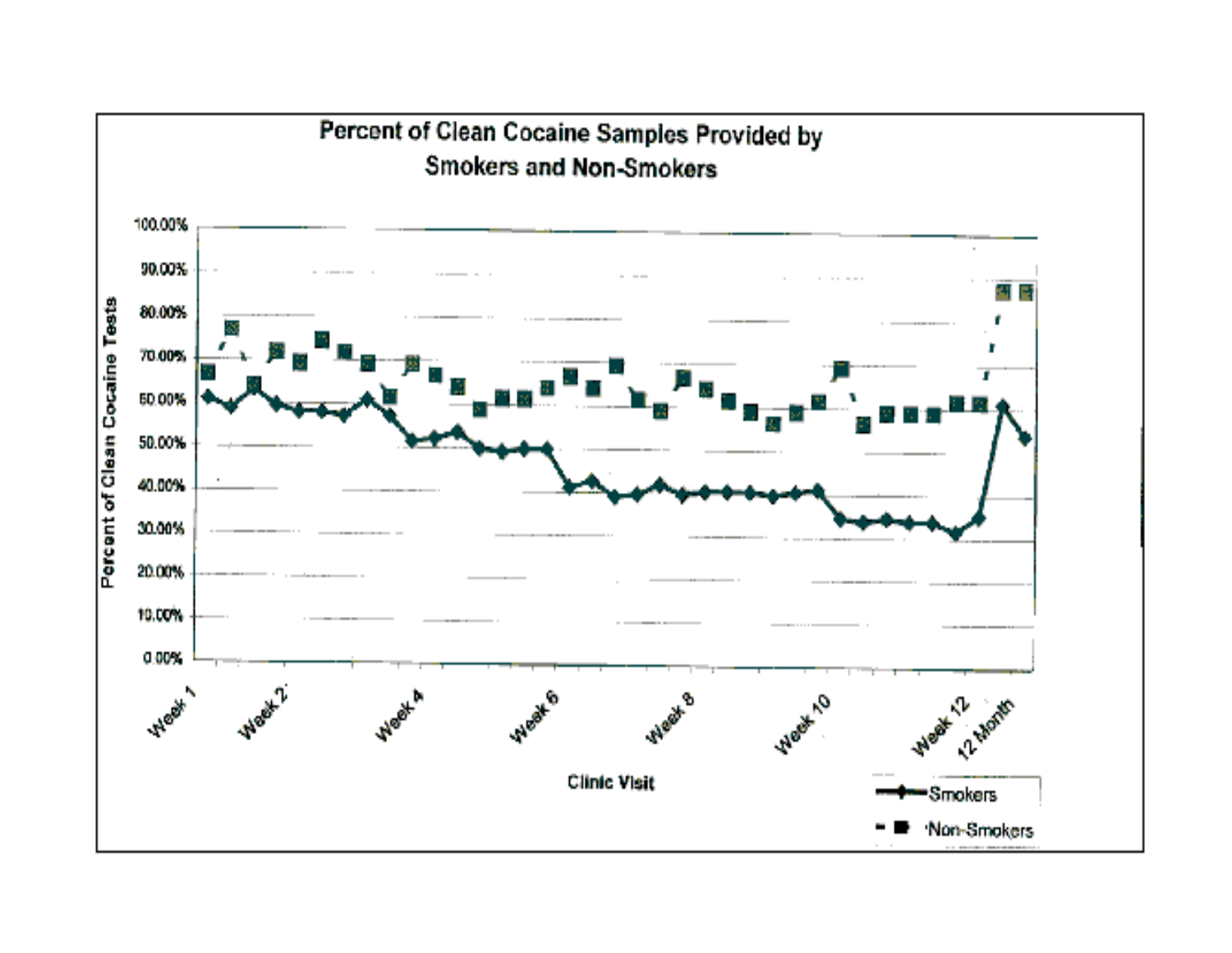#### **Percent of Clean Oplate Samples Provided by Smokers and Non-Smokers**

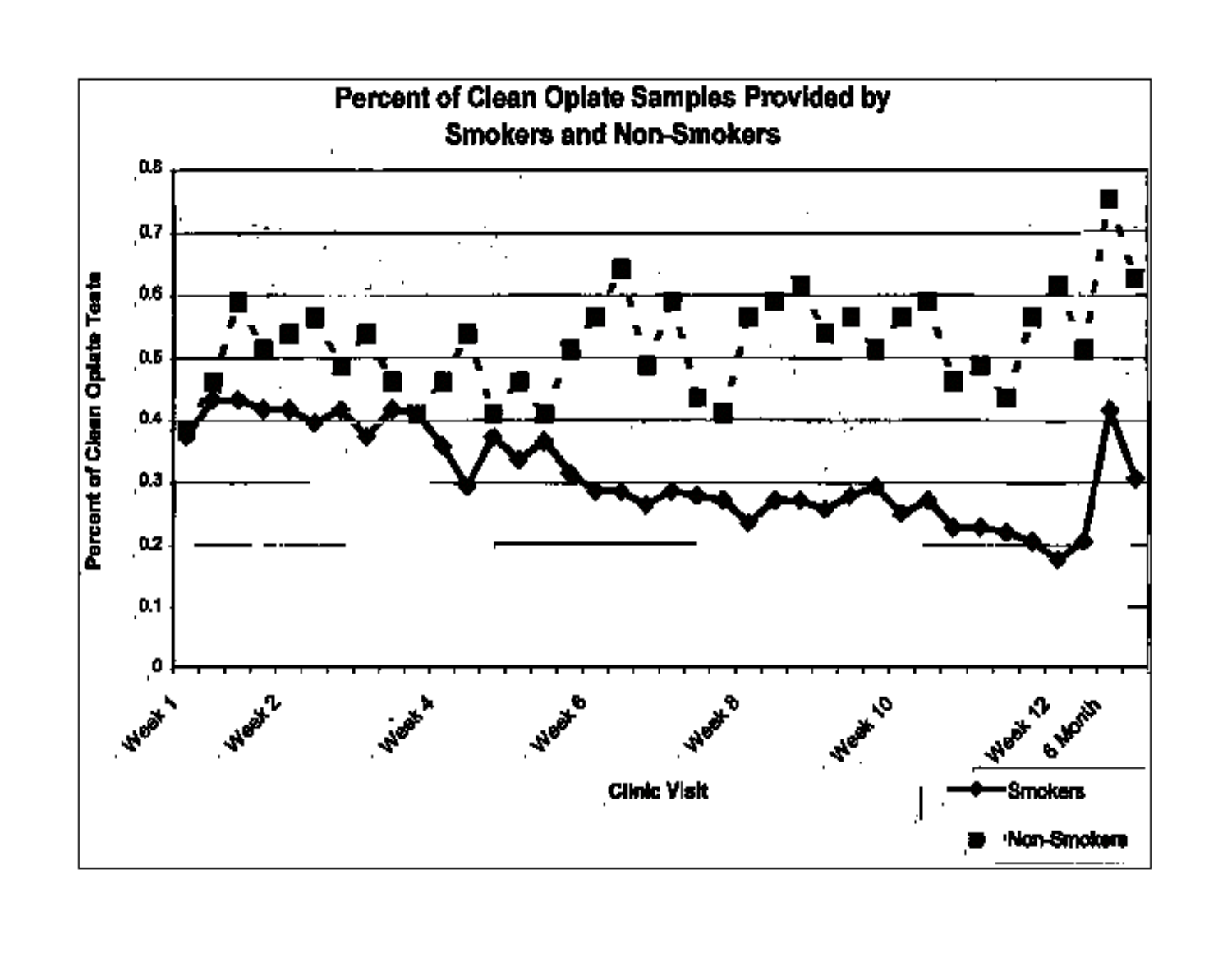#### **Results**

• Subjects provided more opiate and cocainefree urine samples during weeks when they met criteria for smoking abstinence than during weeks when they did not meet these criteria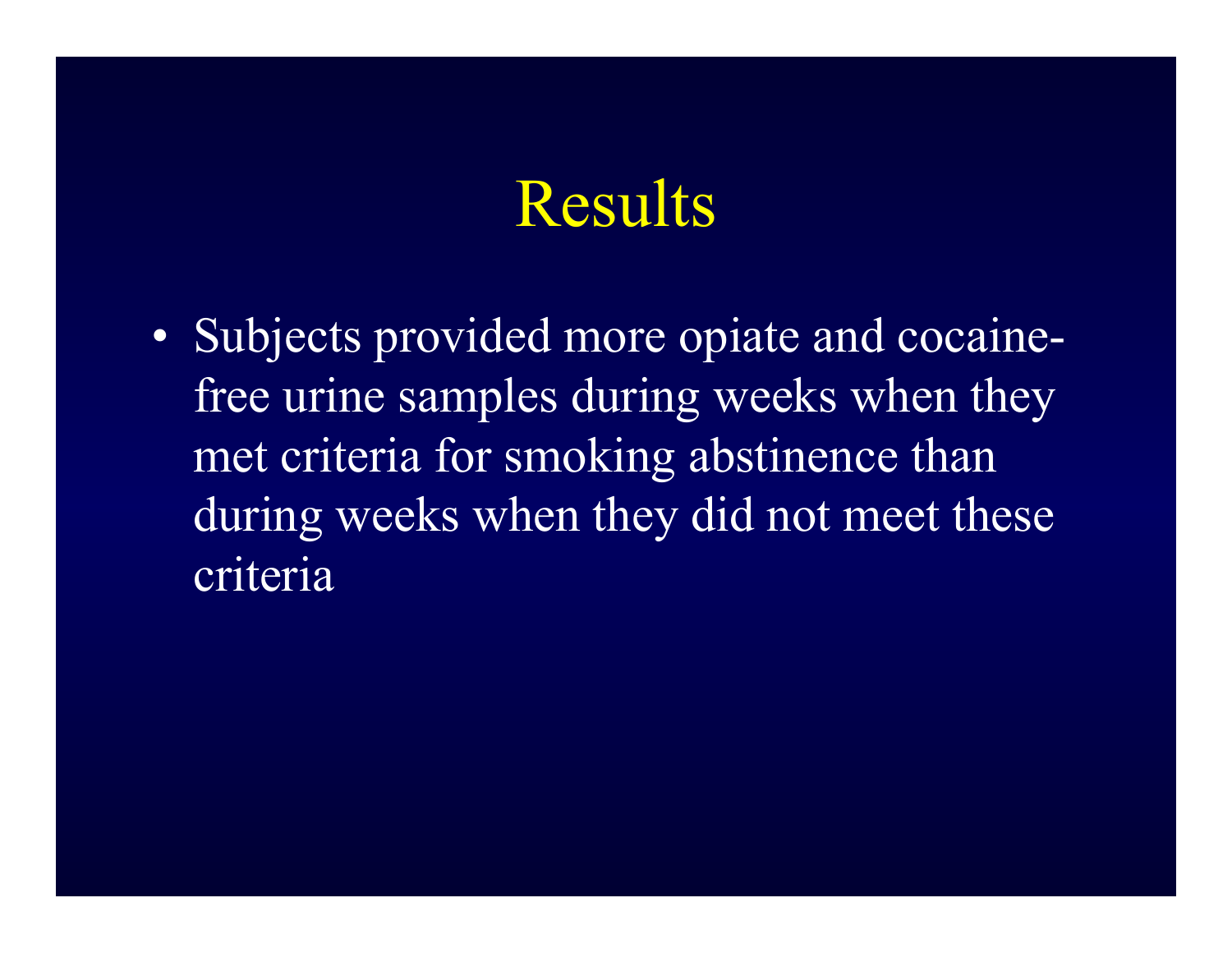#### Conclusions

- Contingency management optimized smoking cessation outcomes using NRT during treatment for opiate dependence – Effects not maintained
- Strong associations between reductions in cigarette smoking and reductions in illicit drug use during treatment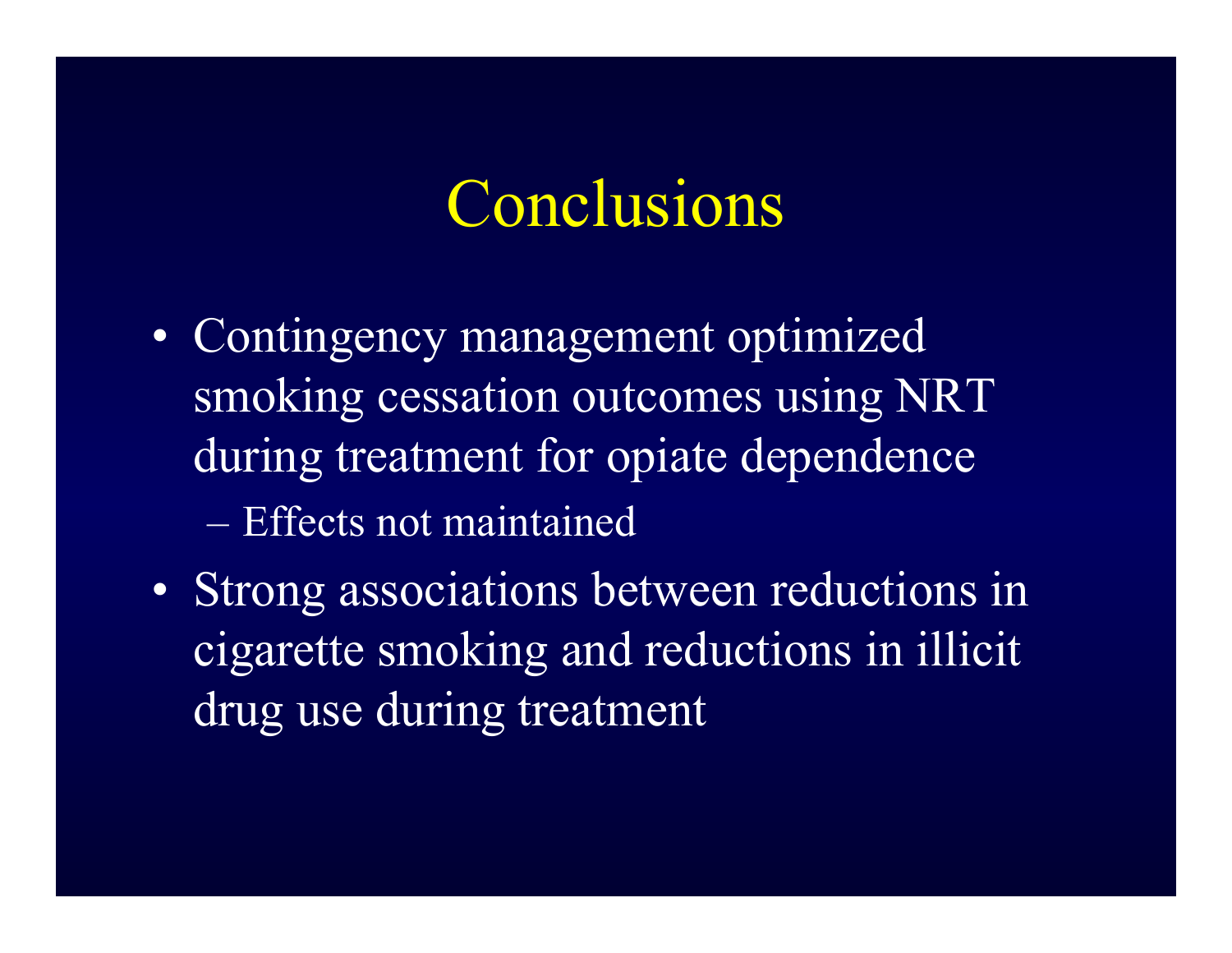# **Prospective Study of Illicit Prospective Study of Illicit Drug Use and Smoking Drug Use and Smoking**

- **Seven consecutive days of urine samples,** analyzed for metabolites of nicotine, **heroin, and cocaine**
- **Concurrent collection of expired carbon monoxide**
- **Detailed smoking history Detailed smoking history**

Frosch et al., 2001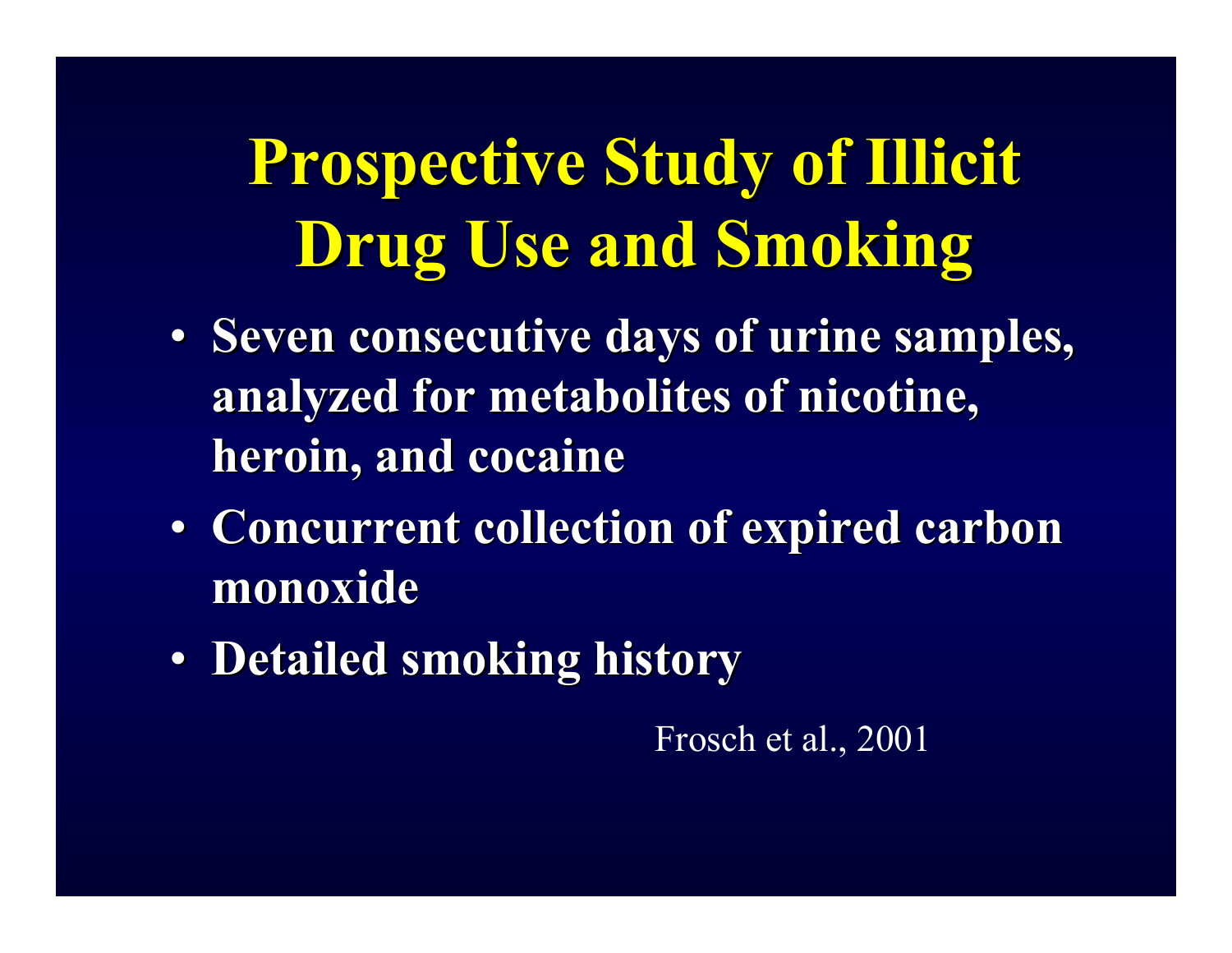# **Participant Demographics Participant Demographics**

|            | <b>Heavy</b><br><b>Smokers</b><br><u>(n=11)</u> | <b>Chippers</b><br><u>(n=11)</u> | Non-<br><b>Smokers</b><br><u>(n=9)</u> |
|------------|-------------------------------------------------|----------------------------------|----------------------------------------|
| <b>Age</b> | 40.18<br>(4.83)                                 | 43.36<br>(8.14)                  | 46.00<br>(12.49)                       |
| % Female   | 72.7                                            | 72.7                             | 55.6                                   |
| % Hispanic | 81.8                                            | 63.6                             | 33.3                                   |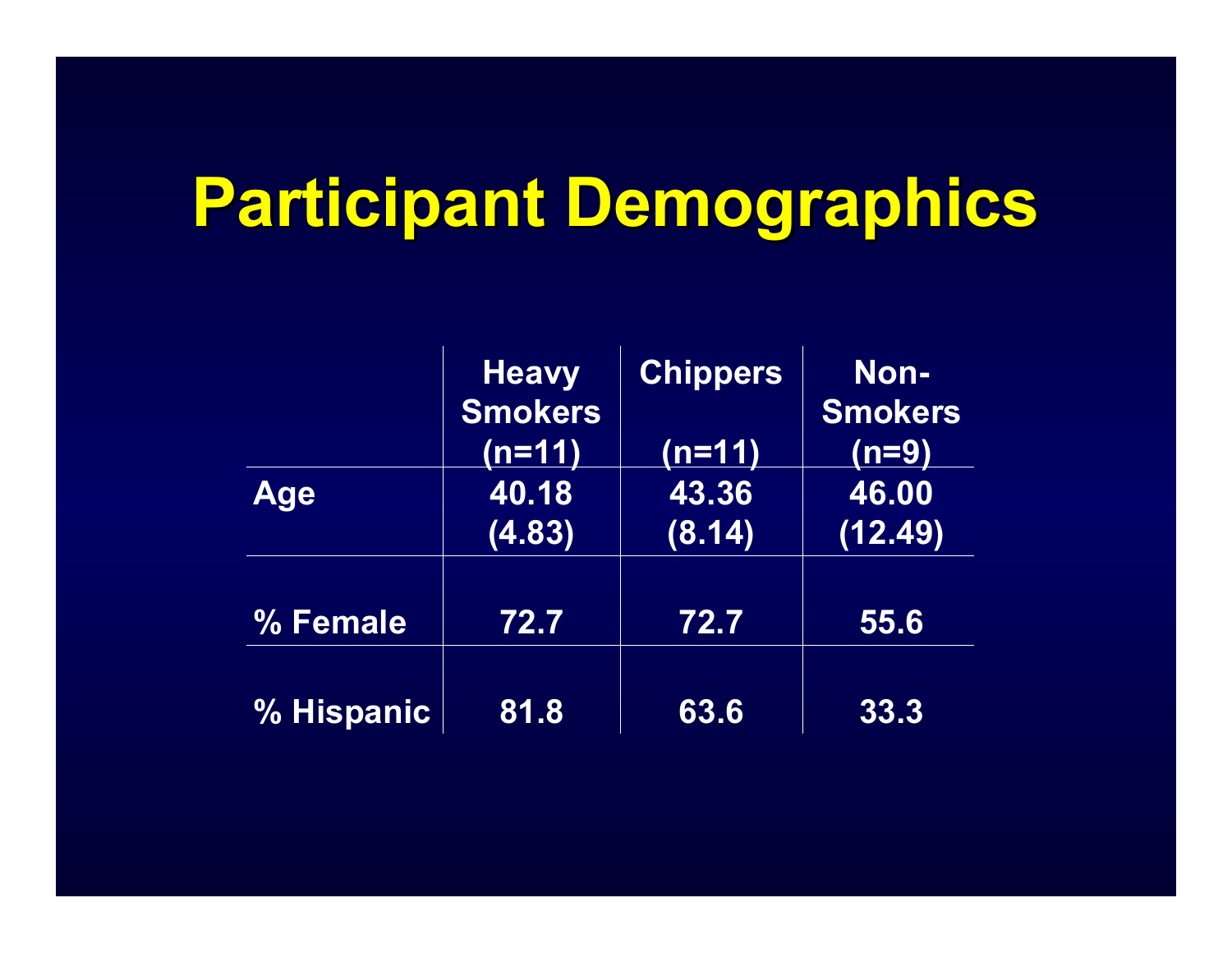#### Carbon Monoxide Levels by Smoking Status

Daily Expired CO Values

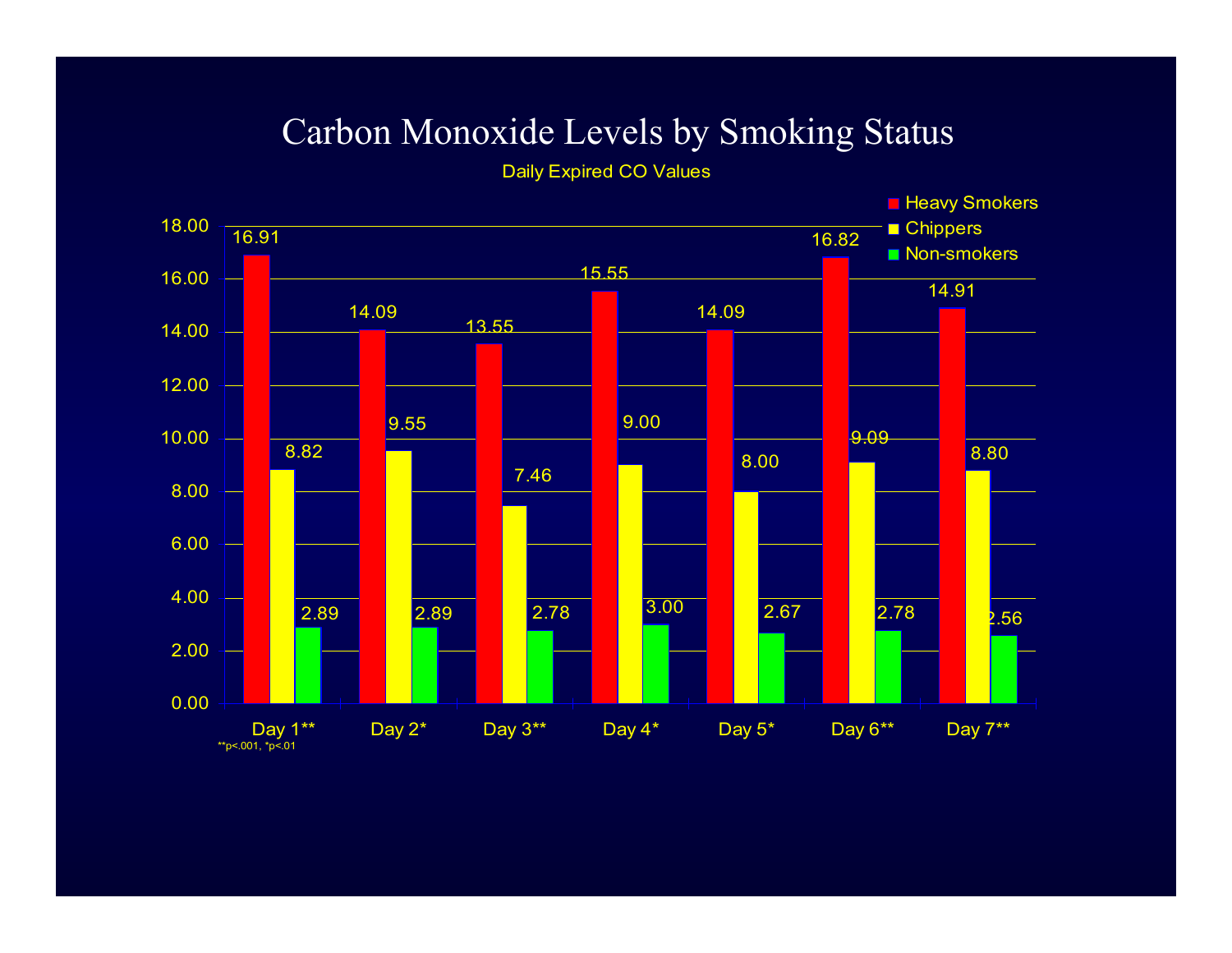#### **Daily Urine Cotinine Concentrations Adjusted for Creatinine**

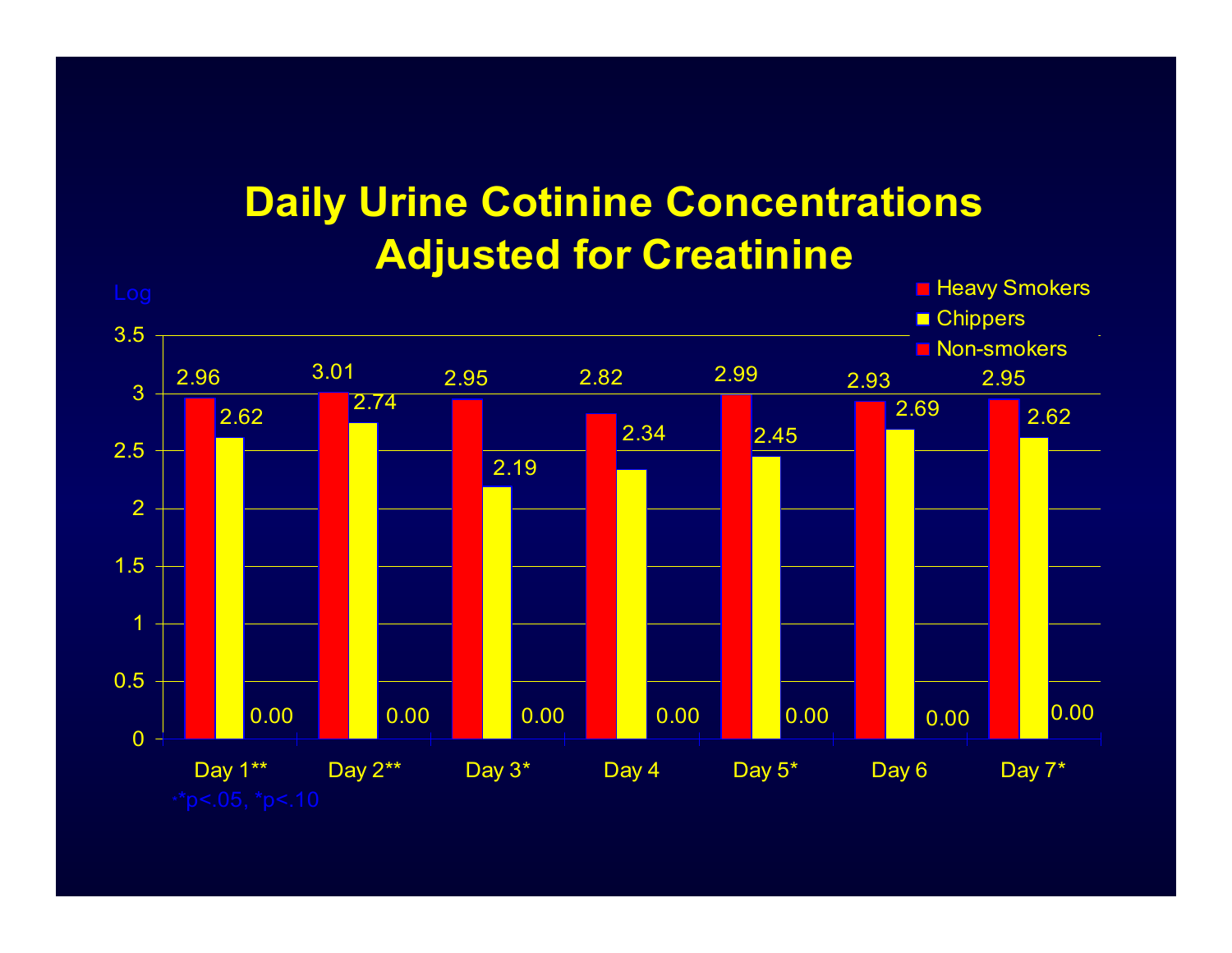#### **Cocaine and Opiate TES by Group**

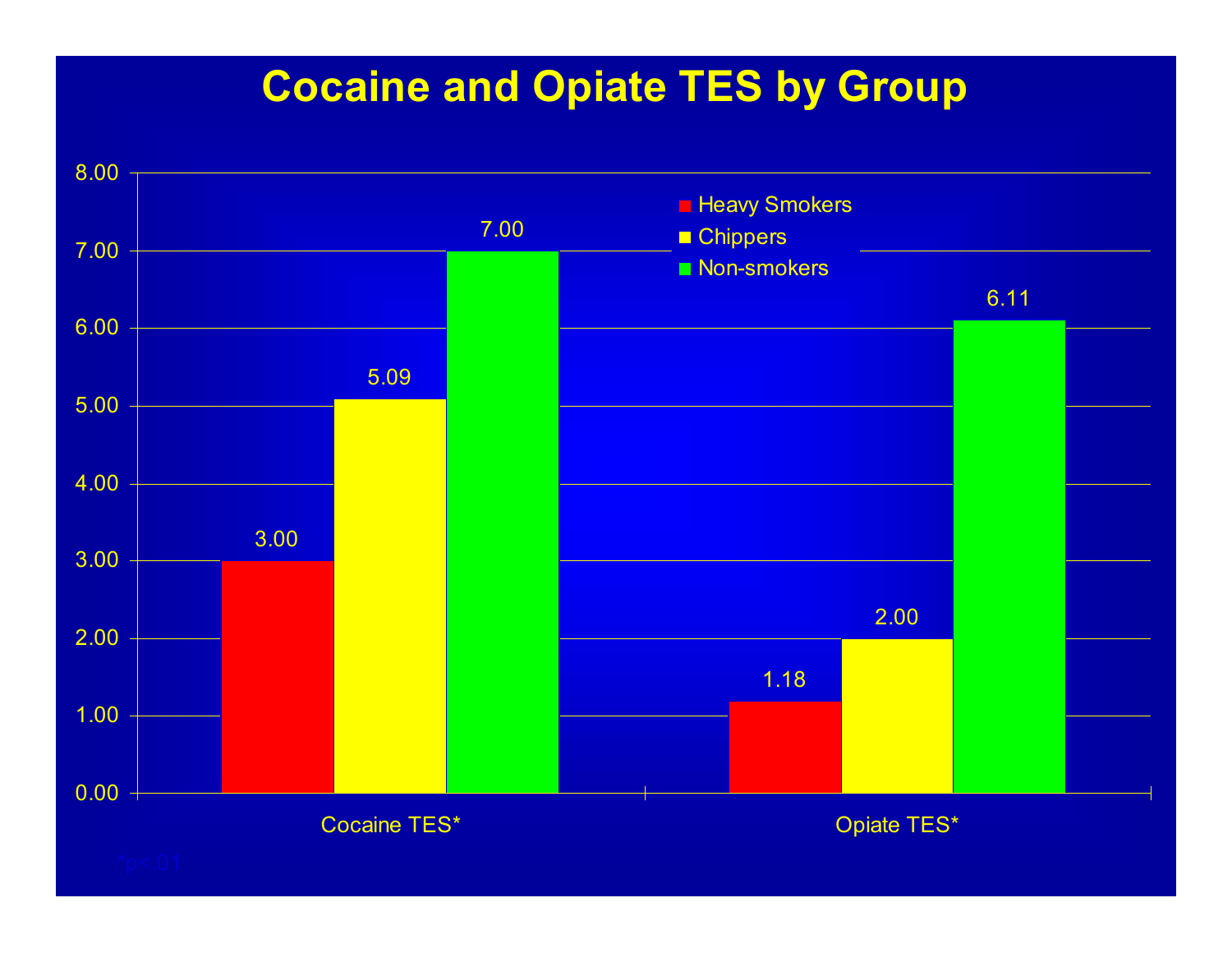#### **Daily Methadone Dose by Group**



Dose (mg/day)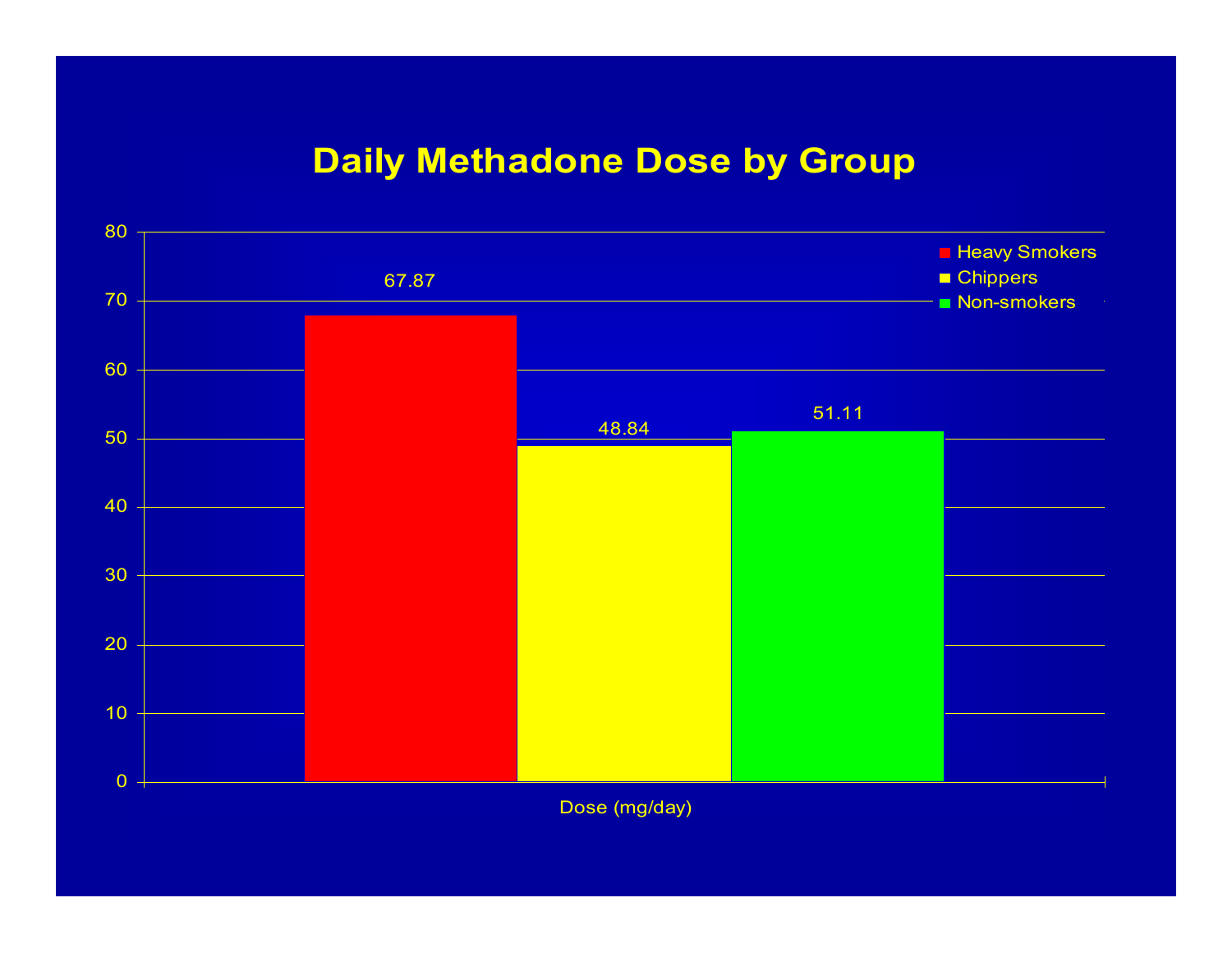#### **Relationship of Methadone Dose, Smoking Status, and Opiate TES**

| <b>Variable</b>                        | $\Delta$ R <sup>2</sup> | $\Lambda$ F         | <b>Significance</b> |  |  |
|----------------------------------------|-------------------------|---------------------|---------------------|--|--|
| <b>Entered</b>                         |                         |                     |                     |  |  |
| <b>Methadone</b>                       | .12                     | $ 4.03$ (df = 1,29) | n.S.                |  |  |
| <b>Dose</b>                            |                         |                     |                     |  |  |
| <b>Smoking</b>                         | .36                     | $9.49$ (df = 2,27)  | p<.01               |  |  |
| <b>Status</b>                          |                         |                     |                     |  |  |
| Final Model: $F(3,27) = 8.46$ , p<.001 |                         |                     |                     |  |  |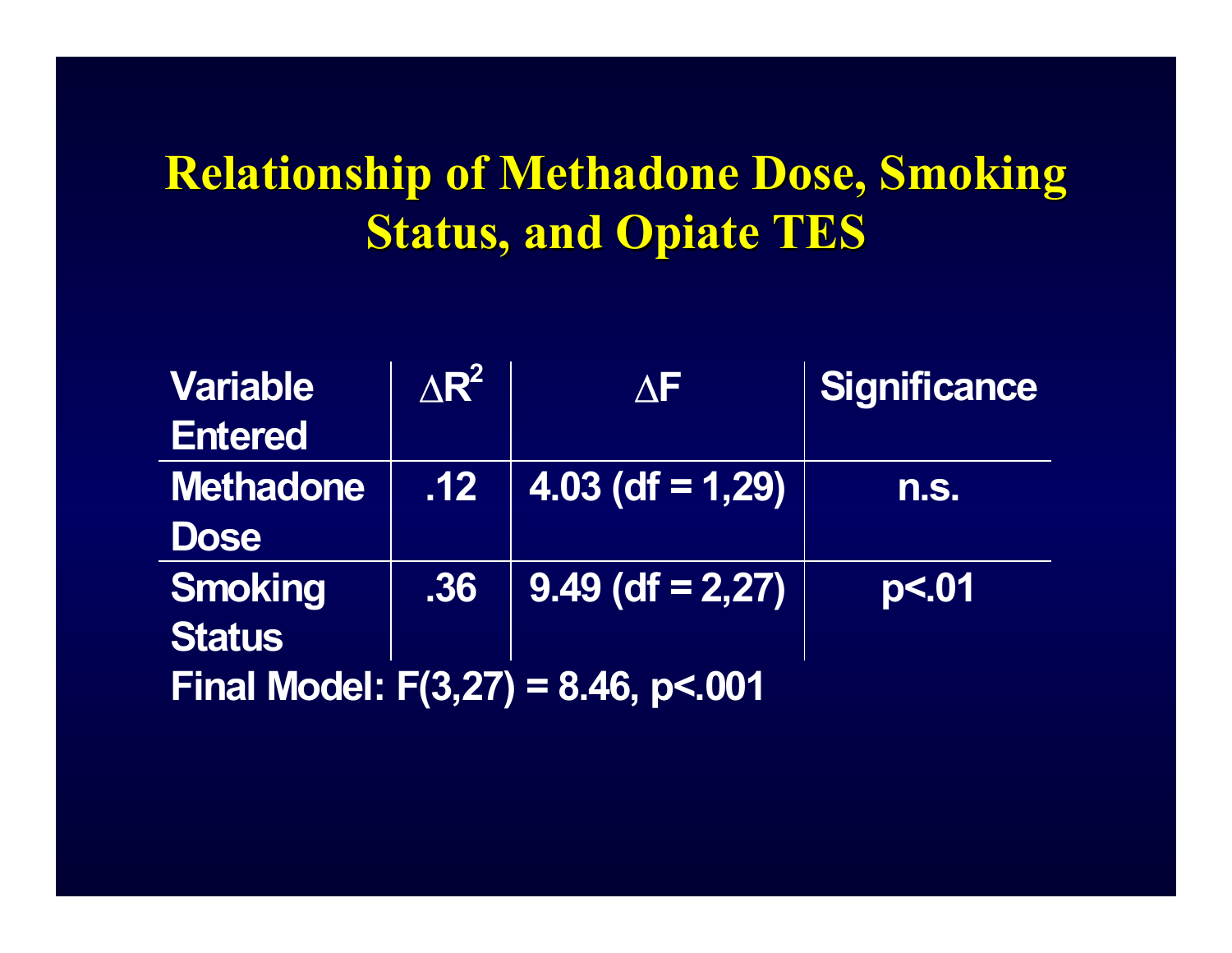#### **Relationship of Methadone Dose, Smoking Status, and Cocaine TES**

| Variable                             | $\overline{\Delta R^2}$ | $\Lambda$ F                      | Significance |  |  |
|--------------------------------------|-------------------------|----------------------------------|--------------|--|--|
| <b>Entered</b>                       |                         |                                  |              |  |  |
| <b>Methadone</b>                     | .04                     | $\ $ 1.22 (df = 1,29)            | n.s.         |  |  |
| <b>Dose</b>                          |                         |                                  |              |  |  |
| Smoking                              |                         | $\overline{22}$ 4.06 (df = 2,27) | pc.05        |  |  |
| <b>Status</b>                        |                         |                                  |              |  |  |
| Final Model: $F(3,27) = 3.20, p<.05$ |                         |                                  |              |  |  |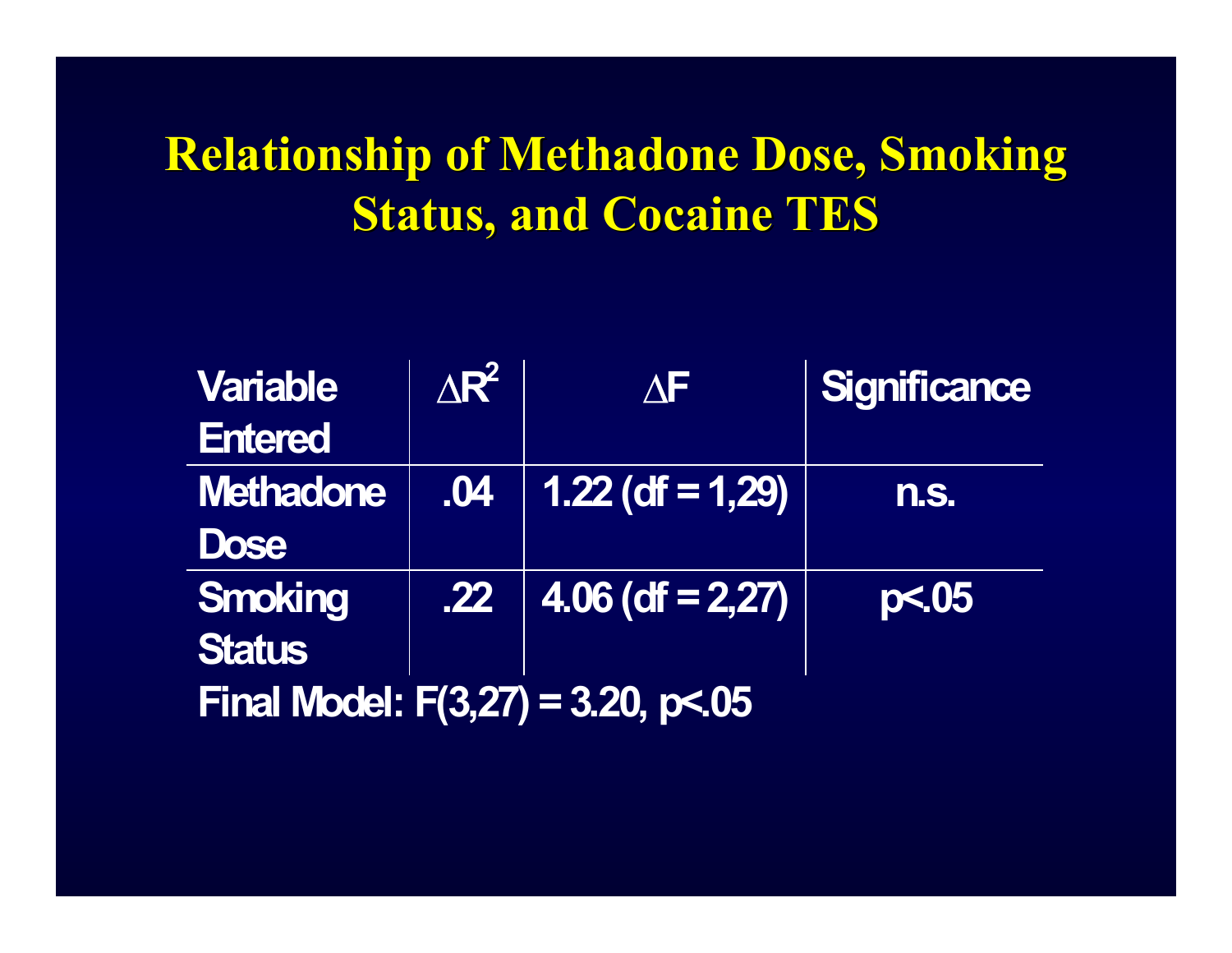#### **Conclusions Conclusions**

- **Tobacco "chipping" extends to**  $\bf{methadone\ main\ tained\ to\ bacco\ smokers}$
- **Ordered relationship between nicotine, cocaine, and heroin use**
- Association appears to be stronger than **the relationship between methadone dose and illicit drug use and illicit drug use**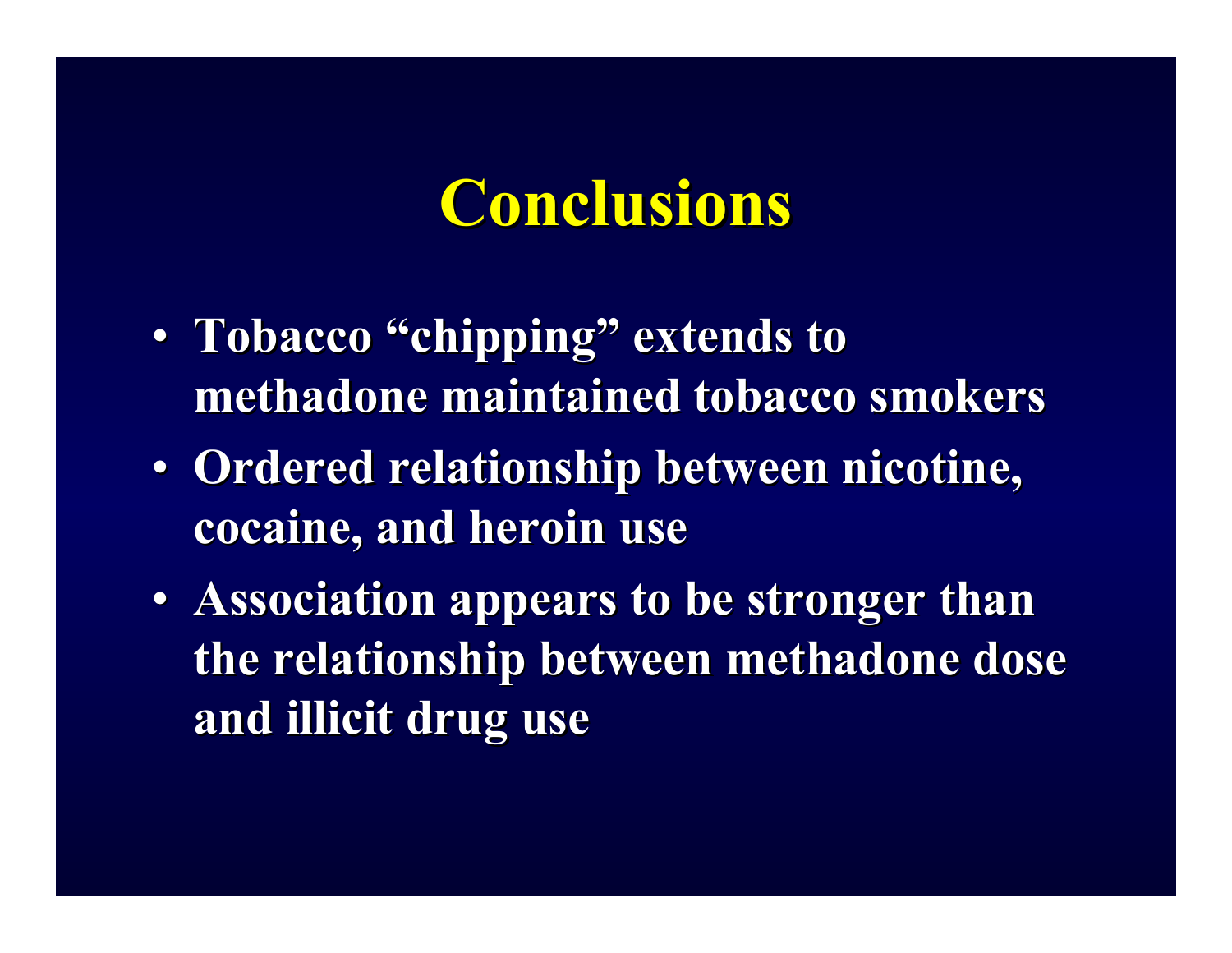**Smoking Cessation Treatment at Inpatient and** Residential Drug Rehabilitation Programs: Research over the Past Decade

- **-Types of Smoking Cessation Programs Types of Smoking Cessation Programs**
- **Smoking Abstinence Quit Rates**
- **-Effects on Drug and Alcohol Use Effects on Drug and Alcohol Use**
- **-Retention in Drug Rehabilitation Retention in Drug Rehabilitation**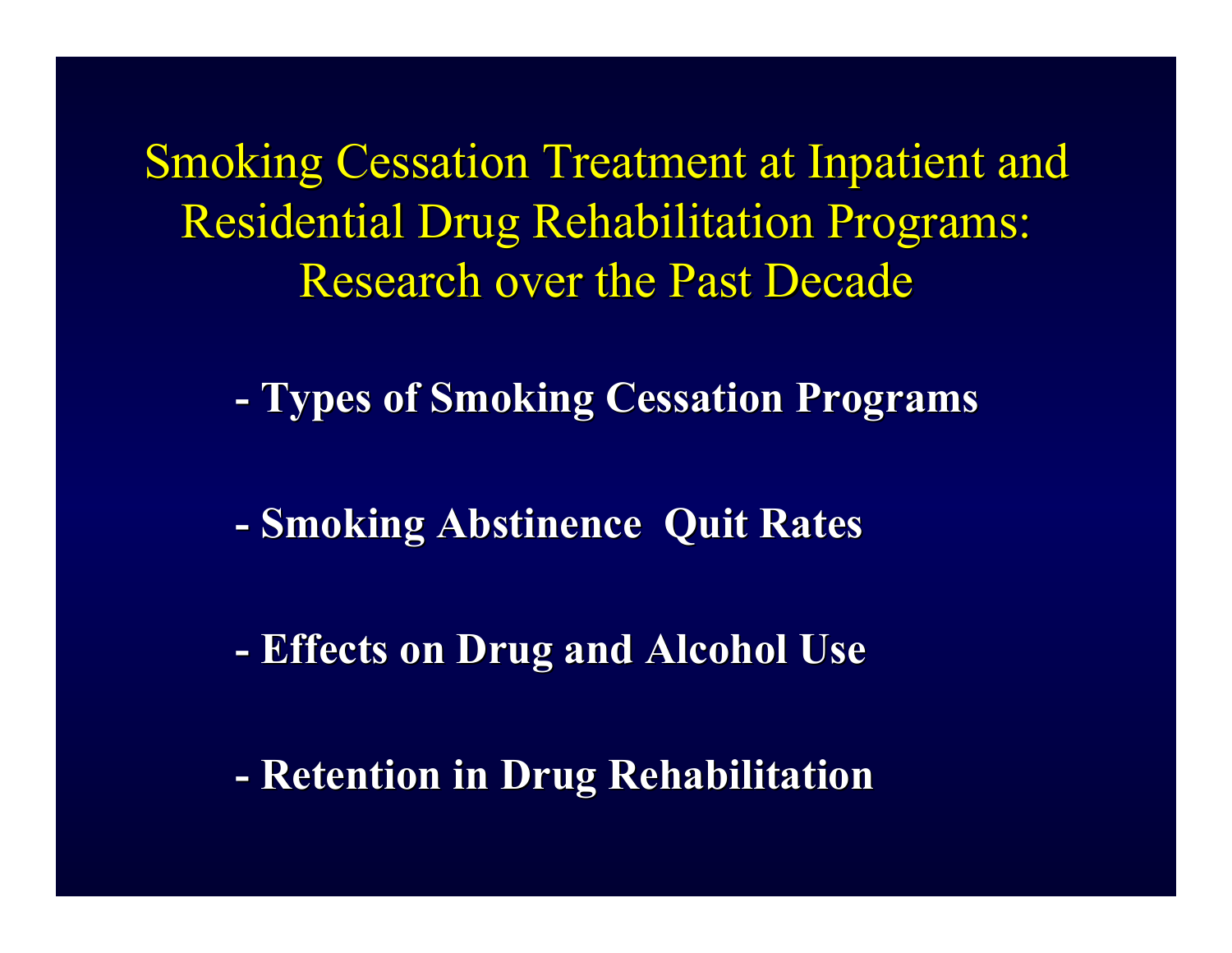### Burling and colleagues, 1991

- Individual counseling with a 10 day intensive program with nicotine fading (n=19) vs standard care (n=20), at 4 month VA residen tial alcohol and drug rehabilitation program (treatment started after minimum of 30 days in the program).
- Smoking abstinence Intervention Group End ofTreatment: 40%, 12 and 26 week postdischarge: 0%
- Prim ary substance abstinence - Both Groups 12 w 12 week postdischarge: 47% (smoking cess) vs 40% (control) 26 week postdischarge: 47% (smoking cess) vs 35% (control)
- Rehabilitation retention, 30 days post enrollment: 95% (smoking cess) vs 45% (control)\*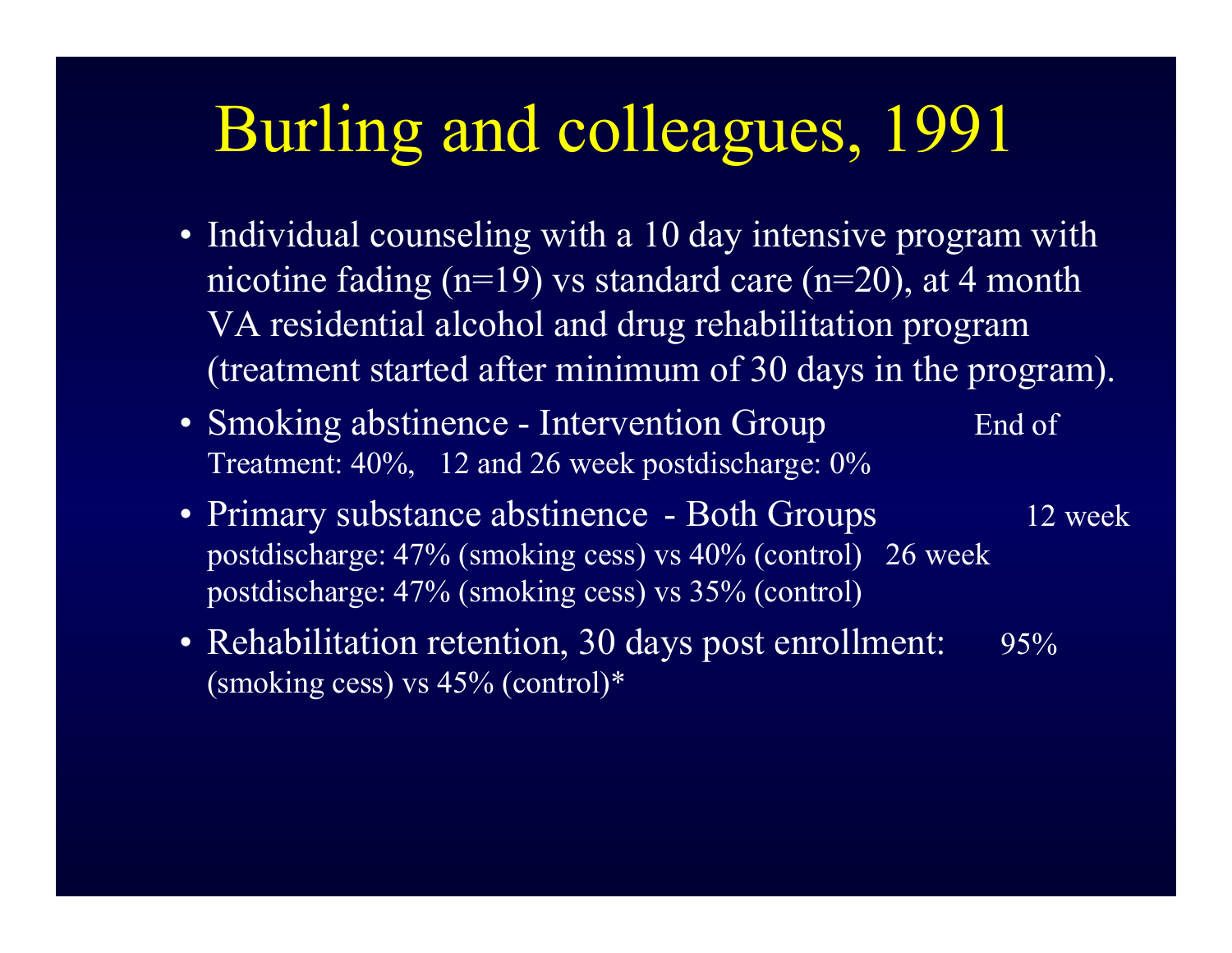### Joseph and colleagues, 1993

- 3 group lectures and hand-out m aterial with no nicotine replacement (n=154) vs standard c are (n=160), at 21-day residential rehabilitat ion progra m.
- S moking abstinence Intervention Group Quit smoking for at least 1 week: 19% (\* vs 3%) 10-16 mo. post-discharge: 10% (s moke cess) vs 3% (control)
- Self reported drug & alcohol improvem ent 10-16 mo. post-discharge: 55% (s moke cess) vs 62% (control)
- Rehabilitation retention, 1 week post enrollment: 91% (smoking cess) vs 91% (control)\*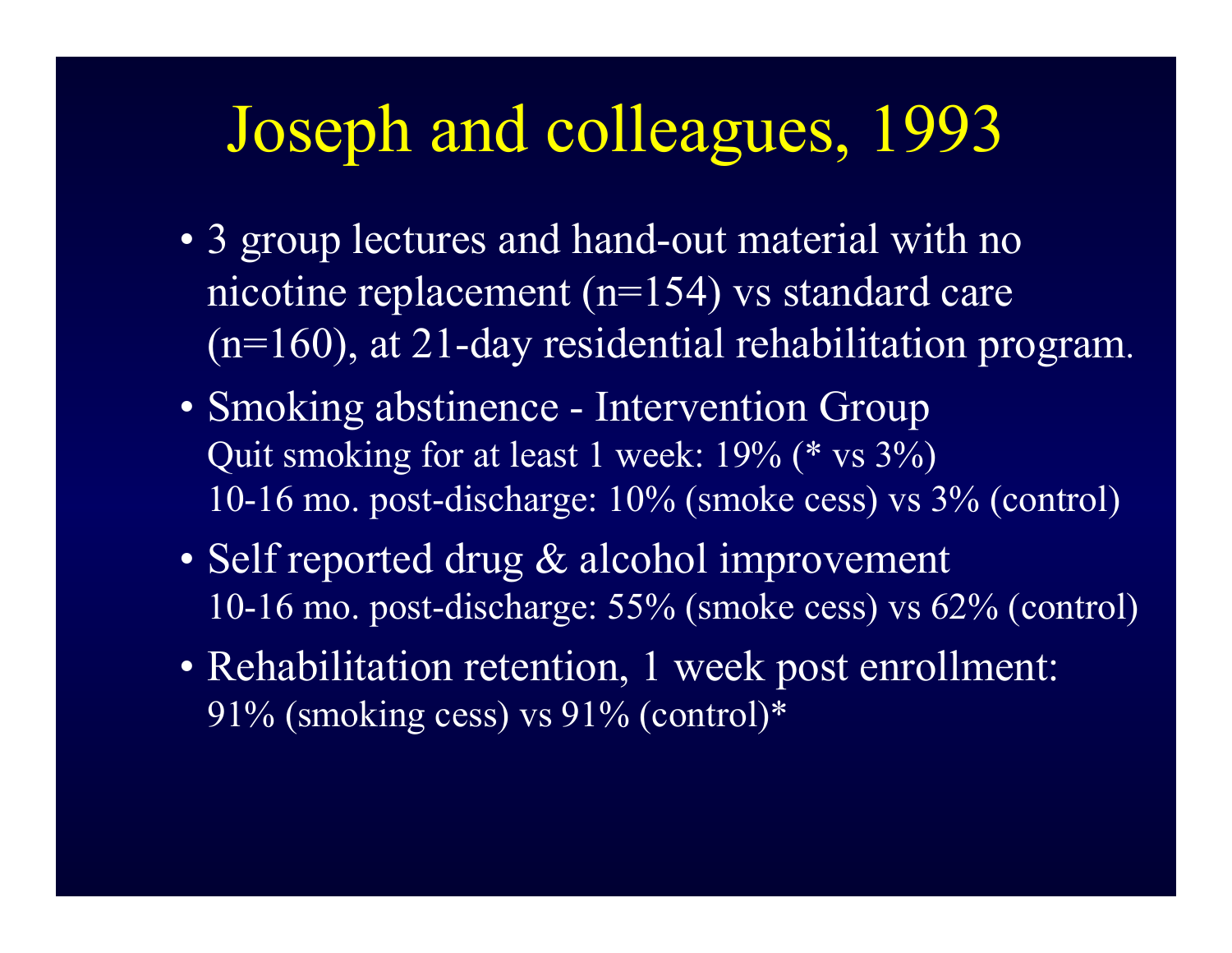### Hurt and colleagues, 1994

- 10 group counseling sessions with optional nicotine gum (n=51) vs standard care (n=50), at Mayo Clinic inpat ient drug and alcohol rehabilitat ion program (postdisc harge phone/m ailings).
- Smoking abstinence End of Treatment: 22% (smoke cess) vs 10% (control) 52 week postdischarge: 12% (smoke cess) vs 0% (control)\*
- Drug & Alcohol abstinence Both Groups 52 week postdischarge: 67% (s moking cess.) v s 66% (control)
- Rehabilitat ion retention, length of stay: 24 days (smoking cess) vs 28 days (control)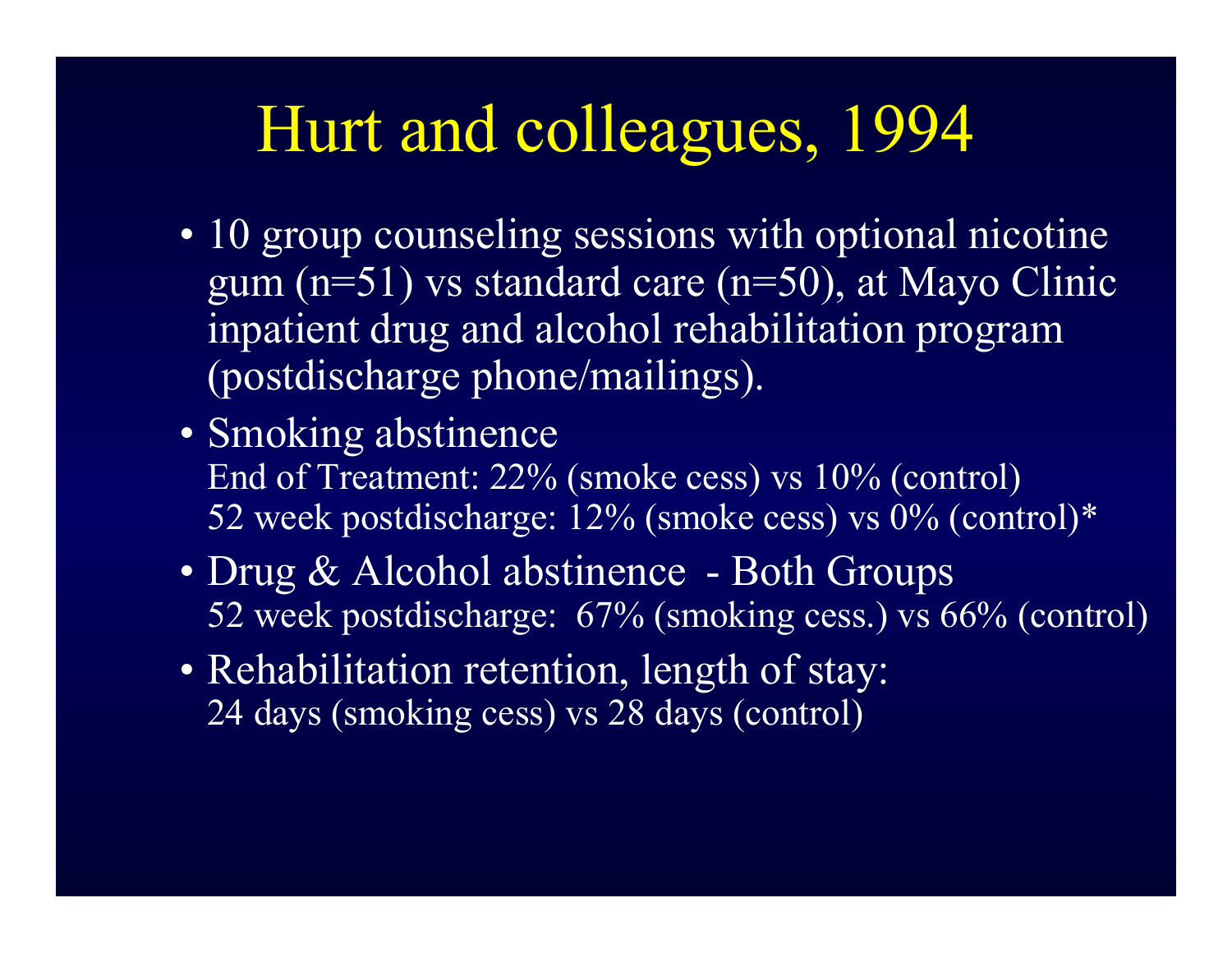### Bobo and colleagues, 1998

- Individual smoking cessation counseling (n=240: 6 sites) vs. standard care (n=246: 6 sites) prior to discharge from residential alcohol and drug rehabilitation programs and at 8, 12 and 16 week post discharge via telephone.
- Smoking Abstinence 4 wk post discharge: 3% (smoking cessation) vs 2% (control) 26 wk post discharge: 8% (smoking cessation) vs 4% (control)
- Drug Abstinence

4 wk post discharge: 19% (smoking cessation) vs 21% (control) 26 wk post discharge: 34% (smoking cessation) vs 35% (control)

• Alcohol Abstinence

 $4$  wk post discharge:  $74\%$  (smoking cessation) vs  $72\%$  (control)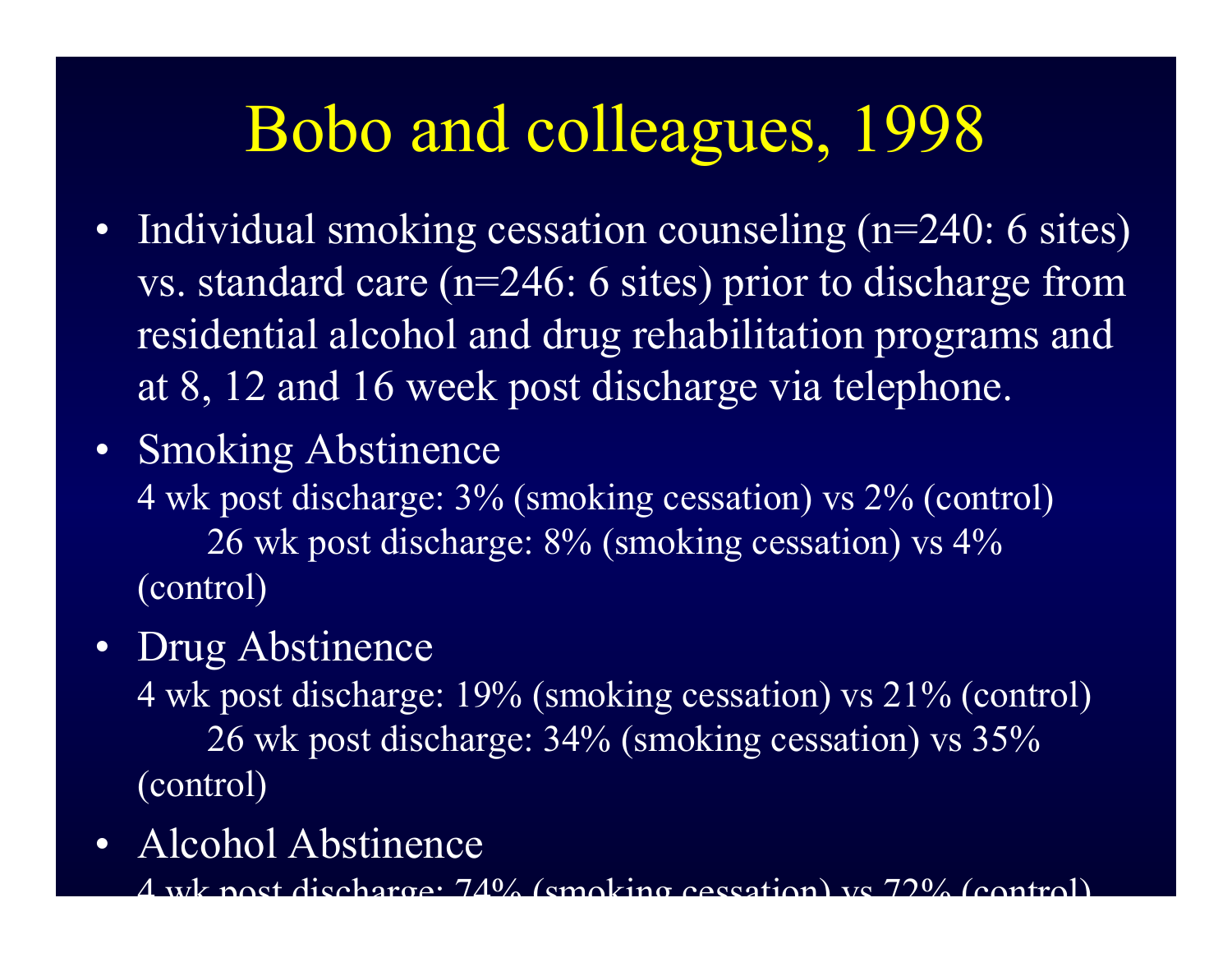### Burling and colleagues, 2001

- Individual counseling with nicotine patch following a nicotine fade (n=50) vs standard care (n=50), VA residential alcohol and drug rehabilitation program (treatment after minimum of 30 days in program).
- Smoking abstinence 4 wk post-quit: 40% (smoke cess) vs 2% (control) 12 & 26 wk post-quit: 18% (smoke cess) vs 11% (control)
- Drug & alcohol abstinence 4 week post-quit: 77% (smoke cess) vs 61% (control) 12 week post-quit: 67% (smoke cess) vs 63% (control) 26 week post-quit: 67% (smoke cess) vs 67% control)
- Smoking cessation retention, full 9 wk Tx: 45%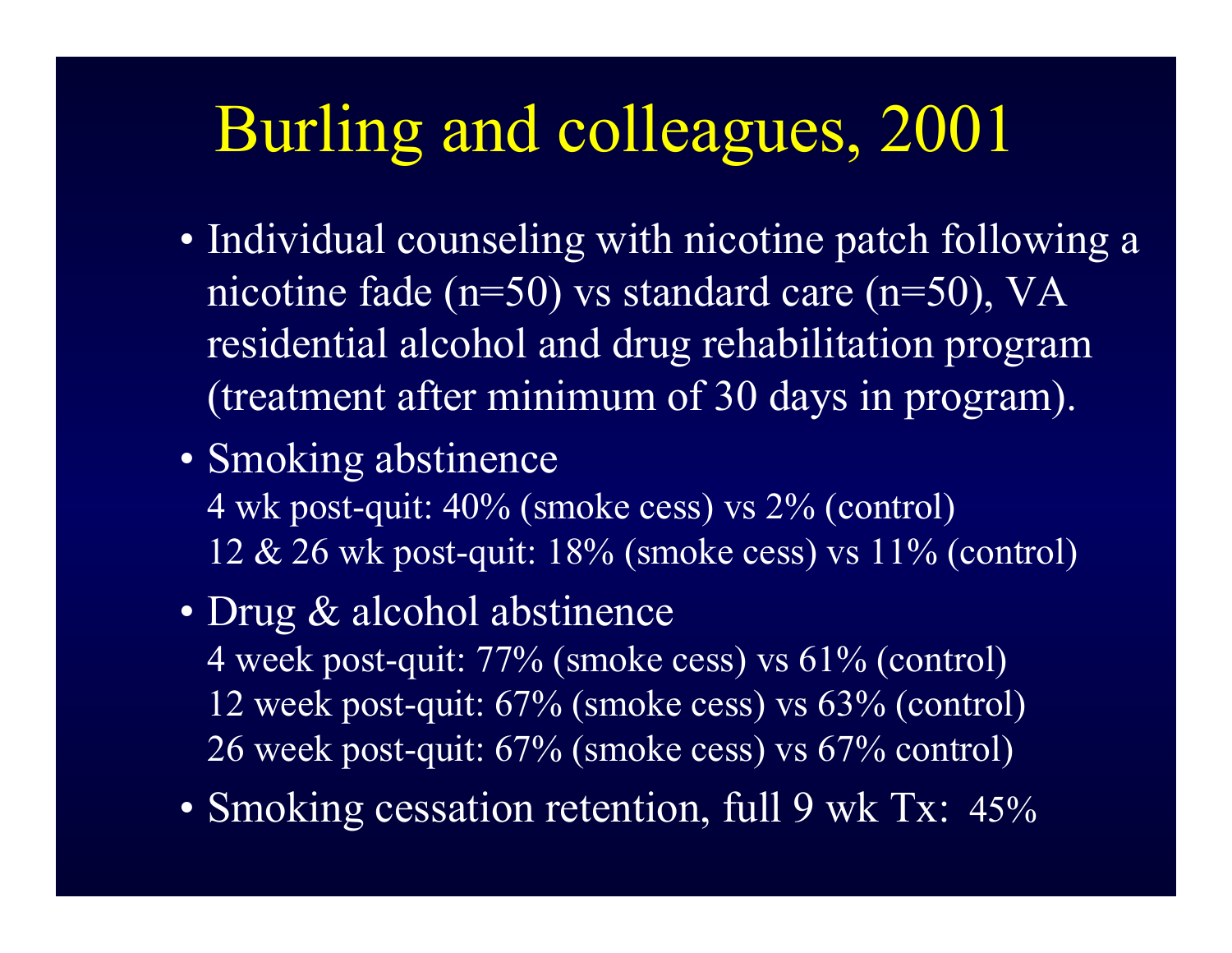### Summary of Previous Research

- Stopping smoking during drug or alcohol rehabilitation: no negative impact on treatment of drug and alcohol dependence
- Moderate success in quitting smoking is obtained, better with nicotine replacement therapy
- Evidence for improved rehabilitation retention, and reduced alcohol drinking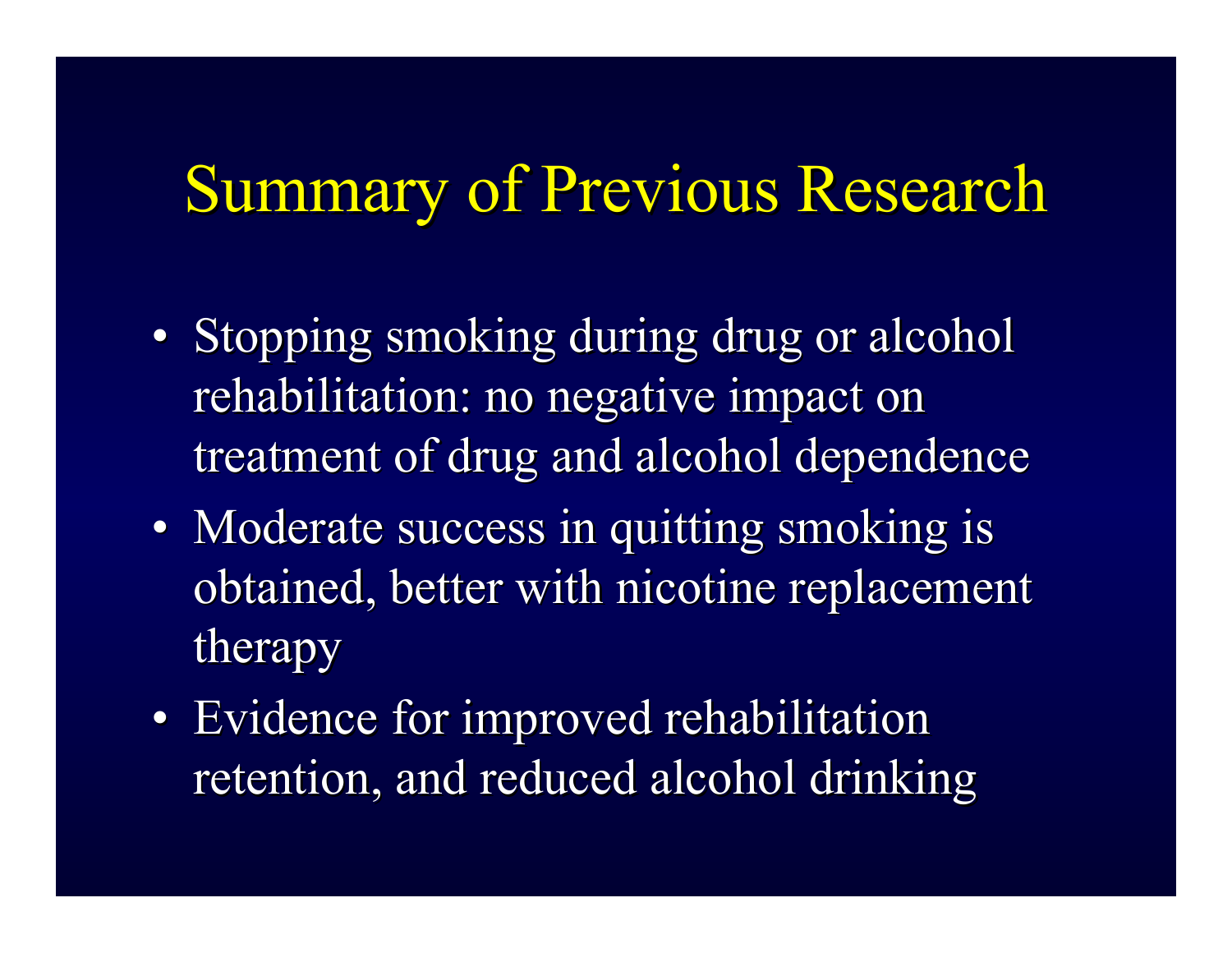# **Smoking Cessation Study:** NIDA-CTN-0009

- Protocol Development
	- Concept Submission and Protocol Development by Committee
	- Team of Scientists, Clinic Directors, NIDA
- Communications
- Design Factors
	- Clinic and Clients: Feasibility and Interest
	- Medications
	- Counseling Platform
	- Site Logistics and Staffing needs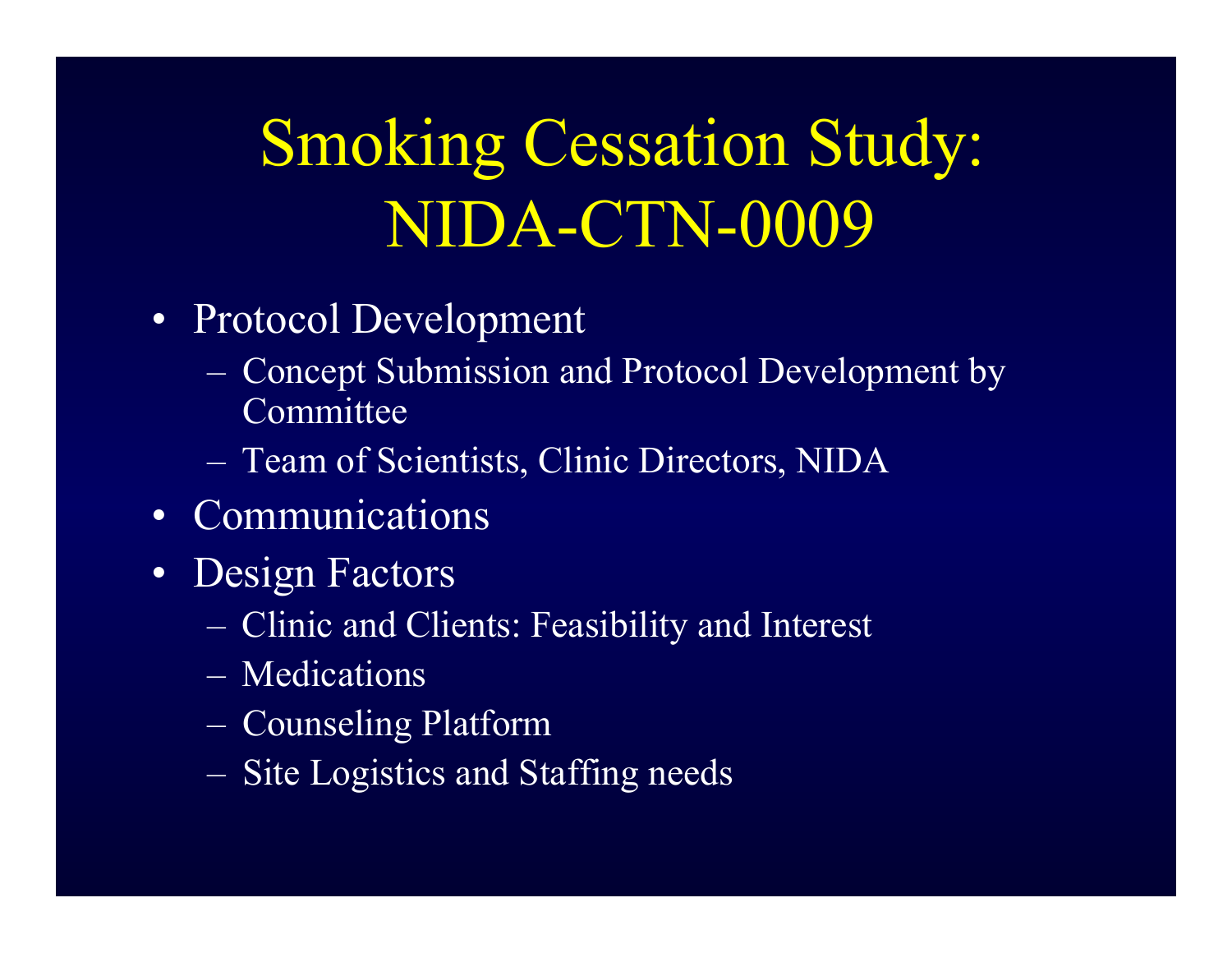Smoking Cessation Study: Study Intervention

 $\bullet$ Smoking Cessation State-of-the-Art

 Counseling: Mood Management and Cognitive Behavioral T reatment t o Prevent Smoking Relapse

Medication: NicoDerm C Q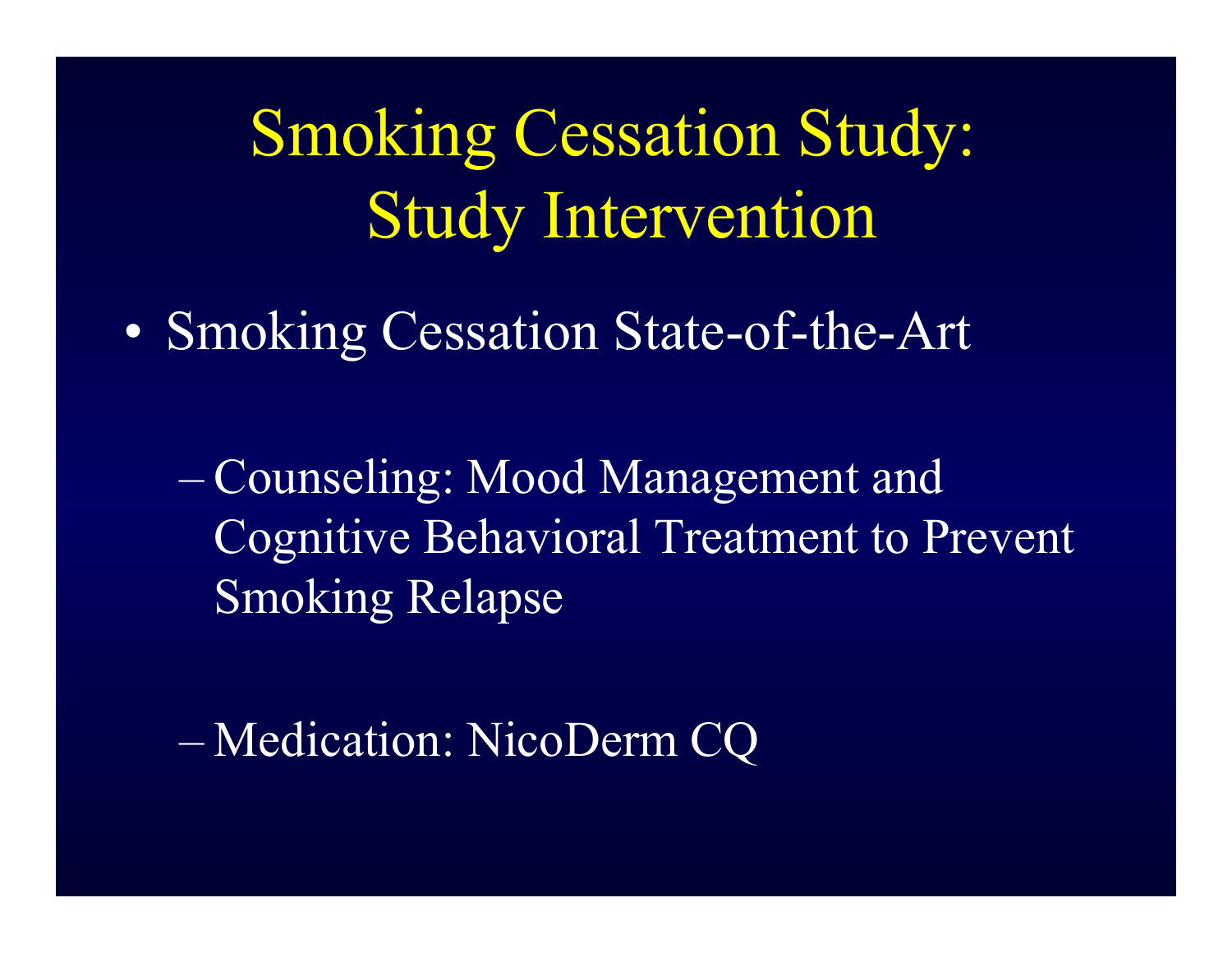# Smoking Cessation Study: Pharmacotherapy

- • Study Design Issue: Selection of nicotine patch t herapy
	- Drug availability: GlaxoSmithKline NicoDerm CQ
	- <u>OTC medication</u>: Good safety profile, no need for MD oversight, "real world" availability.
	- Efficacy: Equal with Zyban in standard smoking cessation efficacy trials. Most effective when co mbined with counseling
	- Program Integration: Already offered in some drug rehabilitation settings (MMTP, alcoholism TX)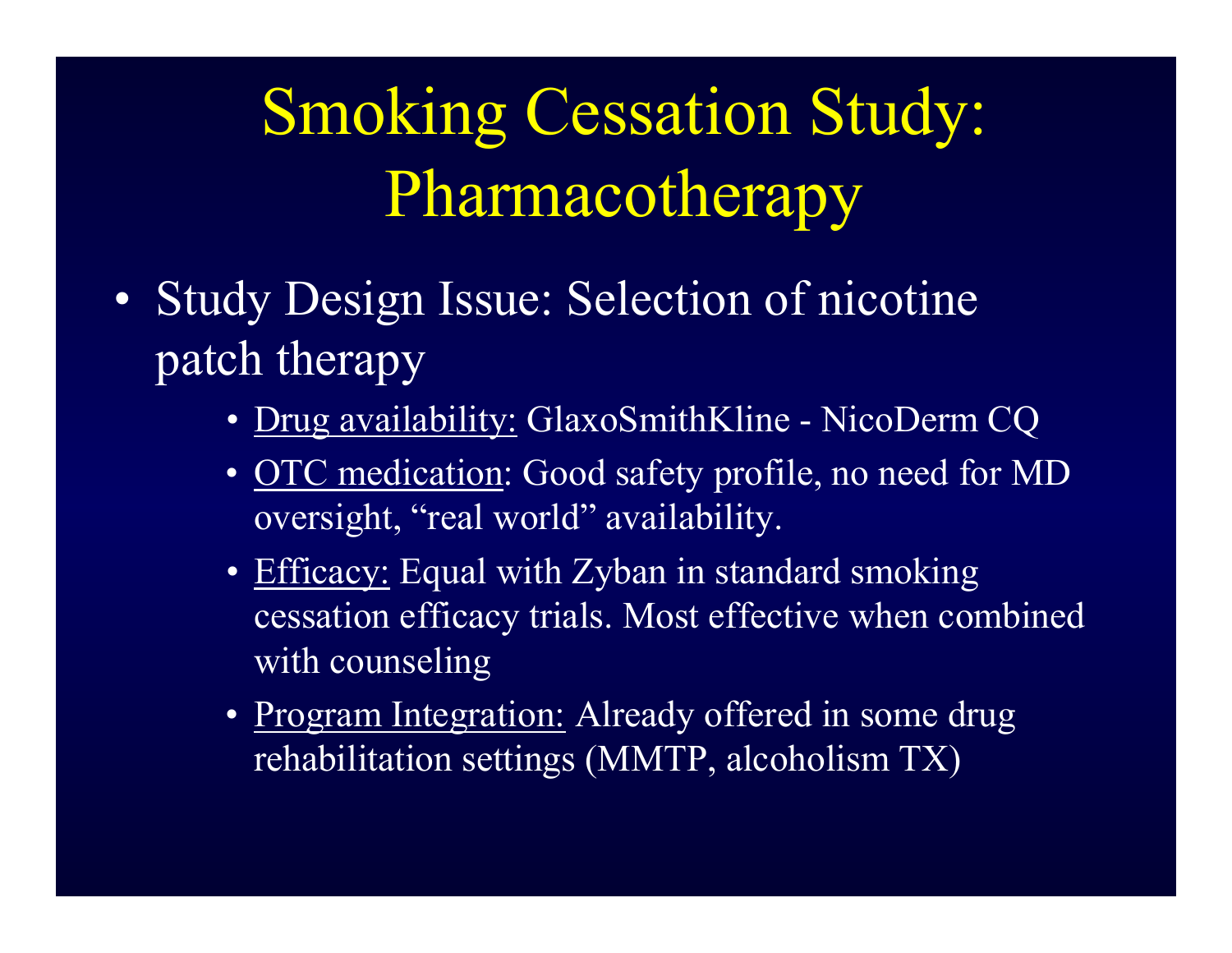# Smoking Cessation Study: Counseling Program

#### •Counseli ng Platform:

- Mood Managem ent and Cognitive Behavioral S moking Cessation Program (Hall, Mu ńoz, Norman, at UCSF).
- Group Counseling: 2 pre-quit week, 2 post-quit week, weekly for treatment weeks 2-6
- Staggered Start: Smoking Cessation Treatment Initiated every 4 th week
- CTP s moking cessation counselors must be non-smokers
- Counselor supervision and monthly QA ratings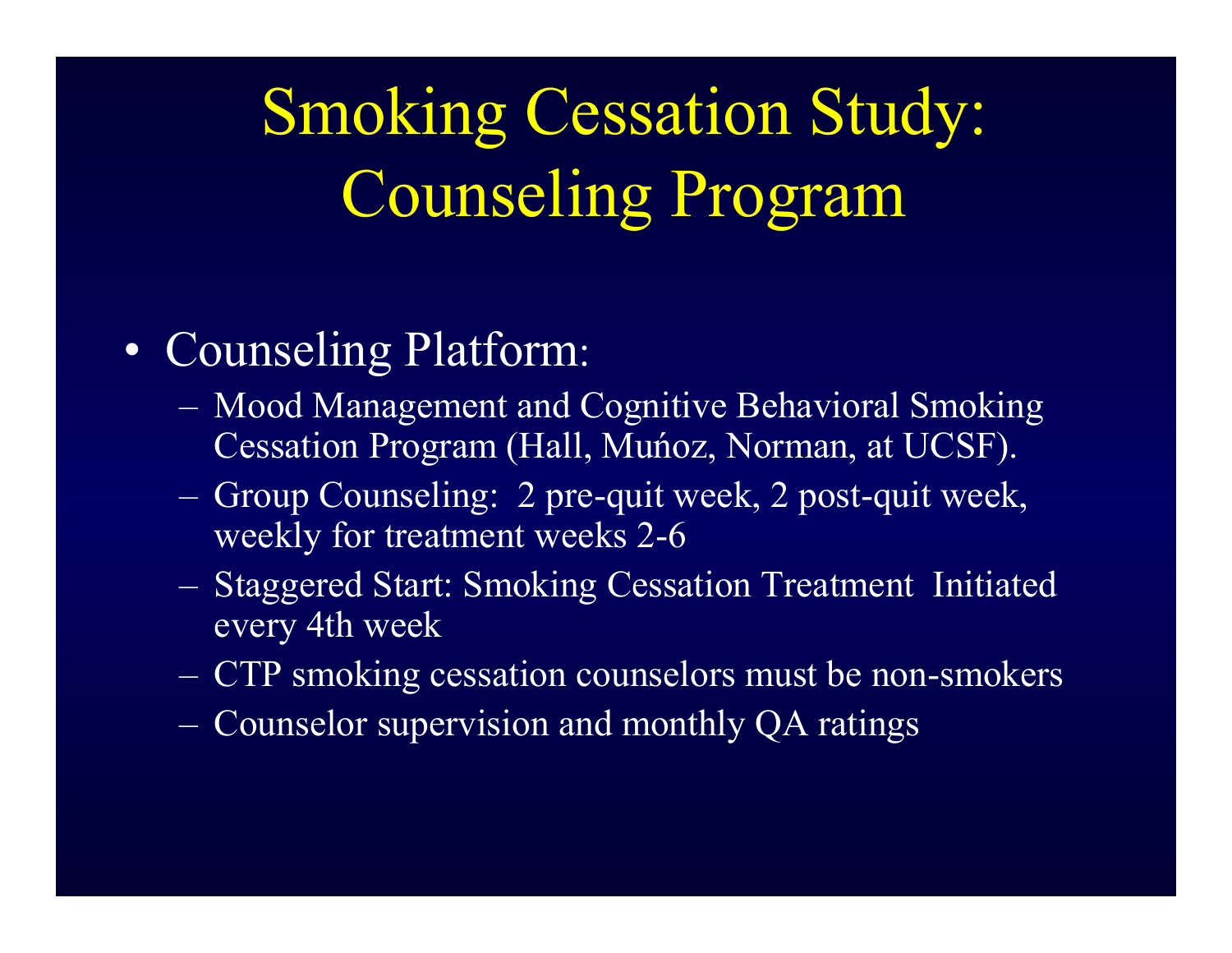# Smoking Cessation Study: Design Elements

- •Study Design Issue: Contr ol Subject s
	- Ethics: Desire of clinics to offer smoking cessation to all study participants
	- Retention: Adequate outcome data from non-treatment, control group
	- Solution: Deferred smoking cessation for control group (eligibility = expected level of study compliance)

 $\bullet$ Study Design Issue: Open label medication

> • Ethics: No placebo group = all study participants receive full treatment intervention.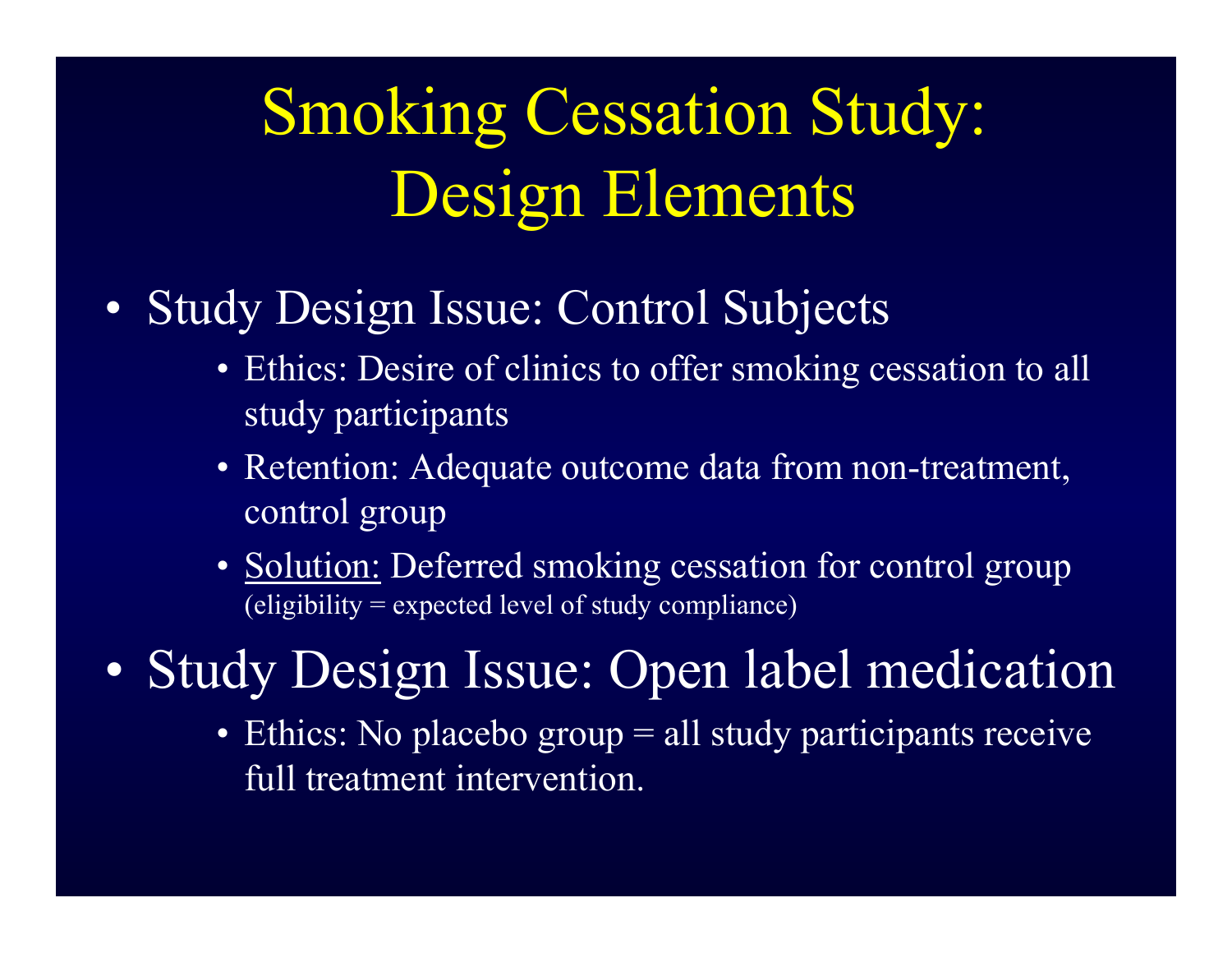# Smoking Cessation Study: Protocol Development

- •• Study Design: 9 wk treatment trial (1 wk + 8 wk)
	- All subjects continue standard outpatient substance abuse rehabilitation
	- S moking cessation treatm ent vs control group:
		- •Grou p 1: Smoking Cessation Counseling and NicoDer m patch
		- $\bullet$ Group 2: No Smoking Cessation Treatment (26 wk deferred)
	- One study protocol applied in two settings: Drug Free Outpatient or MMTP/LAAM Clinics (72 patients/clinic)
	- S moking prevalence, C lient interest, Drug Use and Smoking Assess m ents, Drug Rehabilitation Retention
	- Assess m ent Schedule: 1 x wk, Follow-up at 13 wk and 26 wk post-quit date